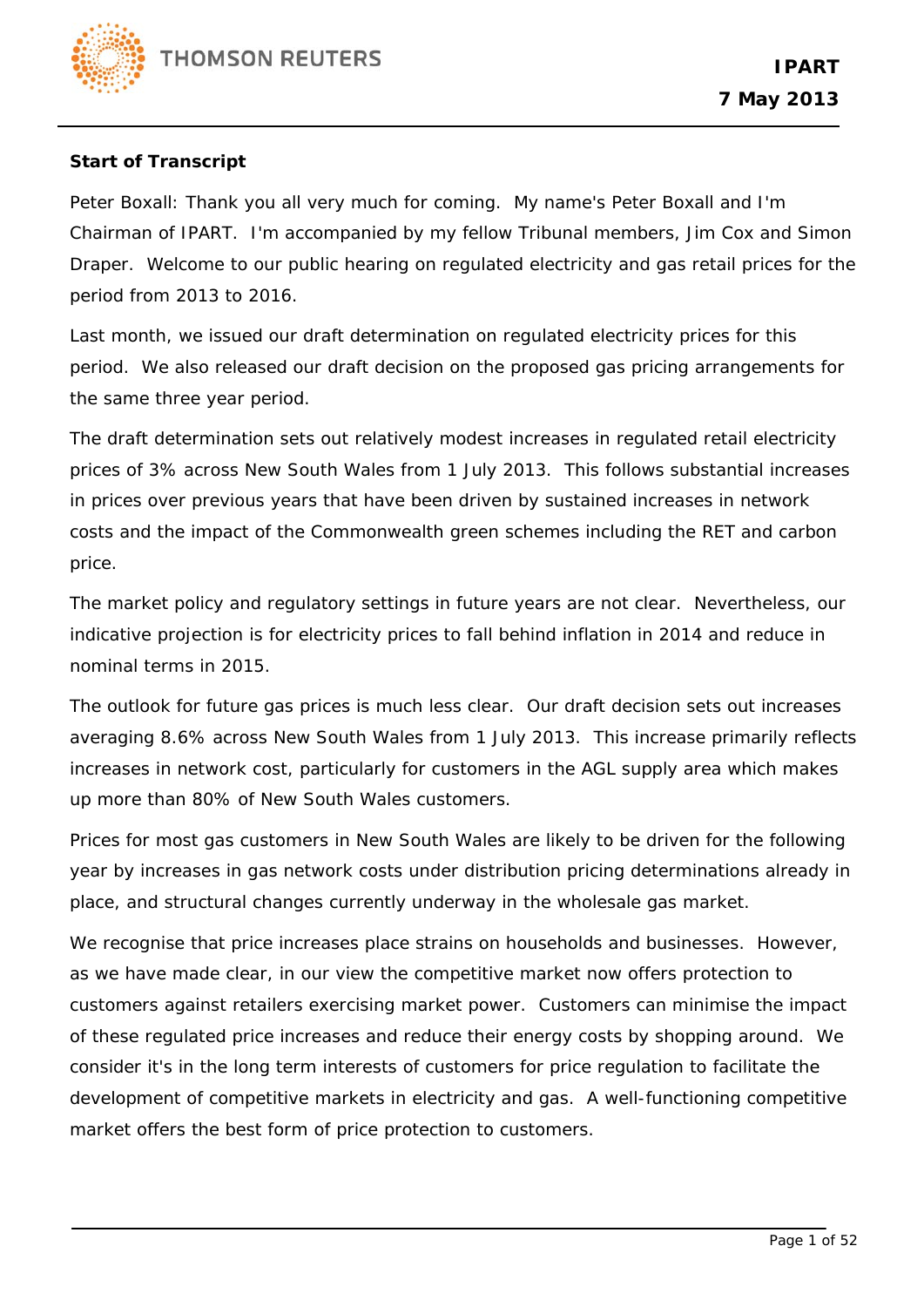

These draft decisions attempt to balance the short and long term interests of customers by continuing to include a customer acquisition and retention costs allowance. Indeed, in this determination we've been systematic and transparent in supporting competition consistent with the terms of reference for the determination of electricity prices.

Submissions on these reports are due on 20 May and given the tight timeframe, we will be unable to accept late submissions. Therefore, I encourage you to use this opportunity to provide comment on these draft decisions and to ask questions and seek clarification on aspects of the draft decisions.

In the first session, we'll provide an opportunity to discuss our overall draft decisions including the objectives of the review and our approach to meeting this objective. In the second session, we've scheduled a general Q&A session to allow stakeholders to provide further comment on any other aspects of the draft decisions.

Following morning tea, we've provided for a technical discussion on the energy costs allowance in the electricity draft decision.

To encourage stakeholder interaction, we will have roaming microphones. You can ask questions to the presenter, IPART's Secretariat or Tribunal. The Tribunal and Secretariat might also ask questions of stakeholders.

This hearing is being recorded and is available by webcast from our website. I ask you to identify yourself and the organisation with which you are affiliated. I also ask you to limit your remarks to no more than five minutes per intervention.

For the first session, we will now move onto the first session. First, Anna Brakey from the Secretariat will provide an overview of key aspects of the draft decisions. Stakeholders will then have the opportunity to provide comment.

Thank you, Anna.

Anna Brakey: Thanks, Peter.

First I'll step through the gas decision and then I'll step through the electricity decision.

In terms of gas, we regulate using voluntary pricing arrangements. We do have the ability to use a gas pricing order, but we prefer to try to come to a voluntary arrangement with each of the businesses. So we invited the standard retailers to propose a new arrangement to us and each of them did that. After review, we agreed with many of the aspects that were put to us, including the prices put forward by both ActewAGL and Origin Energy.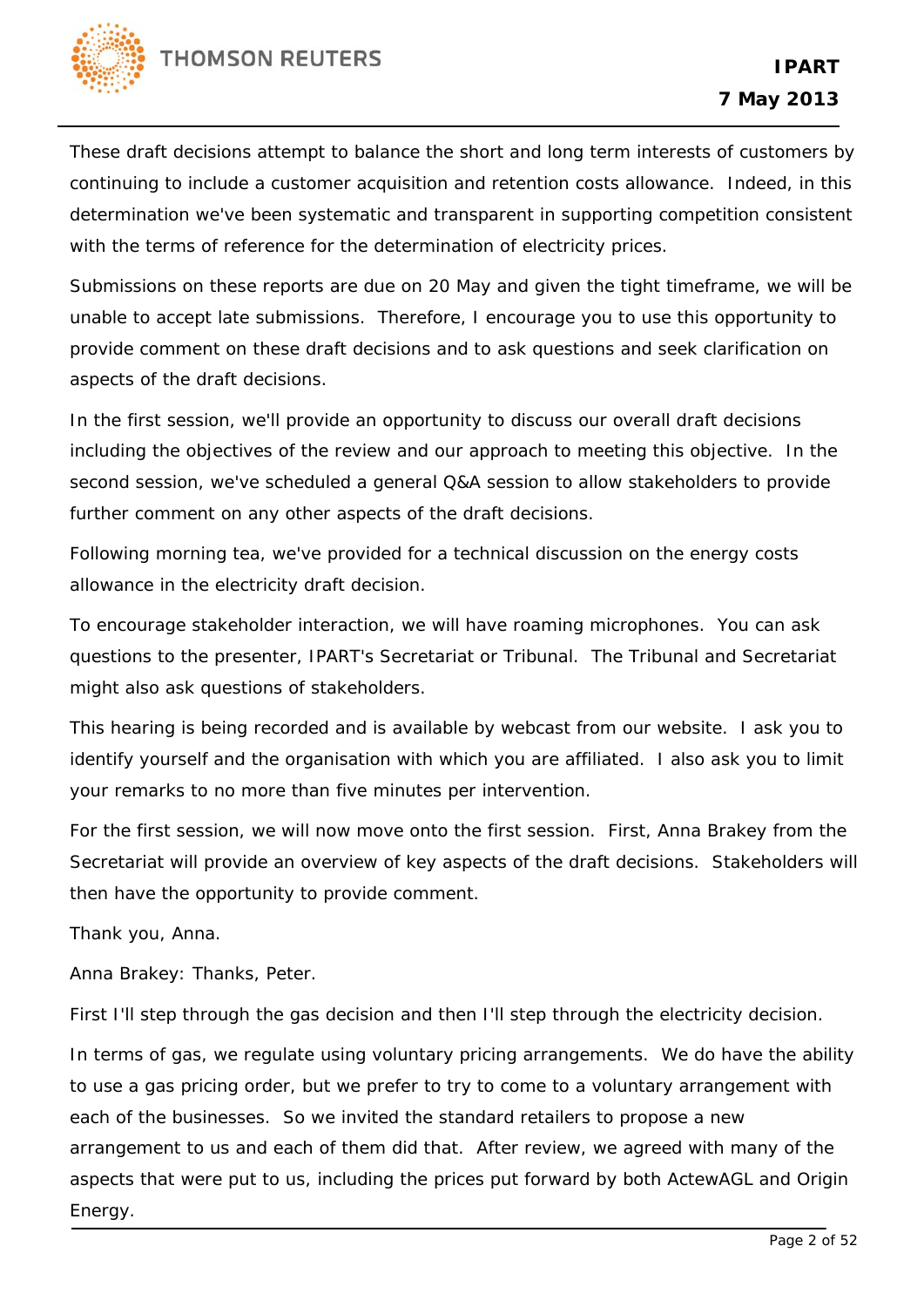

However, we did not agree with the proposal put forward by AGL who proposed an increase of 10.7%. Instead, we consider an increase of 9.2% to be reasonable and we're inviting AGL to submit a revised proposal.

Of that 9.2%, network costs contribute around 60% of the price increases or add 5.4% to retail prices. IPART has been concerned about network price increases in the past and we have participated in reviews, including the review of the merits review mechanism under the national electricity law and we would encourage governments to make changes in line with the expert panel's recommendations in relation to the merits review.

So what these price increases mean for bills is an increase for a typical residential customer of between \$59 and \$76 a year. The typical residential gas customer, the bills are smaller than residential electricity customers, so even though it's a larger percentage increase the dollar increase is not as big as what it would be if those increases were applied to electricity bills.

However, the gas small business customers tends to be larger consumers than the small electricity customers so those price increases result in increases in typical bills for small customers of between \$172 and \$356.

The standard retailers have told us that there is uncertainty in relation to future wholesale gas prices and we agree that there is considerable uncertainty. As such, we have agreed to include a periodic review of the retail and carbon components within the gas prices and we'll update those annually in order to manage that uncertainty.

However, we do note that in the Jemena area, which is the AGL area, there is another large network price increase coming through next year, on 1 July 2014, and that will add around 5% to 6% to retail prices before any other changes in any other cost component. So we're looking at price increases on 1 July again next year. But we will be reviewing the wholesale gas costs as well and that uncertainty may lead to further pressure on retail prices.

In terms of miscellaneous charges, each standard retailer has its own regulated miscellaneous charges, but they broadly cover late payment and associated fees, security deposits, dishonoured payments and account establishment charges. The standard retailers proposed increases in line with CPI for their miscellaneous charges and we have agreed that that is reasonable, with the except of Wagga where Origin Energy proposed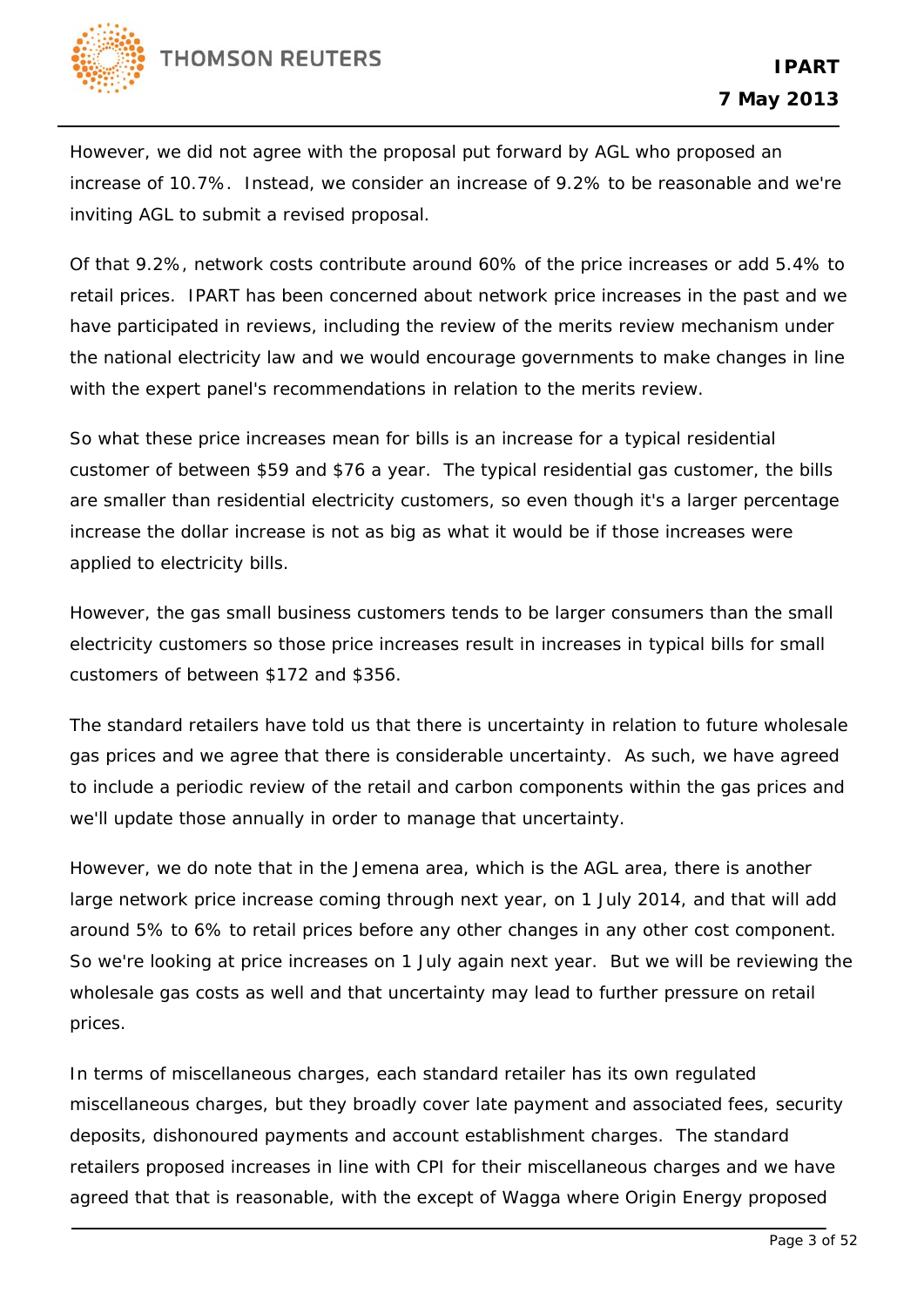

aligning the charges for those customers with the charges that it applies to its customers in the Albury and Murray Valley areas. So the most significant change to the miscellaneous charges for the Wagga customers would be an increase in the late payment fee from \$7.70 to \$12.

In terms of electricity prices, on average the prices are going up in New South Wales by 3% which is a lot more moderate than the double digit price increases that we've seen in previous years. However, the average price increase is different by area with the smallest price increase applying in Origin's Essential Energy area and the largest price increase in the Energy Australia area.

The reason that those prices are different by area reflects two main reasons, one being different underlying changes to the underlying network charges and also the relative peakiness of supplying customers in each area. So Energy Australia has become peakier or more expense to serve and Origin Energy has become flatter or less expensive to serve.

In terms of bills, a typical residential customer will see price increases of between \$11 and \$83 a year depending on your area and the business customers will see increases of between \$6 and \$117 a year.

In terms of what's driving those price increases, the main contributor is retail costs and that include the retail operating cost which is increasing from just over \$80 to \$110 per customer per year, and an increase in the retail margin from 5.4% to 5.7%. There is also an increase in our allowance for customer acquisition and retention costs, but to some extent that is reallocation between the generation and the retail costs and I'll come to talk about that in a moment.

Green schemes and network costs are going up by less than inflation and generation costs are going down. So, as I said before, on average prices are increasing by around 3% in New South Wales and that includes 2.8% inflation.

We have provided indicative price changes for the future two years, so 1 July 2014 and 1 July 2015. These are indicative only and we will come back and review them prior to them being implemented each year. However, on 1 July next year we'll see price increases of less than 1% and that is a real price reduction and on 1 July 2015 we're expecting a material reduction in retail prices. That really reflects the movement from the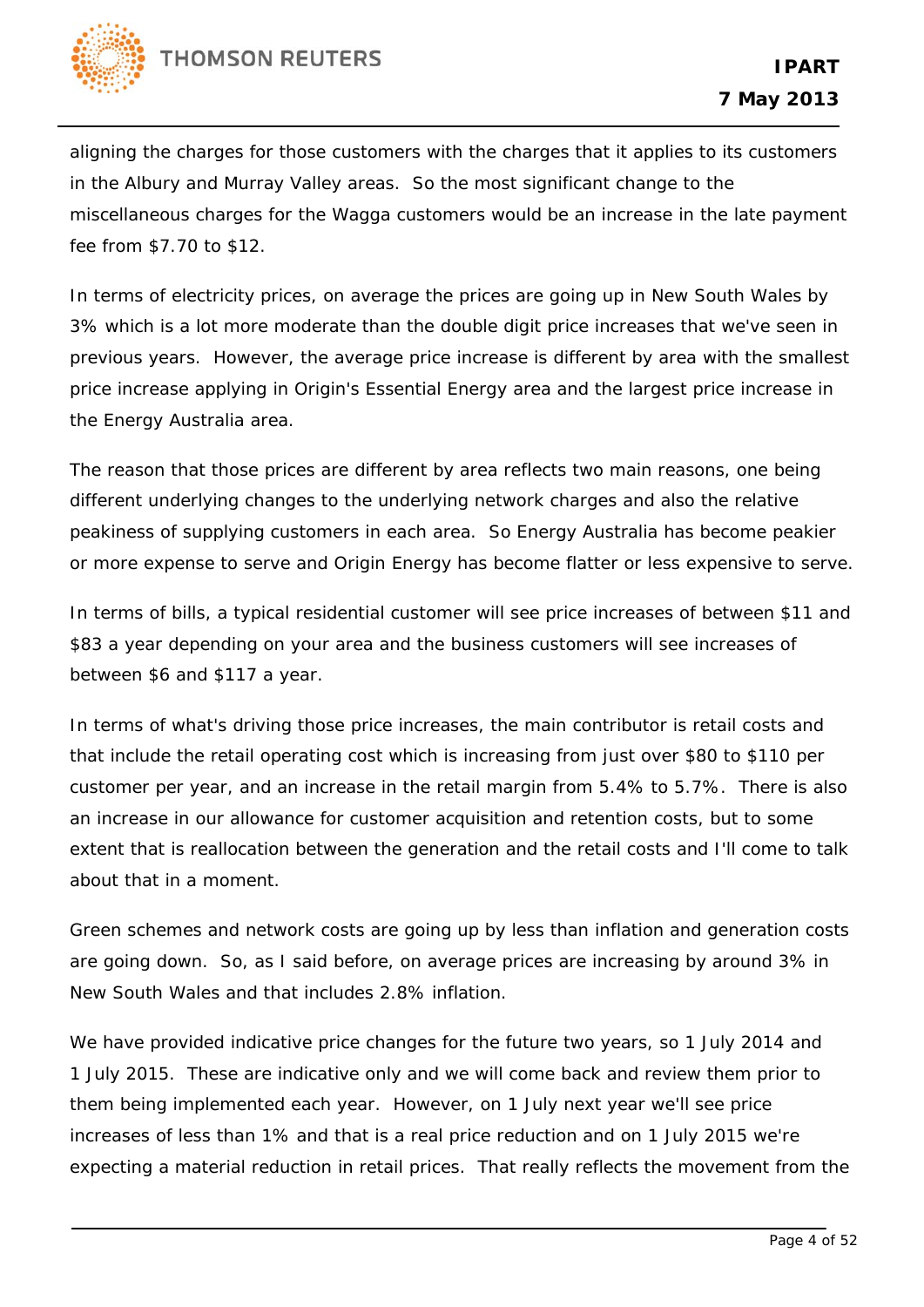

current fixed carbon price to an internationally linked carbon price that's linked to an international market.

We did model these results prior to the recent reduction in the cost of European carbon permits, so if we were to do this modelling again based on the current prices we'd see even larger reductions. But, as I said, those are indicative only and we'll come back closer to the time and set them.

The terms of reference requires us to report on the cost of green schemes to a typical residential bill. So our draft decision is that that is around \$330 a year. Currently that's \$316 a year but those numbers aren't comparable for two reasons. The first one is that we have observed a reduction in consumption in households, so in the 2010 determination residential customers were consuming around seven megawatt hours on average and it's now reduced. So these calculations are based on 6.5 megawatt hour consumption annually.

The second change is that we have moved from assessing the longer term impact of carbon costs on electricity prices to a shorter term impact of the carbon cost. So they're not directly comparable numbers.

In terms of electricity, there are three miscellaneous charges. The late payment fee, we are increasing that from \$7.50 to \$10.90 to bring it to cost reflective levels. With the introduction of the National Electricity Consumer Framework or National Energy Consumer Framework on 1 July, we will now rely on the provisions within that to determine when the late payment should be waived and also when a security deposit can be collected, how much that security deposit should be and when it should be returned.

In terms of the dishonoured bank cheque fee, it remains and we have continued it at twice the fee from the financial institution.

We think that this electricity decision balances the requirements of the Act and the terms of reference. The Act requires us to support the development of the competitive market and the terms of reference require us to set prices based on efficient costs subject to the energy purchase cost floor which is 75% ROC and 25% market based costs.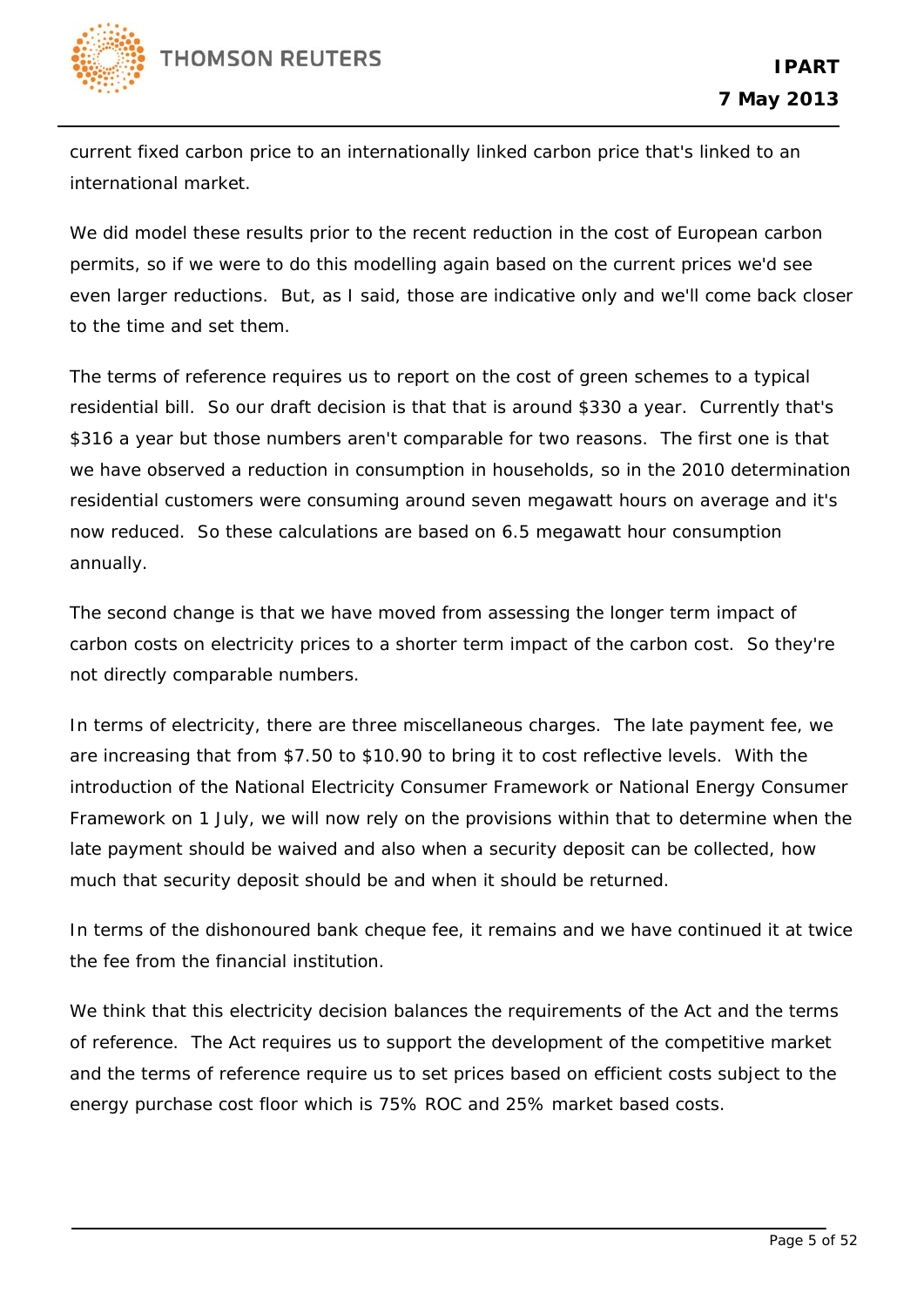

The terms of reference require us to include customer acquisition and retention costs in order to support competition and it also requires us to have regard to the long term interest of customers, and we think that customers are best served by a competitive market.

Our observation is that the market is more competitive and that it is providing protection to customers. This table shows you a few things. The first line is the incentives included in the regulated price over the past 6 years. You can see that over the 2010 determination there's been between \$24 and \$29 a megawatt hour included in the regulated price and over that period we have seen a step up in the market offers or the discounts and the regulated prices that are available in the market. Currently there are offers of over 15% in the market.

Over the period, we've seen the switching rates increase in New South Wales as the proportion of customers that have remained on the regulated price has decreased.

In order to continue to support the market, we have included the customer acquisition and retention cost allowance in a more systematic and transparent way. It reflects our view of the additional incentive required to promote competition to best serve the long term interest of customers.

To do it, we first formed a view on what the margin should be in excess of the short run efficient costs in order to promote competition. We then had a look to see what additional margin was included already within the price floor in the energy purchase cost allowance and then we set the CARC allowance having regard to the above. But I would note that price can't do everything in the market, that we did look at non-price measures as well and we have made some recommendations to encourage the retailers to be actively marketing and to make it easier for customers to engage in the market.

This table just illustrates how we set our customer acquisition and retention cost allowance. Our view was \$22 a megawatt hour was required above the short term efficient costs. So we started with that. We then deducted out the amount, the difference between the energy purchase cost floor and the market based costs and the market based costs are our view of the short term efficient costs.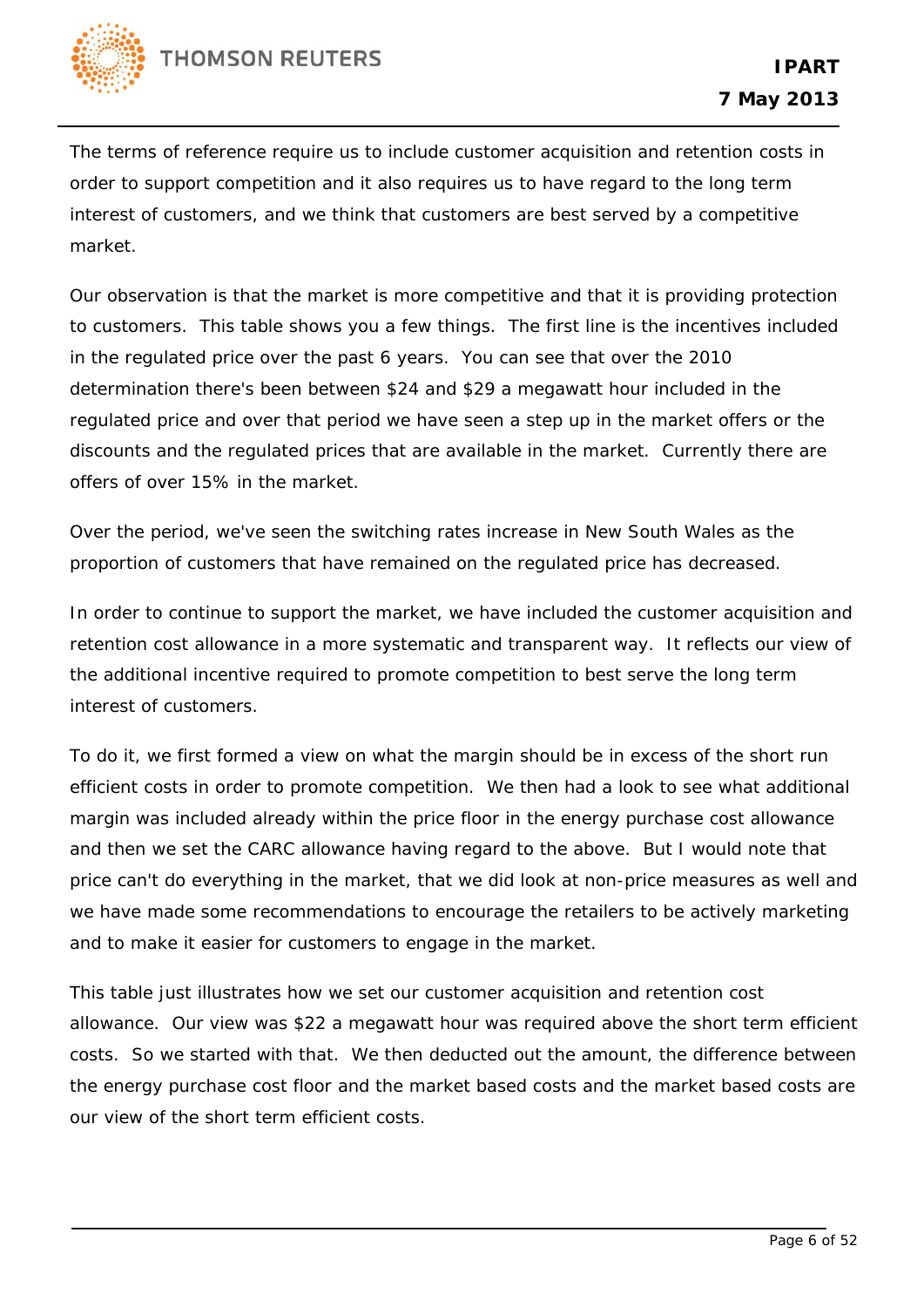

So you can see that we've deducted that out and it leaves a residual CARC allowance that can differ by business and throughout time. So this CARC allowance could be between \$0 where there's already \$22 or more included by virtue of the floor in the energy purchase cost allowance, to \$22 a megawatt hour which is the allowance that would be included when the market based cost is equal to or greater than the long run marginal cost.

So that's all I wanted to say on the electricity decision. I thought it was a good position to launch into questions. I just would note that on the line we do have Jason Hall from SFG who provided us advice on margin, so if people have questions on margin Jason will be available to answer them.

Peter Boxall: Okay, thank you very much, Anna. Right, open for questions. Who would like to go first? Oliver.

Oliver Derum: (Public Interest Advocacy Centre) My name's Oliver Derum. I work in the Energy and Water Consumers Advocacy Program at the Public Interest Advocacy Centre.

PIAC has some concerns about the proposed customer acquisition and retention cost allowance. We fought quite hard for the change in the energy purchase cost allowance in the terms of reference and we thought that would be a win for consumers, that the price would go down and now we're seeing that allowance plus a bit more given to the retailers.

We have three key issues with it and I suppose they also will be a mixture of comments and questions to the Tribunal as a whole.

Firstly, we have a bit of a problem with the logic of pushing prices up in the belief that in time they will be forced back down. It might make sense according to the theory, but we're just not sure if it will happen in practice. And if, say, there's \$143 allowance for an average customer, have you done any figures or any calculations about how long it will take for that, for competition to drive that allowance out of the system and how much extra a household might have had to pay by the time that happens?

Secondly, we think that giving retailers this extra allowance is doing the opposite of encouraging innovation. You don't encourage someone to try harder by making things easier for them. So if they can just give less of a discount than what's been offered in the CARC, we think there's a risk that they'll do that and consumers will end up paying more.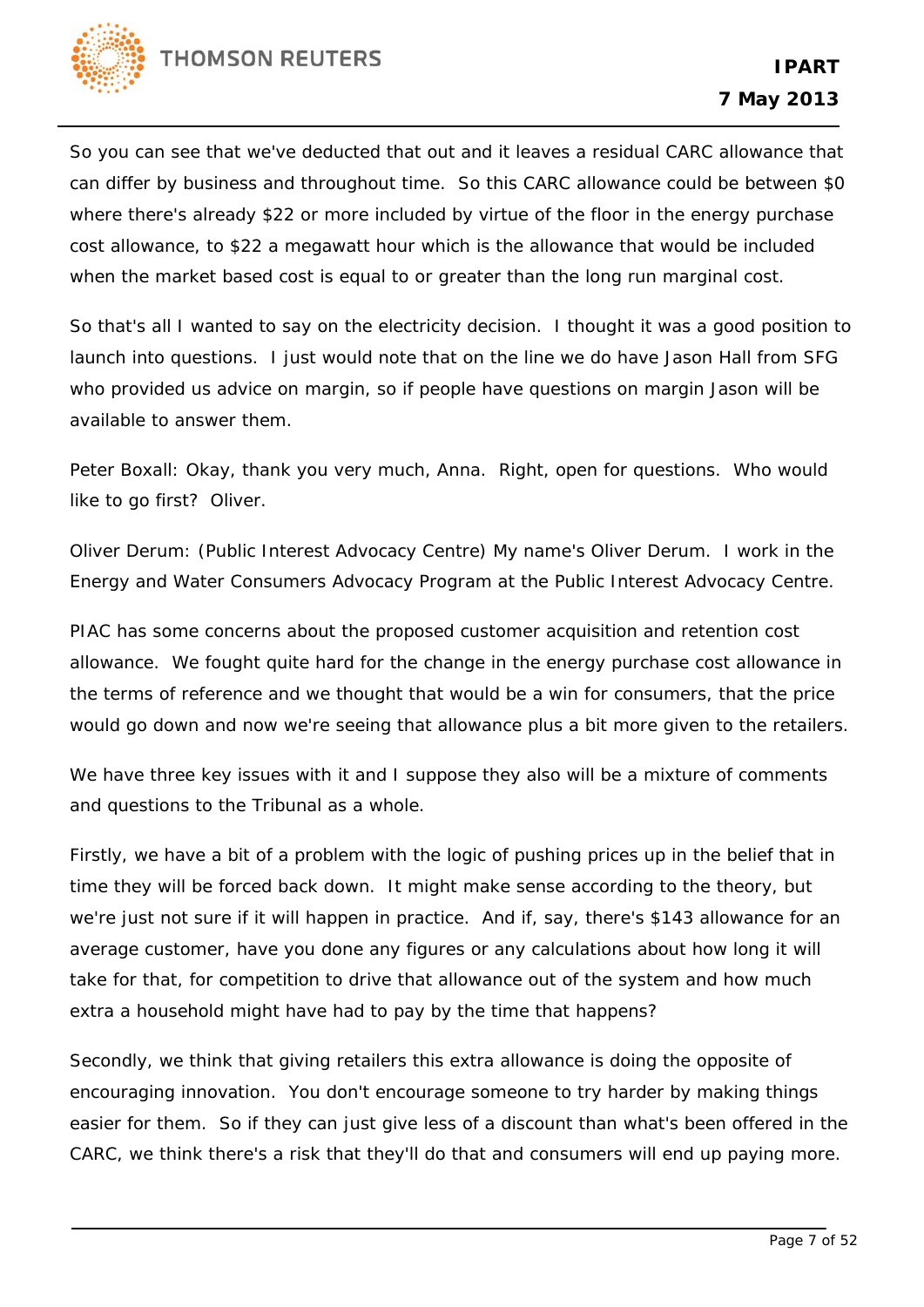

Finally, this proposal will greatly advantage the standard retailers who will just take this extra money for all their regulated customers and, therefore, it could have the effect of increasing market concentration, increasing their market power and not aiding an increased diversification in the market. Has IPART done any calculations about how much money, how much extra money this proposal will just be putting in the pockets of the standard retailers?

And to finish, just another comment probably. This idea that people who are on the regulated price aren't participating in the market I think is something that again might need to be looked at a bit. The Morgan research that was done for the AEMC's review of the effectiveness of competition found that between 90% and 92% of consumers knew that they could change retailers and yet 40% of consumers remain on the regulated price. I would argue that that suggests that plenty among that 40% know that they don't have to be on the regulated price and yet they are choosing to remain on it because it comes with extra protections.

So I don't think it's right to say that if you're one of those people on a regulated price you're not necessarily participating in the market.

Peter Boxall: Thank you, Oliver.

Alexus van der Weyden: (IPART Secretariat) Okay, thanks, Oliver. My name's Alexus van der Weyden from the IPART Secretariat.

I guess there's a couple of different elements that I should probably comment on. One of the main findings we had as part of the review was that the market is sufficiently competitive and customers do have access to a range of products that on the whole are priced at lower than the regulated price. So one of the questions was around how long will it take for these efficiencies to sort of be reflected in the regulated price. Well, I think the question really is do people want to move off the regulated price and access lower prices. They can do that tomorrow if they choose to do so.

So people can avoid many of these increases and probably do better if they choose to shop around in a competitive market. So it's basically a function, I think, of how prepared people are to exercise their choice and shop around.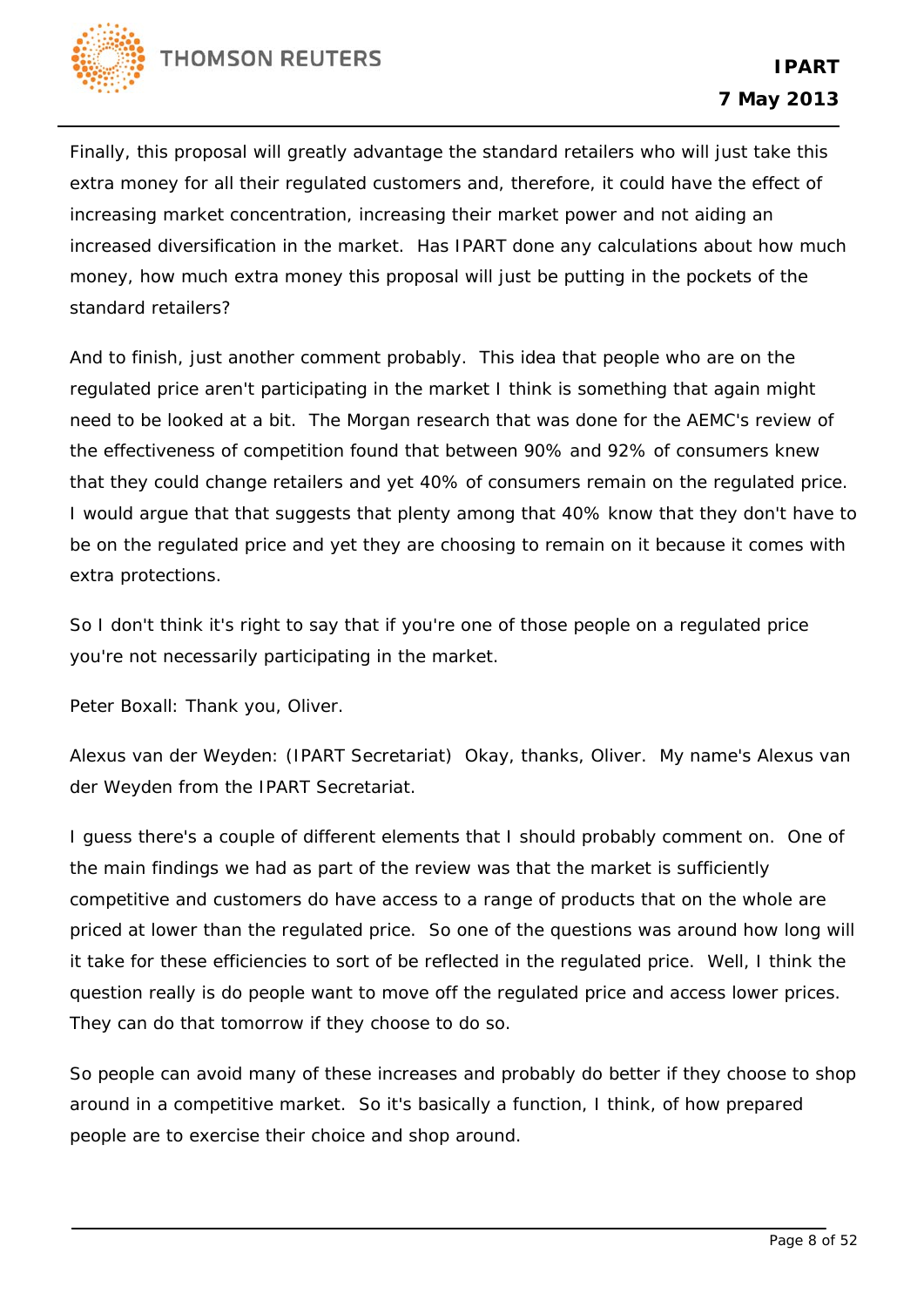

In terms of the question in regards to how much money will standard retailers be making on this, that's a function of how many people choose to stay on the regulated price. Once again we've seen that sort of decrease fairly rapidly over the last determination I think. It was around two-thirds of customers and is now around 40%. It was two-thirds of customers three years ago. Remember we are moving from an industry that was once a natural monopoly where there was 100% of customers on regulated prices, so you don't expect this to happen overnight, but you can see there is a fairly rapid trend there.

In terms of the extra protections the regulated price offers, yes it may offer some protections but many customers are aware and may not be shopping around because they don't feel that it's worth them spending the time looking into the different offers available. That's fine. That's sort of a cost benefit analysis for each individual customer.

So I think the fact that a lot of people may choose to stay on the regulated price may not be necessarily a function of protections that are available, just that, for them spending an hour looking at the offers available may not be the best use of their time. But if they do want to save money then there's offers that are available and they can save, we've said, up to 15% if not more.

So I guess one of the questions you didn't raise, if there's concern that there are some customers that can't access a market offer, then I think that's actually a separate debate and I think there's a range of policy solutions then if that is the question, and maybe some other stakeholders have comments on that.

Peter Boxall: This is being recorded Oliver. Anna will just follow up and then you can rejoin.

Anna Brakey: Sorry, in relation to your comments about the additional protection provided by the regulated price, with the introduction of NECF now the provisions around the imposition of the late payment fee, when it should be waived, will be uniform across regulated and market offers.

I guess we don't see the regulated price as a price to offer additional protection, so to the extent that we would encourage the retailers to be developing products that effectively offer better services and conditions to customers than what is available on the regulated price. So there are discounts for pay on time or now there should be no differences and, in fact, some market offers don't impose late payment fees at all.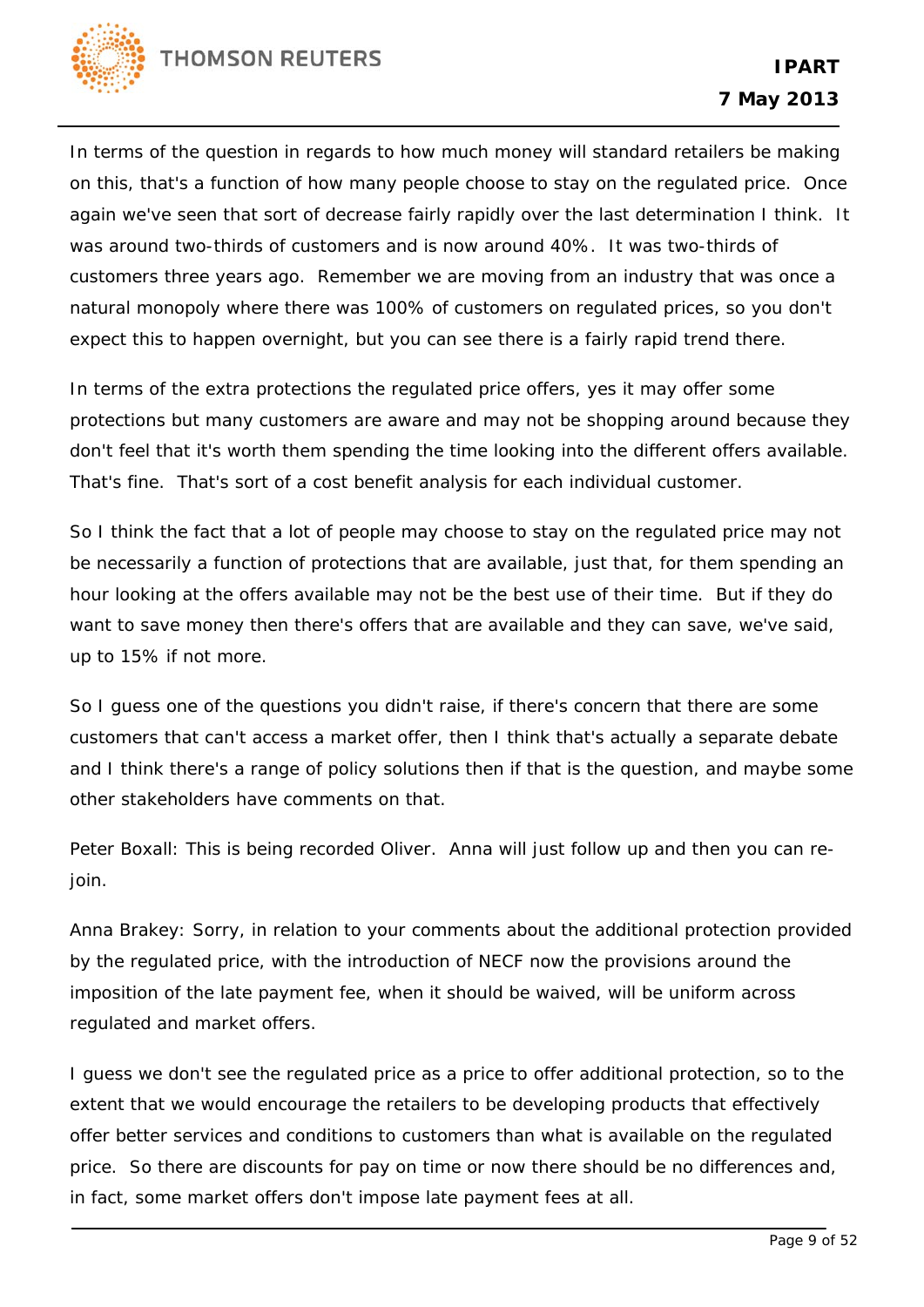

So I think that it's not necessarily true that the regulated price is offering something that the market can't offer.

Peter Boxall: Do you have a follow up, Oliver?

Oliver Derum: (Public Interest Advocacy Centre) Yes, just I may have missed it but you answered the question about it doesn't encourage innovation by making it easier and I think there might have been a few [unclear] to that.

Alexus van der Weyden: (IPART Secretariat) Sure. I guess I need to start off again by saying that we found the market was sufficiently competitive. So if standard retailers choose not to innovate, well that's a decision for them but you would expect that would result in a loss of customers to their competitors basically.

So I guess the incentive is on shareholders of the standard retailers to encourage them to drive whether it's efficiencies or other sort of product diversity to maintain their customer base and, if they fail to do that, then you would expect they would lose customers.

Oliver Derum: (Public Interest Advocacy Centre) But that's always the case. That's the case now and so by giving them this extra allowance, you're making it easier. How is that going to make them work harder?

Alexus van der Weyden: (IPART Secretariat) The same point, it's still a competitive market so what we've tried to provide is what we call supply side incentives, so second tiers will have increased incentives to enter the market. So you would expect this to make customers even more valuable and second tiers to work even harder to win some of those customers away from the standard retailers. So that, I think, should provide some level of incentive for standard retailers to offer products that their customers value.

Peter Boxall: Thanks, Oliver. A question here and then Cameron.

Andrew Dillon: (Energy Supply Association) Thanks, Peter. Andrew Dillon from the Energy Supply Association. My question, I think, relates a bit to what Oliver was talking about in that, and I'm paraphrasing a bit, both the decision and what's been presented today. The regulated deal is not the best deal out in the market and Commission's said that and was in the media saying that last week, and certainly that's the case with what's happening in the market.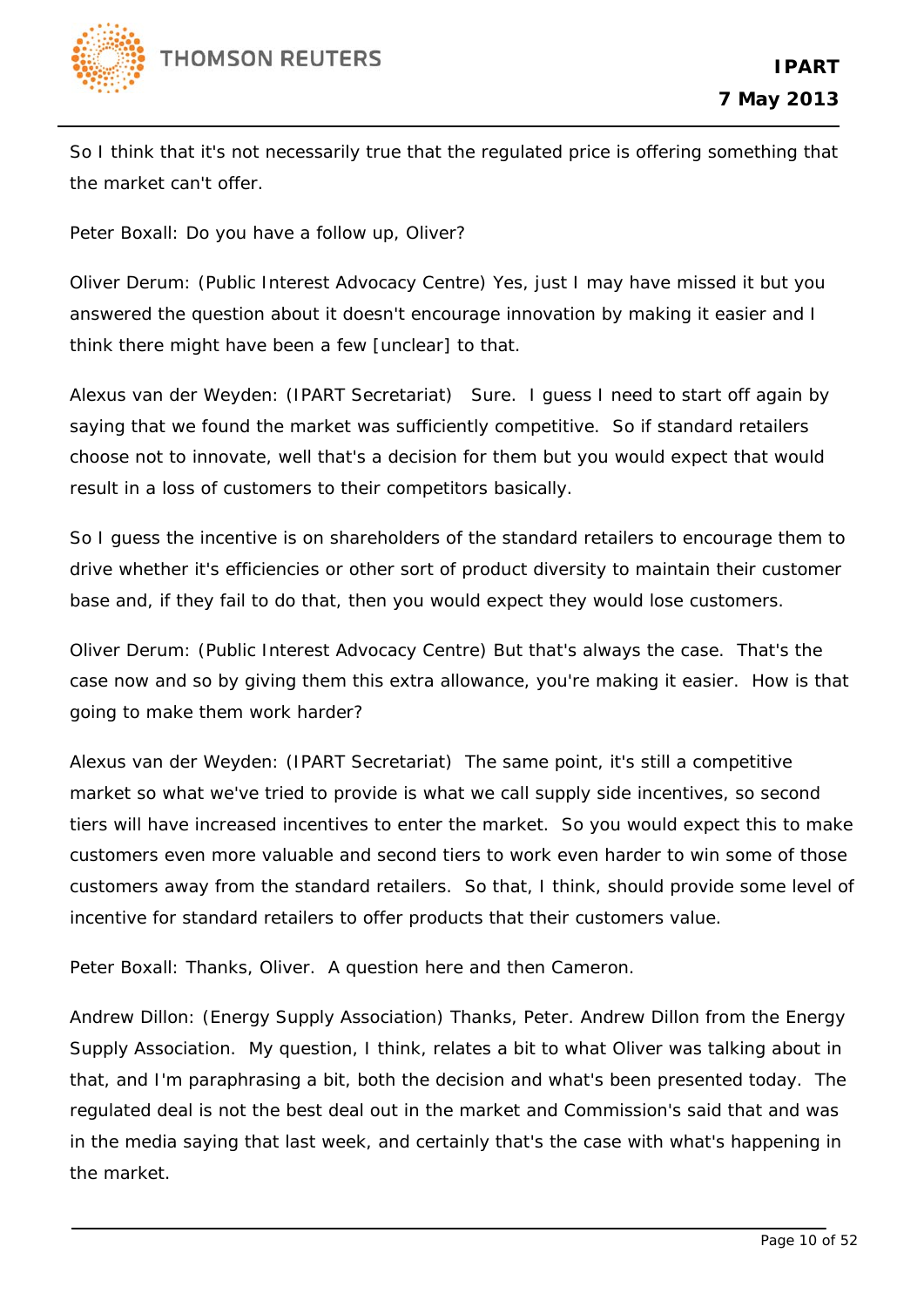

The Commission, the Tribunal, sorry, has made some recommendations to retailers in terms of making switching a bit easier and that sort of thing. What recommendations, how many people out there across New South Wales do you think understand that the regulated rate isn't the best deal, and what would you like to see from Government in terms of information or other campaigns to help promote that awareness?

Peter Boxall: Thank you, Andrew.

Anna Brakey: I think the people that we would like to act most vigorously on this is the retailers themselves to engage more meaningfully with their customers. So in the first instance I think we'd like to see action from the retailers to make it easier for customers to understand the information that is available. Firstly to make the information easily available and then to make it easily understandable for customers and easy for them to then compare offers so that when they engage in the market they're doing so to deliver benefit to themselves.

So our first port of call would be to the retailers to make that easier, and also to improve the confidence of customers so when they sign a contract they're not then facing changes that the customer wasn't expecting. So while it might be within the terms and conditions of the detail within the offer, in our experience customers have experienced changes in their offers that they weren't necessarily expecting and that has led to customer dissatisfaction.

So we'd be encouraging retailers in the first instance to try and engage with their customers in a better way.

In terms of government, I think what we're after is an increasing awareness and customer education so that customers do know that there is an offer, there is a market out there and how they can get in there and assess their offers to sign up to a deal that benefits them.

Peter Boxall: Thank you. Cameron?

Cameron O'Reilly: (Energy Retailers Association) Cameron O'Reilly from the Energy Retailers Association.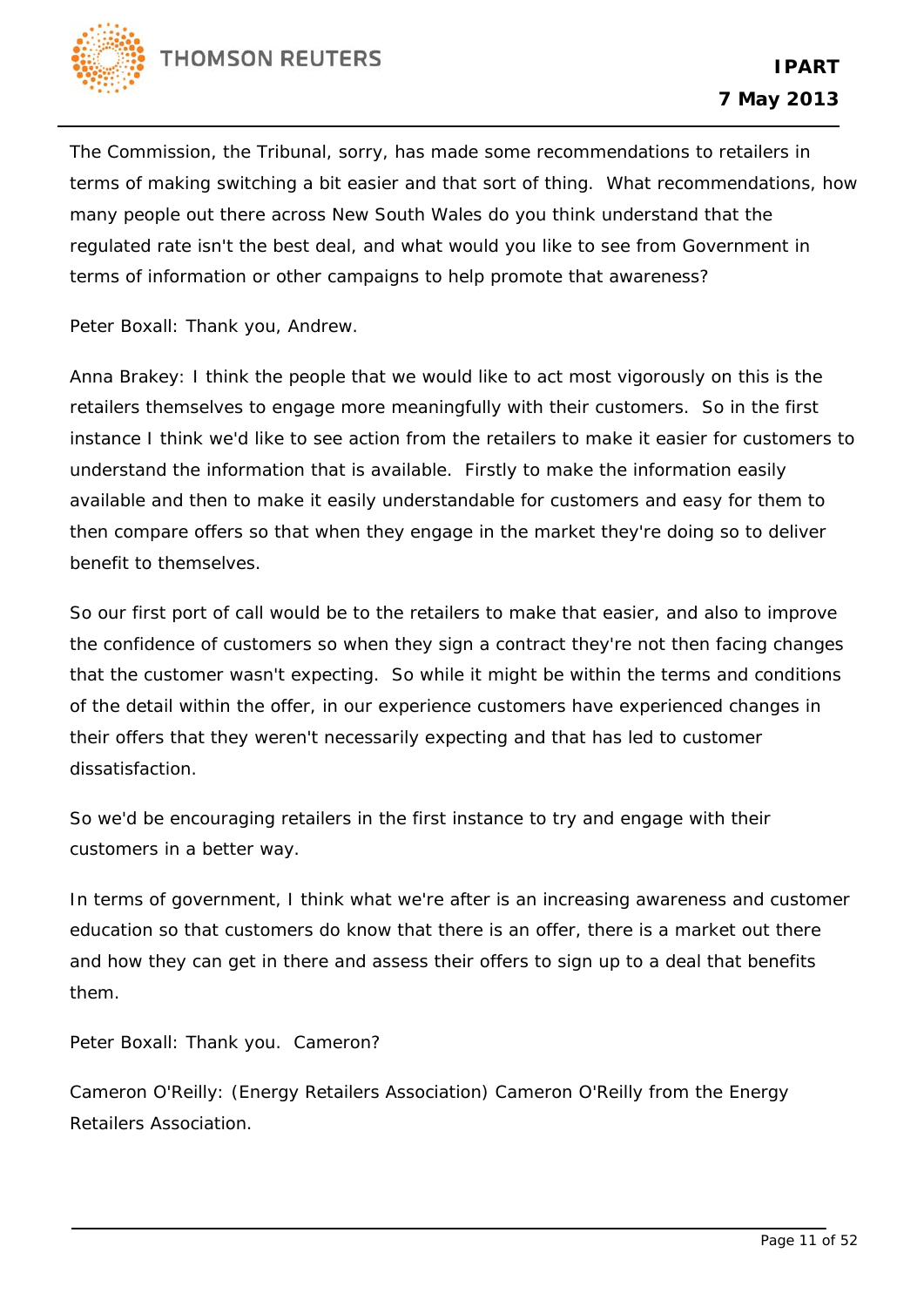

I first of all just want to say that as far as we're concerned, IPART has done nothing other than implement the terms of reference it was given, and you can debate the numbers at the margin but I think you've done that correctly. And the objective of those terms of reference was, as I understood it, that the regulated tariff is a fair price, which it will be, but it's not necessarily the best price in a competitive market.

We agree that the long run interest of consumers is better served by having 10 suppliers of the same product as opposed to three. But, in the short term, I think there is a challenge here for some of the consumer groups to be encouraging activity on the part of the community because we don't have a problem in encouraging consumers to seek out the best service station for the best price, we don't have a problem with encouraging consumers to go to the cheapest supermarket for products and now that's becoming the case in electricity and gas.

So the challenge of this decision is to drop the mindset of clinging to the regulated tariff. It will be a fair protection for those people who want to stay on it, but there will be better deals out there in the short term and some of these costs that we're debating now will not be paid by consumers who switch to market offers. And that is the way we should be encouraging consumers to respond to this decision. Short term to get away from some of these charges, longer term to get into a market to encourage 10 suppliers or more for this product as opposed to three or so that it is now.

Peter Boxall: Thank you, Cameron. Yes, EWON.

Chris Dodds: (Energy and Water Ombudsman's Office NSW) I think everyone was really relieved when we saw the headline figures after so many years of - sorry, Chris Dodds, Senior Policy Officer at the Energy and Water Ombudsman's Office New South Wales.

The relief was palpable when we saw figures of maximum of 3% or 4.5% for the Energy Australia area after years of double digit increases on an annual basis. So first off I think everyone needs to take the debate, this is the best decision there's been in a long, long time.

A minor point I wanted to make was about the late payment fees. I mean I find it quite ironic that in looking at setting the actual prices for electricity and for gas you commission and pay massive amounts of money for experts to provide you with expert advice and you expect and get from the retailers detailed justifications for the prices and you work out the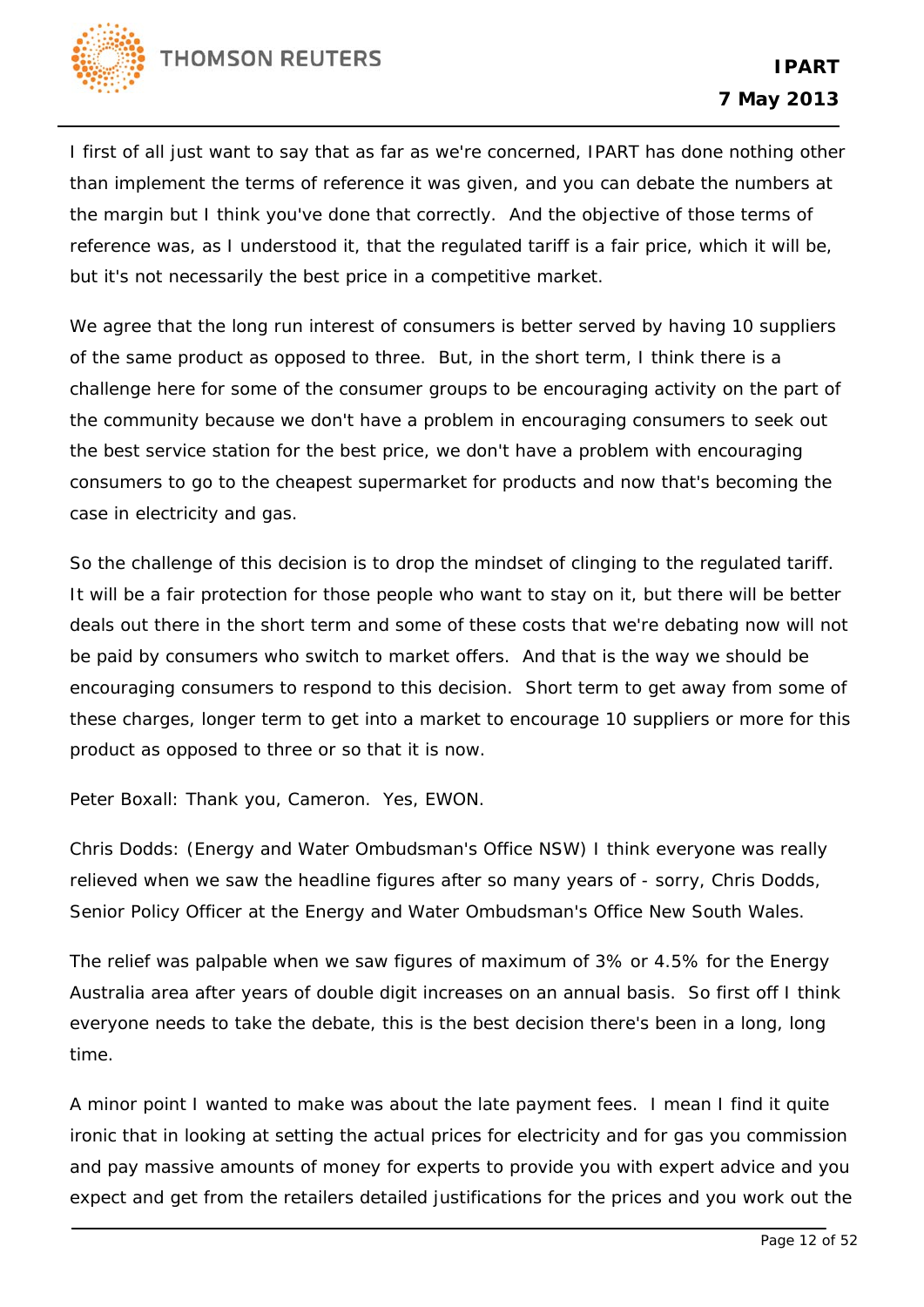

price objectively as best as you possibly can, but when we come to a late payment fee we have a look at what they charge in market contracts, which is whatever they like, and we say we asked Energy Australia and Origin Energy for evidence of the cost of late payment fees and you say they didn't bother replying.

On that basis, I'd say until they do reply leave it at \$7.50 and follow your own practice everywhere else where you look for and seek evidence rather than taking a guess, and \$10.90 is a guess. One of the objections EWON has had consistency about late payment fees is we don't want to see a process that's occurred in telecommunications and in banking where income is generated through a series of fees that eventually regulators have to step in and bring back under control.

Now we've got no objections at all where costs and evidence is produced, but in this instance the evidence wasn't produced. And, at the very least, we think you should be consistent with the gas and if there's a CPI increase deserved in it, fine. Again, can't object to that, but just pick a figure at random, \$10.90, and bung it in is not consistent with the rest of IPART's methodology, I would argue.

The final point I wanted to make is just on the point, Anna, you made about encouraging consumers. In our last industry report to our members we pointed out that it's really, really difficult for consumers sometimes to actually get a quote. You go on a website you actually have to start giving your details and your NMI number and your birth date before you get to where the price is. Now you can find the prices by going deep into the website and find that part of the website that IPART require the energy providers to have, but for many of the retailers you've got to give your details and virtually enter a contract.

And we get complaint after complaint from people who are phone marketed where the only way, they want to see what the offer is but the phone marketers say the only way you can see the offer is to agree to the contract and then if you don't like the details cancel within 10 days. And people actually get very confused and it's probably one of our biggest sources of complaints around marketing at the moment.

So I really, EWON would really endorse make it easier for people to find the information and people will be more trusting of the market.

Peter Boxall: Okay, thank you, Chris.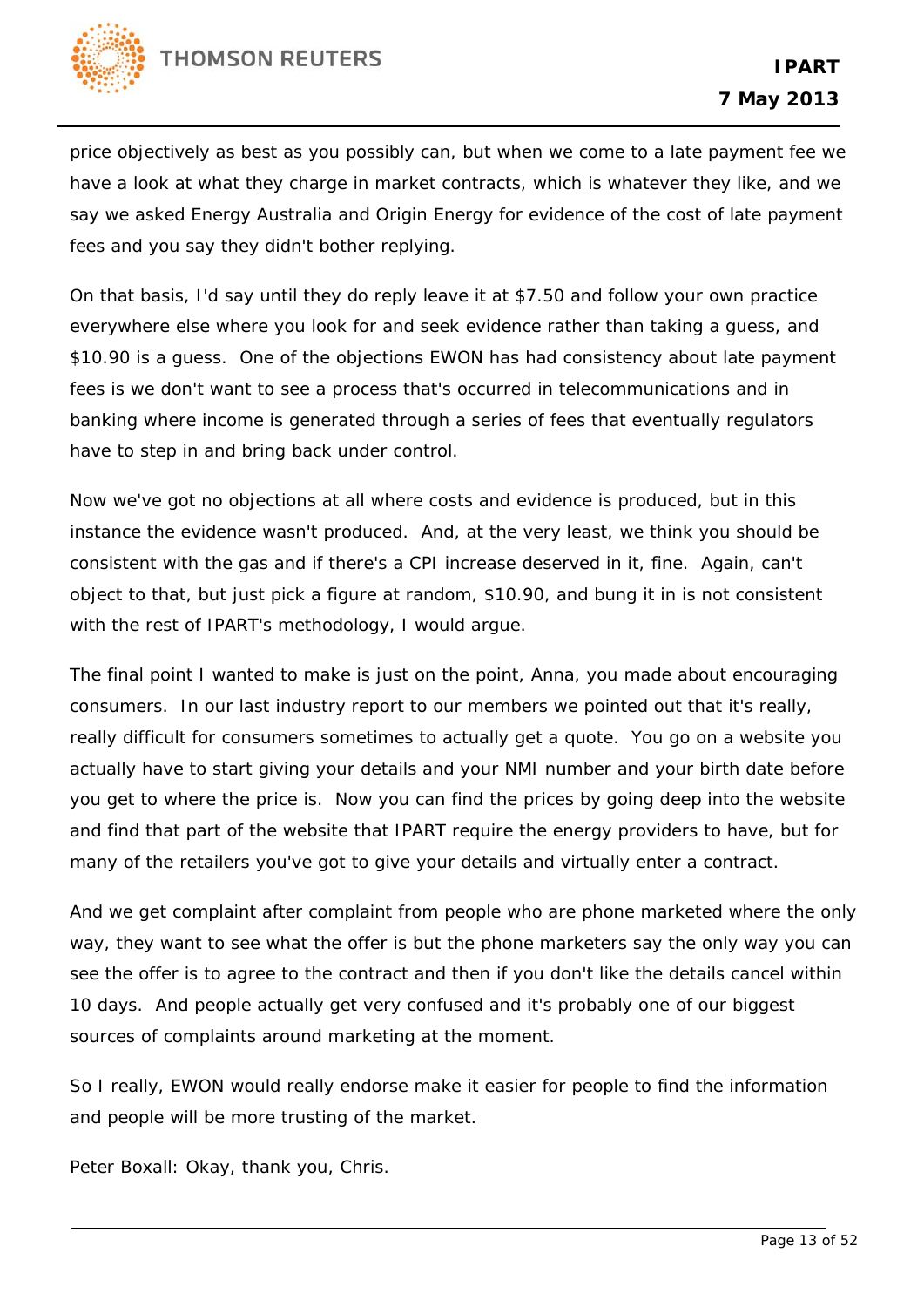

Anna Brakey: I would encourage people to go to our My Energy Offers website in order to compare offers. It is there, it's free, it's independent and it does a lot of the work for consumers. So I think it would be worthwhile sending customers to the My Energy Offers website.

Peter Boxall: Yes, in the front.

Melinda Green: (Energy Australia) Melinda Green from Energy Australia. I'd just like to respond to the points from EWON.

We, I was involved in providing data to IPART for this review. We did look closely at our late payment fees and justifying the increase we put forward. The way our business is structured, given that the old TRUenergy business took over the EA business and is now one entity but with two different systems, we have a transition services arrangement with the old Energy Australia business, for some of those retail services and we don't get the complete breakdown of our late payment fees.

We also have an outsource arrangement on the old TRUenergy side of the business and, again, that is not very easy to get that data either. So we would like to provide that. We believe that the late payment fee proposal, sorry, decision by IPART is reasonable in that it's above where it used to be, it's below what the market offer late penalty is. We understand that that's been subtracted from retail operating costs so there's been no double counting.

We're looking for something that's cost reflective. It's probably below that level but we understand that if we can't justify it, it won't go any higher. So I'd just like to say that we do like to support these things with proper data where we can, but this was one area where it's not easy to do that or not possible to do that.

Just in terms of the other points around customers finding prices, with NECF being introduced in New South Wales on 1 July, Energy Made Easy will also contain that information and we also support the use of IPART's My Energy Offers site as well.

Peter Boxall: Thank you very much, Melinda. Okay, other questions? Yes, Jonathan.

Jonathan O'Dea: (Parliamentary Public Accounts Committee) Jonathan O'Dea. I chair the New South Wales Parliament's Public Accounts Committee.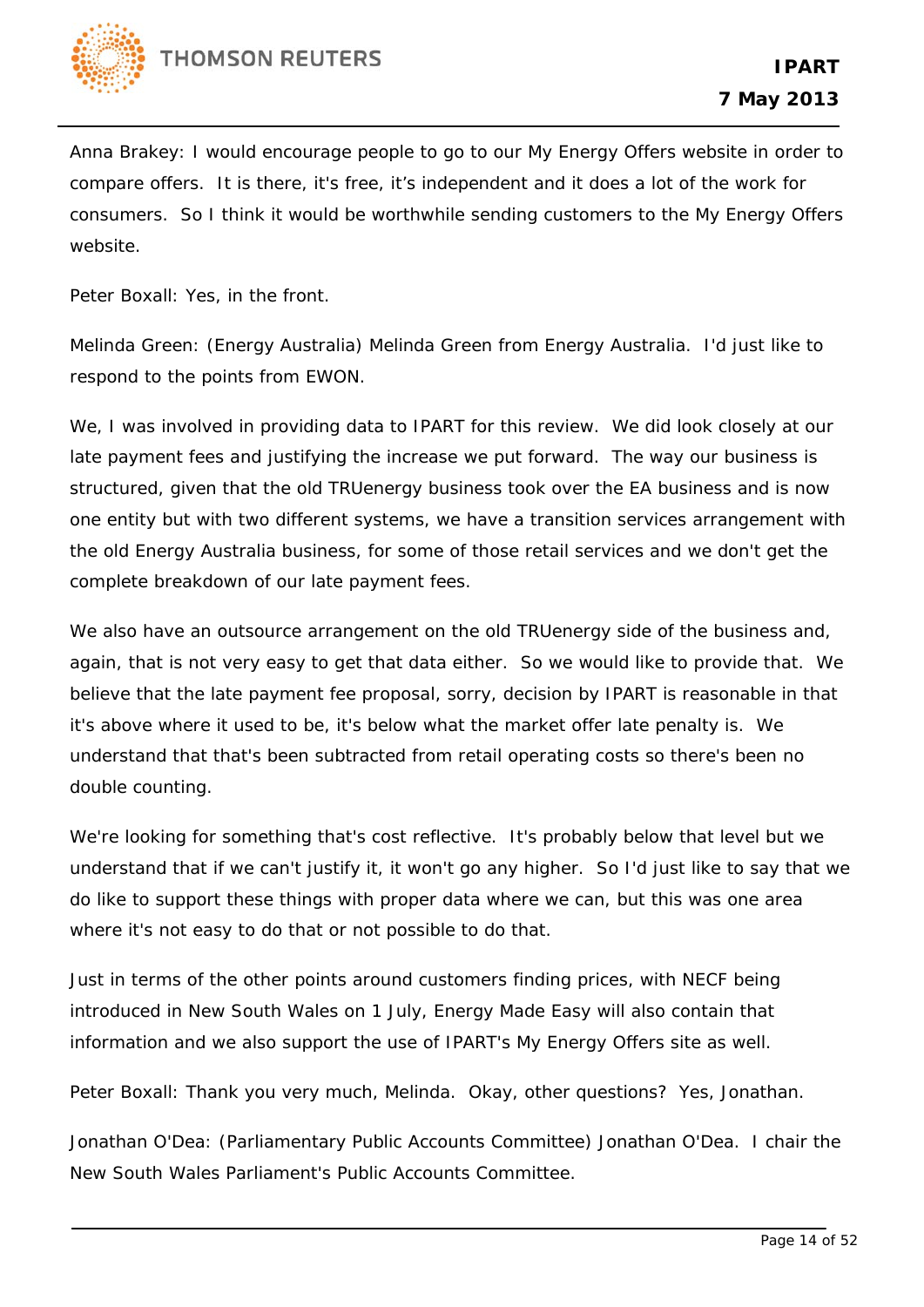

We did a report last year on the economics of energy generation and, hence, I have a personal interest. I understand that you're, although independent, you're somewhat constrained by your terms of reference. I note also that, like our committee, you support deregulation of retail prices. However, my concern is that in the rush to get there you may be giving too much emphasis towards encouraging further competition as opposed to trending prices or driving prices towards the efficient cost of retail supply.

In that sense, I think it's worth pointing out that you're increasing the retail component of prices by over a third. Now it's easy to lose that in the context of falling prices for networks, falling prices for generation of electricity, but that is a huge increase in terms of the retail component and further to the question I think that was rightly asked by the PIAC representative, when does this result in lower prices for consumers in the longer term? Because there is a risk, I think, that we pursue competition for competition's sake.

There is already a healthy degree of competition, we're trending in that direction. There is a danger that we manufacture competition, artificial competition or an artificially unhealthy level of competition, an unhealthy level of churn that in turn further contributes to rising costs for the retailers but also to consumers.

So in striking that balance, I just, I suppose, caution us not to go too far down the encouraging competition route with the ultimate aim of having deregulated prices, which I think is a good thing and if you look at the considerable amount of work that you've done, a lot of very good analysis and work, it highlights though how many variables, how many assumptions there are and how difficult it is for us to second guess what a properly operating market should do more automatically.

Peter Boxall: Thank you, Jonathan.

Alexus van der Weyden: (IPART Secretariat) Alexus van der Weyden from IPART. I thought just to help answer that question we might bring up, actually the slide is already here.

So we can, I guess we have a balancing act in the terms of reference to balance the short and longer term interests of customers and you could argue in the past that IPART has given greater weight to those short term interests of customers. I think you can see from early determinations from 2007/08, and we haven't provided the figures for earlier determinations, you can see the levels of incentives in prices was fairly low.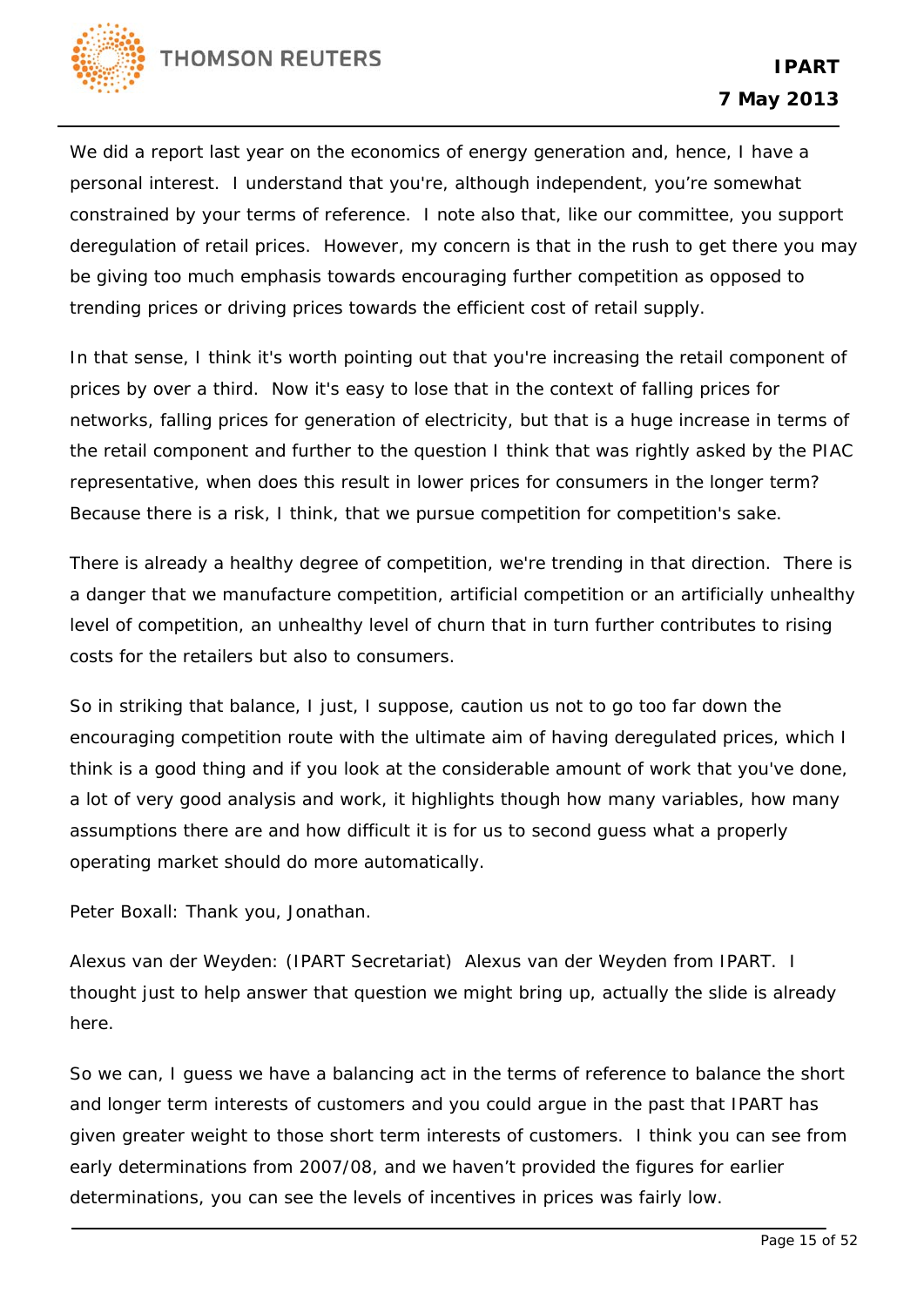

So I guess what the result of that is, is you have market offers that are very, very small. Customers feel it's not worth their while to shop around and look for other offers and there are very few entrants coming into the market. That's why you have a far larger proportion of customers remaining on regulated prices.

So what we tried to do as part of this determination, and which is broadly consistent with the last determination, was ensure there was a level of incentives in prices to provide both those supply side incentives for retailers and to the market and the demand side incentives for customers to go out and shop around. What we've done in this determination is provide a level of incentives that is broadly consistent with the previous determination.

Part of, I think, the increased attention we're getting is because we've been probably more systematic and transparent in the way that we've done it. What we've done is reallocate some of the costs across the baskets but what we've done is provide a level of incentives that is actually broadly consistent with the previous determination, so what's actually been in prices for the last three years.

Anna Brakey: In fact, it's reduced from \$24.30 to now \$22. So that top line is effectively our \$22 headline that we start with and then we deduct off what's in the energy cost floor. So we are actually talking about a slight step down in the amount of incentive included in the regulated price.

So while you were talking about a step up in retail costs, in actual fact it's a slight reallocation between what was included in the generation by virtue of a 100% long run marginal cost floor and an allocation to the retail costs.

Peter Boxall: Yes, Jonathan.

Jonathan O'Dea: (Parliamentary Public Accounts Committee) Sorry, if I could clarify, because certainly what we've got to look at is the overall component and, as you said, prices are going up by 3% on average but for the retail component of 3.6%, prices would actually fall this year. So I think you've got to look at the overall figures and while yes we can look at different components and apples and oranges and the like, there's no doubt that the retail component of pricing is going up massively by over a third of the current level and in that there are various reasons or justifications you can use. Ultimately, the main justification is it will encourage competition.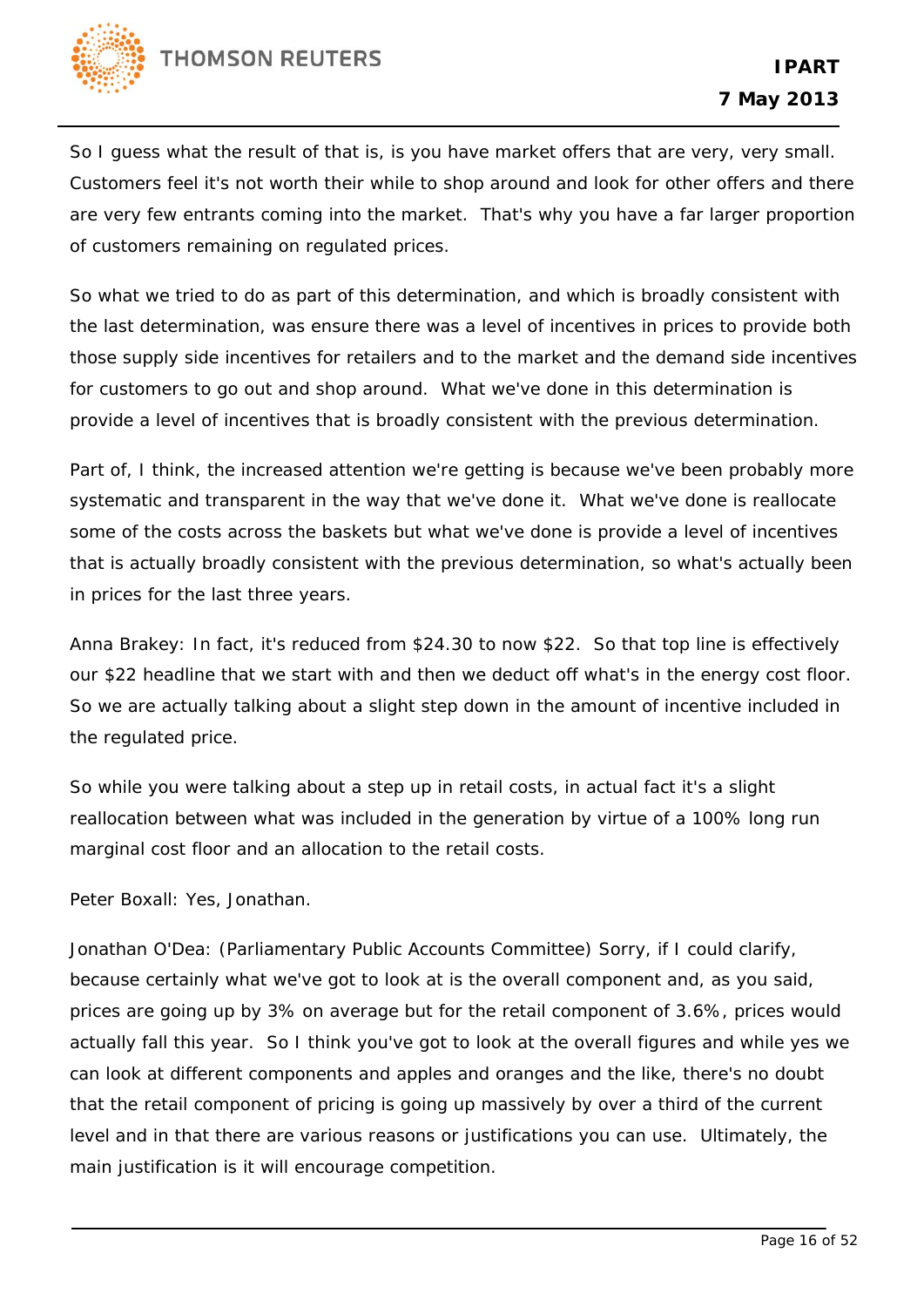

The purpose, I would suggest, of encouraging competition is to drive prices down. So there's a trap there and the balance, albeit difficult, I don't think you've got right.

Peter Boxall: Thank you.

Anna Brakey: Customers are able - part of your question was how do customers avoid these costs. They avoid them by entering the market. As soon as you enter the market and secure a better deal, you can get a discount off the regulated price and customers can do that. So we would encourage them to do that and to avoid these costs.

Jonathan O'Dea: (Parliamentary Public Accounts Committee) They still get costs increases under discount offers or the regulated amount. So it's an increase for everybody.

Peter Boxall: Would you like the microphone for that, Jonathan? Thank you. Somebody back here had their hand up.

Phil Moody: (Origin Energy) I think just to maybe put some context around Jon's comments there, it's worthwhile considering what's happened in Queensland which is where the tariff has explicitly followed what people would call the contract price. And if we were to put up, I guess, a similar chart there for Queensland you'll observe that competition has actually decreased markedly in Queensland since that decision was made.

The other comment I would make, your comment about the third highlights a couple of things. One is that the retail component's actually a relatively small part of the price and, in fact, what you're trying to manage is the risk of the generation costs. So it's a little bit misleading to describe all of that in retail. It also presumes that you can buy 100% of the load at today's contract prices which is just not possible, so.

Happy to hand over.

Peter Boxall: Jonathan? Would you like? Just get the mike.

Jonathan O'Dea: (Parliamentary Public Accounts Committee) Certain I commend IPART on their transparency and their open dialogue and encouraging this sort of discussion, which is great, but just in response to that certainly in Queensland it's 100% market costs. In New South Wales it's 75% long run marginal costs which is very different, actually favours a higher cost. So your comment is not valid.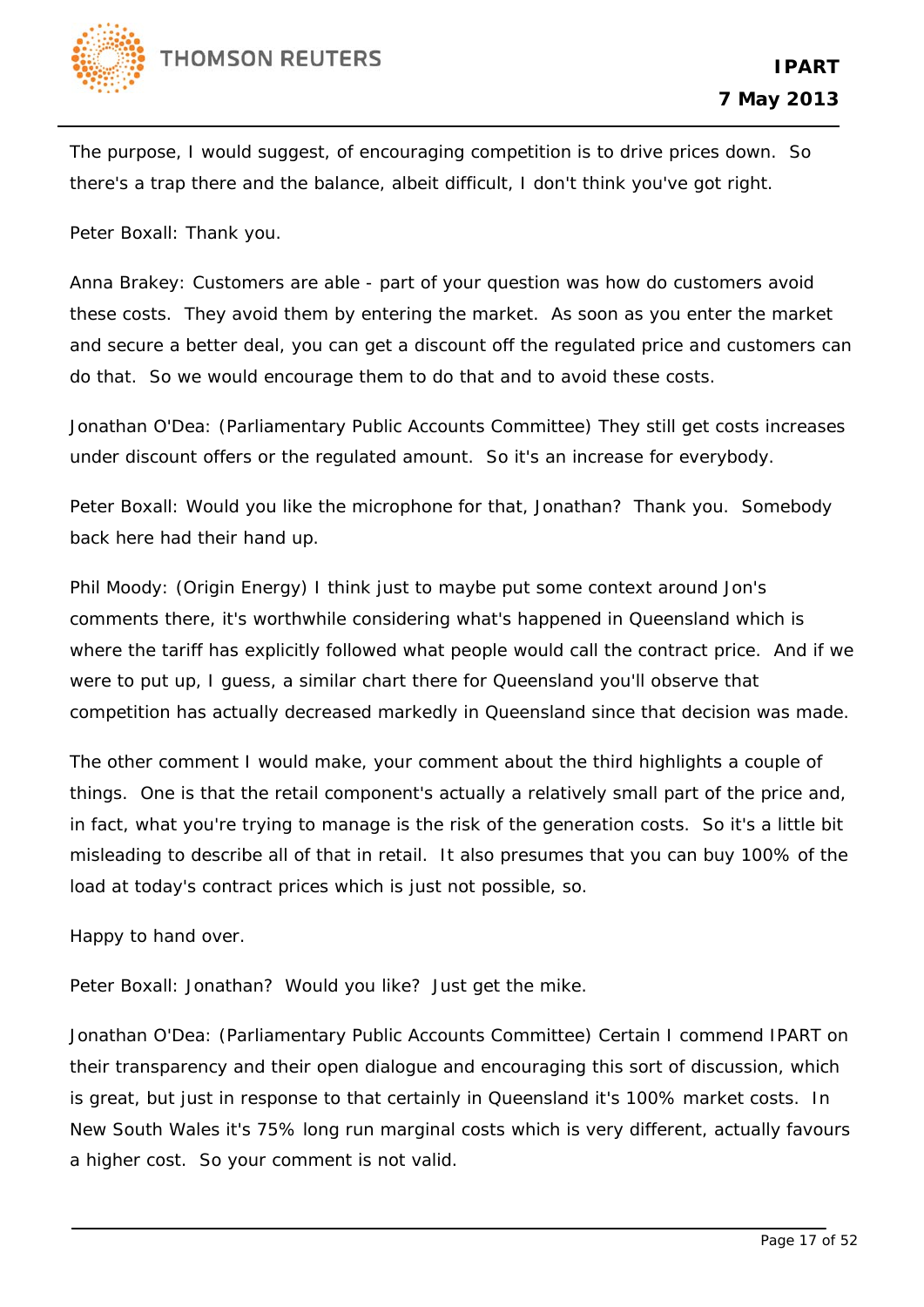

Furthermore, and I'm not an expert but there's probably generally a lack of understanding, dare I say, from where I come from in terms of how the market actually operates. But ultimately what is the most important thing is that we represent consumers to see efficient market operation and efficiently reflected prices.

I'll leave it there, but I think it needed to be responded to. It's not like Queensland.

Peter Boxall: Thank you, Jonathan. Do you want to come back on that, Phil?

Phil Moody: (Origin Energy) No, I'll leave it.

Peter Boxall: You'll leave that one. Andrew?

Andrew Dillon: (Energy Supply Association) Yes, I have a short comment on that one.

Sorry, Andrew again. I'll keep it brief. Just on one of your points, Jonathan, the key is where an efficient, and it will change company to company, in the market price is relative to the regulated rate. So if IPART in their decision for 1 July, moving the regulated price further away from the efficient price of the market, what you'll see is bigger discounts. So the way those customers can get the price cut now is to sign up to one of those competitive offers.

Peter Boxall: Thank you, Andrew. We do need the microphone, Jonathan. Do we have another microphone? We could give you one.

Jonathan O'Dea: (Parliamentary Public Accounts Committee) Only doing this to encourage debate because it's a debate we'll have ultimately anyway, so it's better to get it out.

So yes I agree with you, there'll be more people who'll be going away from the regulated price, which of itself is a good thing, but you've got to remember that those who are getting the discounts now will, in fact, lose some of that discount because the regulated price has gone up by a factor of 3.5%. So everyone is paying extra. Okay?

If you left things as they are at the moment, you're trending pretty healthy competition. The retailers are doing a good job in competing, but let's look at that chart up there, the table, percentage discount on regulated price. You put the regulated price up, it goes up for everyone including those getting the discounts, albeit that's a little bit misleading in the sense that some of the discount, including the 15% I understand is only on the variable component of the bill, not the fixed component.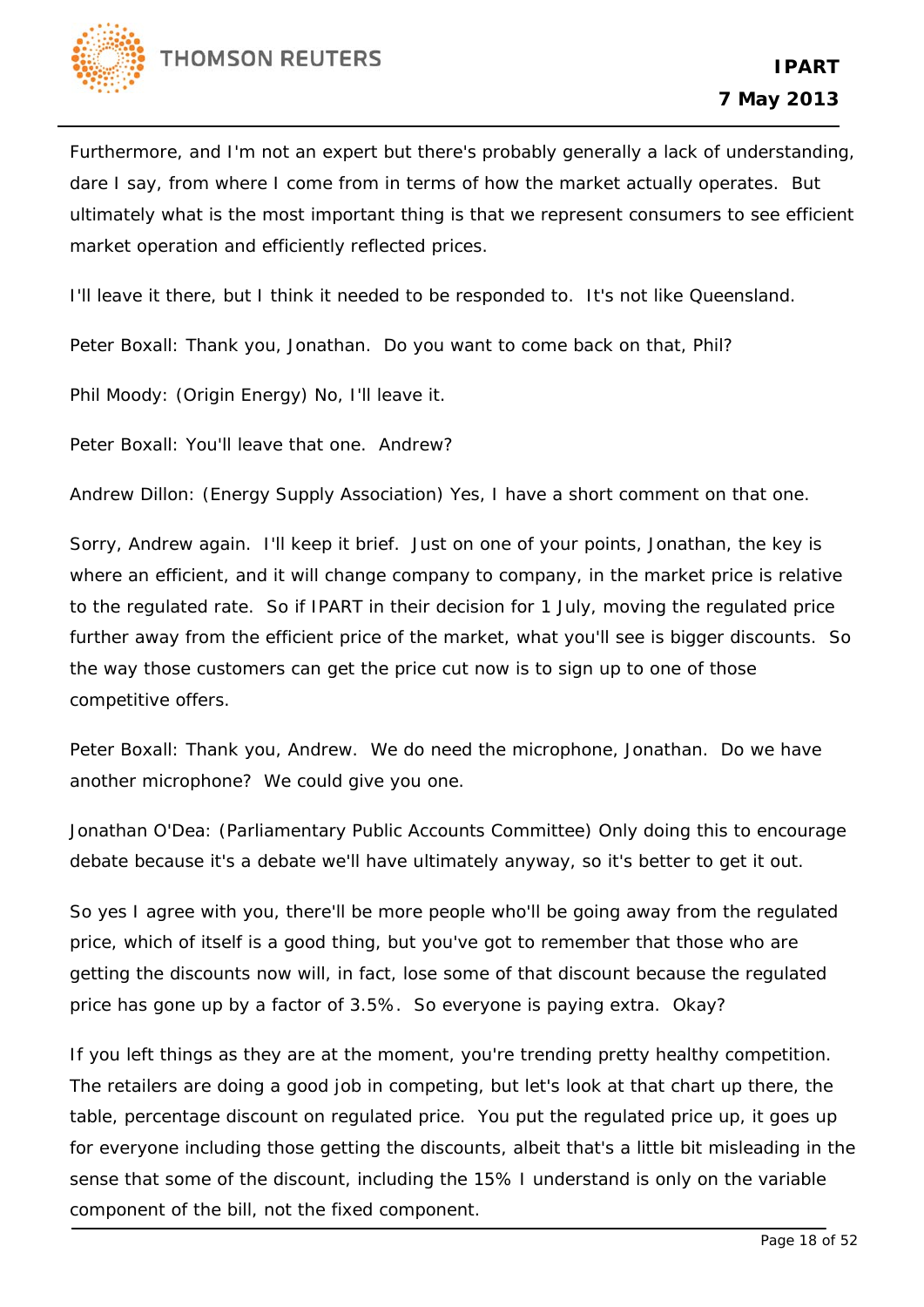

Anna Brakey: Just in response to that, there are different product offerings in the market not all linked to the regulated rate. So it's not the case that anything that happens to the regulated rate flows through to everybody in the market.

In relation to that 5% to 15%, there's actually offers of up to 20% available currently and that 20% I think is on the usage only, but when we convert it we've been a little bit conservative in our view there just to cover off those issues.

Peter Boxall: Thank you, Anna. More questions? Yes.

Andrew Dudgeon: (AGL) Andrew Dudgeon from AGL. Just in terms of the electricity price decision, we're probably supportive of IPART's approach and think it balances short term efficiency or efficiency with promoting competition. In terms of all the specific components, we'll probably have some technical arguments that we'll raise through our submission.

I think broadly we're supportive of the approach to update the retail operating costs which is more broadly in line with publicly listed companies and what's been published, and the updated approach in terms of CARC and in terms of having CARC within the regulated price for a second tier retailer such as AGL going out looking at offering market contracts and developing offers. We see this as an important part of the regulated price, somewhere where I'm broadly pleased to see that approach recognised within the prices.

Peter Boxall: Thank you, Andrew. Cameron?

Cameron O'Reilly: (Energy Retailers Association) I'd just like to reiterate my original comment that I believe IPART has implemented the terms of reference given to them by the government, and I'd also emphasise from the government's point of view that the objective is in the long run interest of consumers to have a more competitive market and I think it was a time for those sorts of terms of reference because if we look at Victoria as a market, 25% of the Victorian market is held by second tier retailers. Today in New South Wales it's 2% or 3%.

Now these terms of reference and the Tribunal's decision is setting things in the right direction, but we also need to say that we keep reiterating that this is a fair price, the terms of reference make it the actual price and it's a hypothetical price to consumers if they choose to make it that way, because they can do a lot better in the market.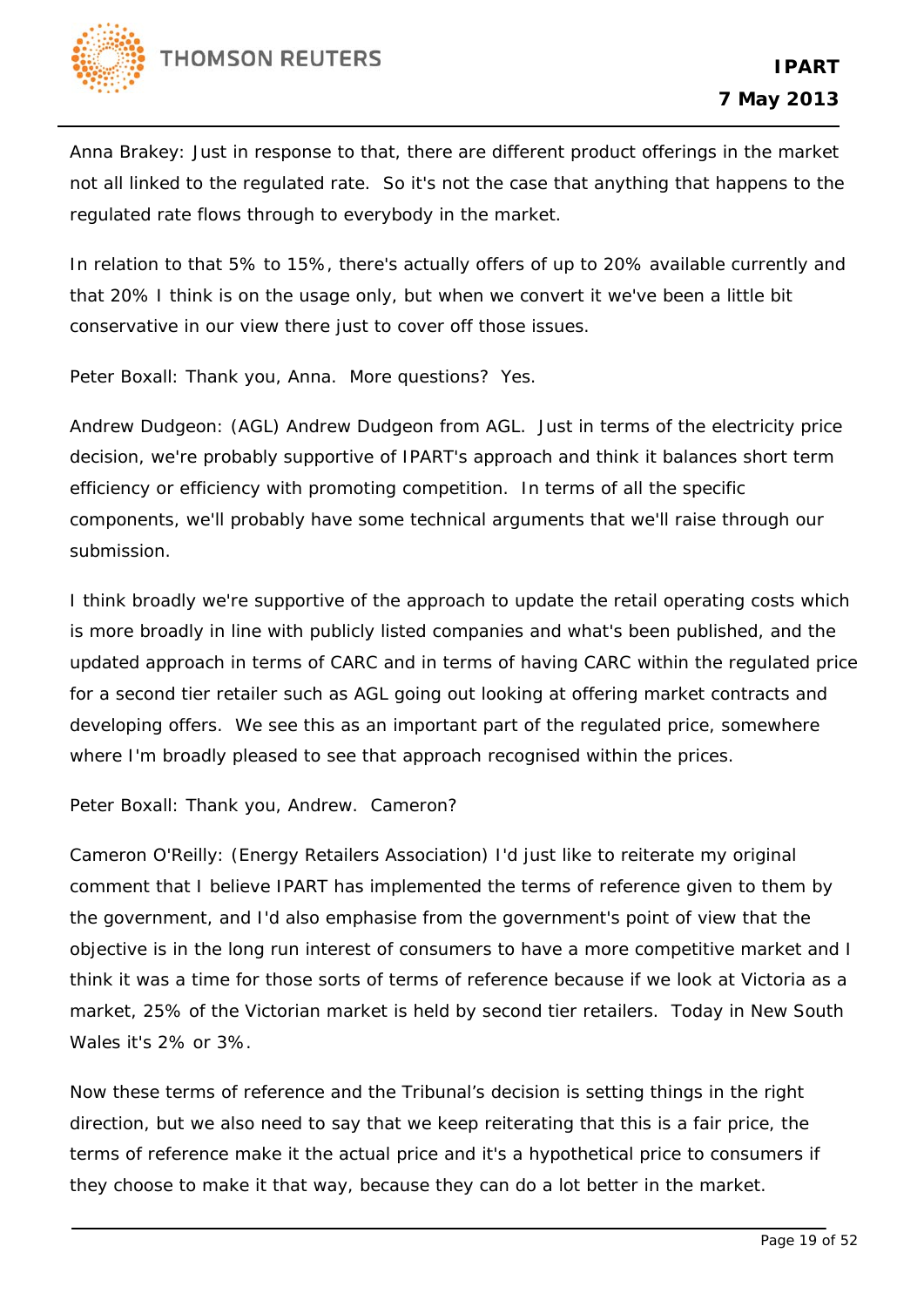

The last thing I'd say, we need to keep re-emphasising we're debating here the retail component of a regulated tariff which is around 10% of the overall price to the consumer. As we know, in this state it's been networks, green schemes and so on that have really been pushing up the prices to the level that has been causing hardship in recent times and the good news is that those things, in terms of networks, are starting to come under control and that is a welcome development.

Peter Boxall: Thank you, Cameron. Other questions or comments? Yes, Melinda.

Melinda Green: (Energy Australia) I'd just like to reiterate some of the comments by AGL and also by Anna just in terms of the overall view on the determination made by IPART. We're very pleased to see some of the comments around competition and the views there. We've also looked at the AEMC's review of competition and seen some of the surveys that have come back from customers, so that's quite compelling evidence. And IPART sort of taking a positive step towards price deregulation we think is positive as well.

In terms of lightening the form of regulation, that's also, in our view, a good thing and taking a slightly different approach to some of the annual pricing reviews.

In terms of CARC, we still have the position that we prefer an LRMC floor price, but we do recognise that what IPART have come up with does comply with the terms of reference and does recognise that - it's a totally different approach to an element that was already there and we support that does need to be there and it is an appropriate mechanism. It's not our preferred one, but it's acceptable.

In terms of the competition, I'd just like to say that it's been quite noticeable how much competition has come into the market. It's intensely competitive now in New South Wales and I think that's why we're seeing such a rapid drop off in the customers remaining on regulated tariff. This figure of 40% is from February/March this year so by the time we get to June I'd expect that to be significantly lower again.

In response to different decisions by IPART, you'll see a different level of discounting in the market like you do with Queensland as well. No one can really predict what wholesale prices are going to be in a year and some of these variables will just fluctuate up and down a bit and that contributes to do retailers go and keep discounts where they are, do they increase them, do they sort of wind them back a bit? A lot of things are going on behind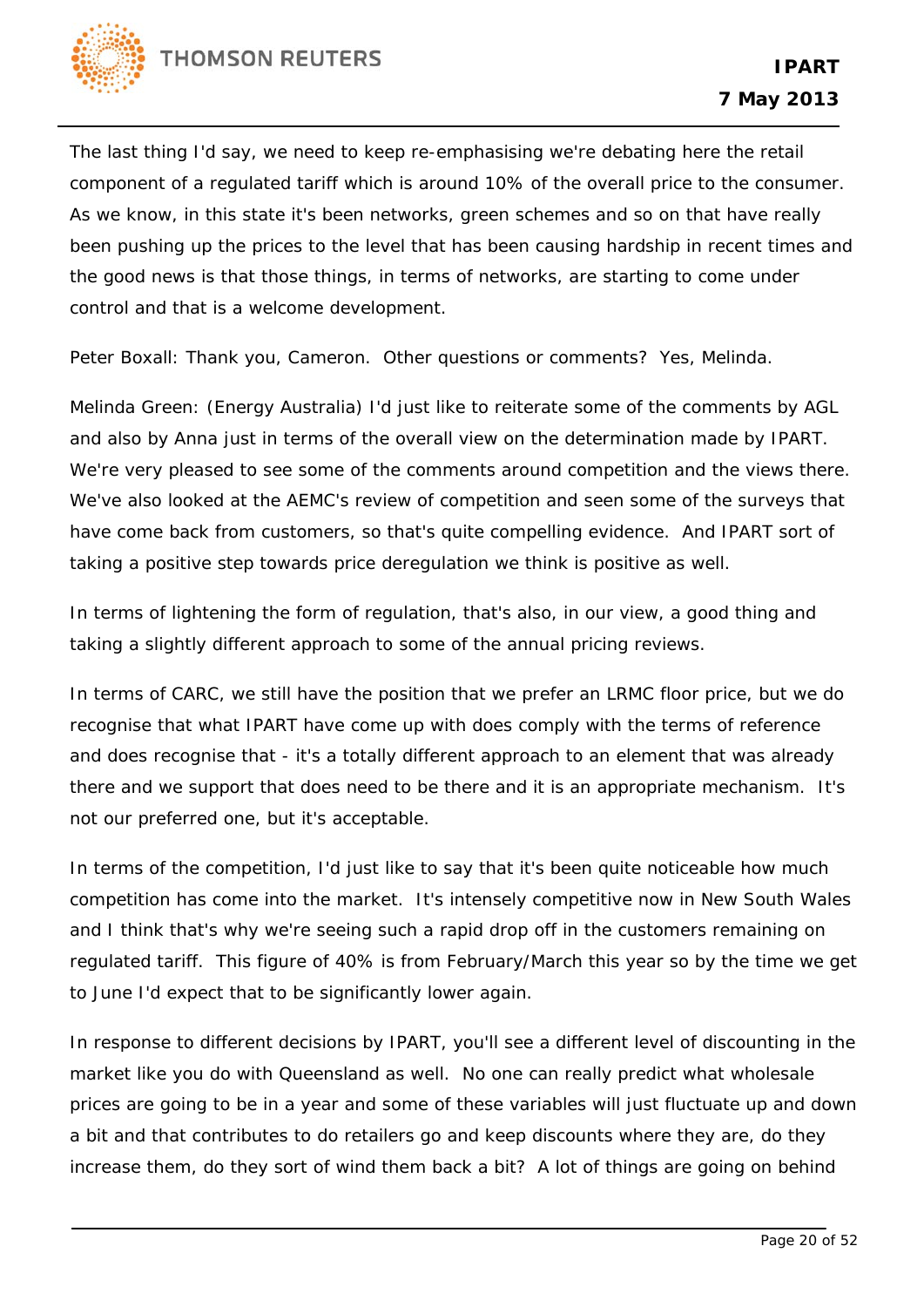

the scenes in that mix, so broadly we support that approach by IPART to support competition in that way.

We also appreciate that IPART have taken into consideration a lot of the evidence we provided on retail operating costs and some of the changes in the market. There have been a lot of additional costs there that have driven up. In past years there has been a lot of sensationalism around some of the network price increases, but really there has been very, very little movement on some of the retail aspects.

The last determination, we believe the operating costs decision came out too low so there has been a sort of a rectifying of that component which we recognise. Saying that, it's clear in the determination that the costs allowed by our part are considerably lower than what our actual costs will be, so I don't think by any means anyone should think that we're getting any cream out of this. It's a tough retail environment at the moment, it's a tough wholesale environment, so we think IPART have got the balance to a reasonable thing and I don't think the consumer groups should think that this is by any means a win for retailers.

Peter Boxall: Okay, thank you very much, Melinda. Oliver?

Oliver Derum: (Public Interest Advocacy Centre) Thank you. I just wanted to throw my support behind some of the comments Mr O'Dea made and say how refreshing it is to see an elected representative at an event like this, in the trenches if you will.

A couple of comments just to respond to the one that was just made about it being a tough retail environment. From a consumer perspective, it should be a tough retail environment. That's the whole idea, retailers competing with each other and making it difficult to give consumers the best deal.

The other thing is that I do agree with what Chris said and what Cameron's mentioned now, the increase is not big in the context of recent years and all that, but IPART knows full well from its own research that it does how much people are struggling to pay the bill and how many are getting disconnected. So, as Jonathan said, we could have been talking about the price going down and that would have made it a bit easier, but instead it's holding steady and that's not going to make it any easier. That's just a great concern that PIAC has, as I'm sure IPART's well aware.

Peter Boxall: Thank you, Oliver. Other questions or comments? Phil.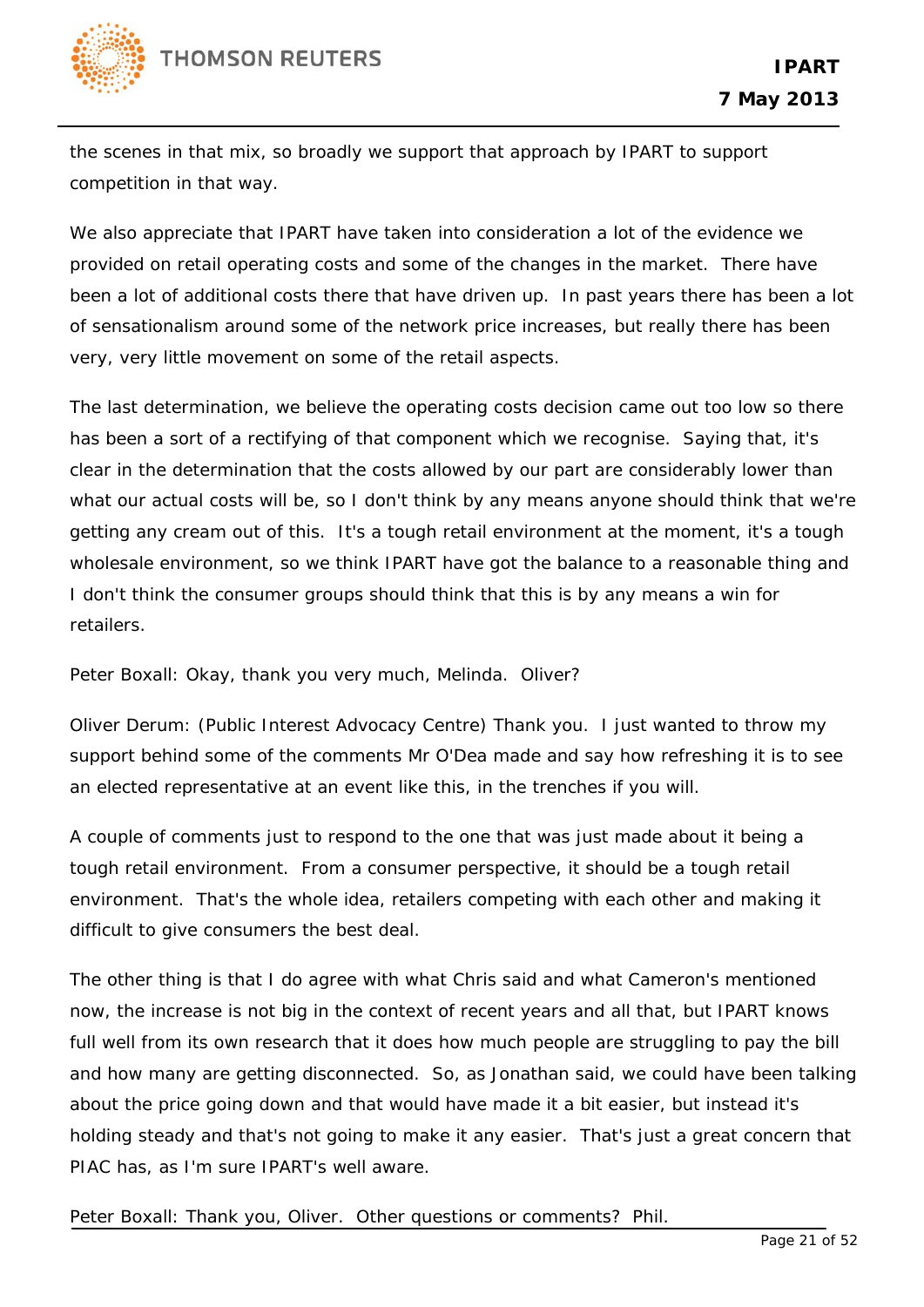

Phil Moody: (Origin Energy) Phil Moody again from Origin Energy. Again, look, I would certainly like to commend IPART on their approach in this and I think it's quite refreshing, I guess, the balance that's been taken between long term and short term opportunities.

One thing I would comment on, and IPART have stuck to the terms of reference which you're required to, but there's definitely a temptation amongst policy makers to, I guess, race towards what's observed in the wholesale contract market. I'd certainly caution everyone in that regard. It feels, from my 20 years in the industry, that the contract market right now is at the bottom of the cycle and so any upside that you see from rushing to that, as has been the case in Queensland, will probably result in a bit more pain down the track, and definitely wouldn't recommend that as a strategy.

I'd also comment on even Frontier's own modelling of spot prices which were circa \$10 a megawatt hour higher. So there does feel to be a disconnect in the wholesale market right now, not complaining about that, it is what it is, and the market will resolve itself one way or another and retailers, the big boys, will find our way through that. Just be aware that there are a number of contributing factors to where that price is at the moment, softening demand, ongoing solar penetration and wind. All of those are yet to play out and the supply side hasn't really responded. There has been some mothballing, but I would expect economically that there'll probably be more of that from supply side players. It's just not economic to continue to produce energy at those prices.

So with that comment in mind, we will be commenting on the essential load shape. It does appear from our analysis to have become less peaky from IPART's perspective from the previous determination to now and we'll be providing more information on that.

And we do have a couple of comments to make in relation to SFG's work on margin. We feel that there's systematic risks of other industries haven't been fully reflected in the electricity piece, but on that note I'll hand back.

Peter Boxall: Thank you very much, Phil. Other comments, questions? Yes, Chris.

Chris Dodds: (Energy and Water Ombudsman's Office NSW) A general question, comment, sorry. Chris Dodds, Policy Officer at EWON.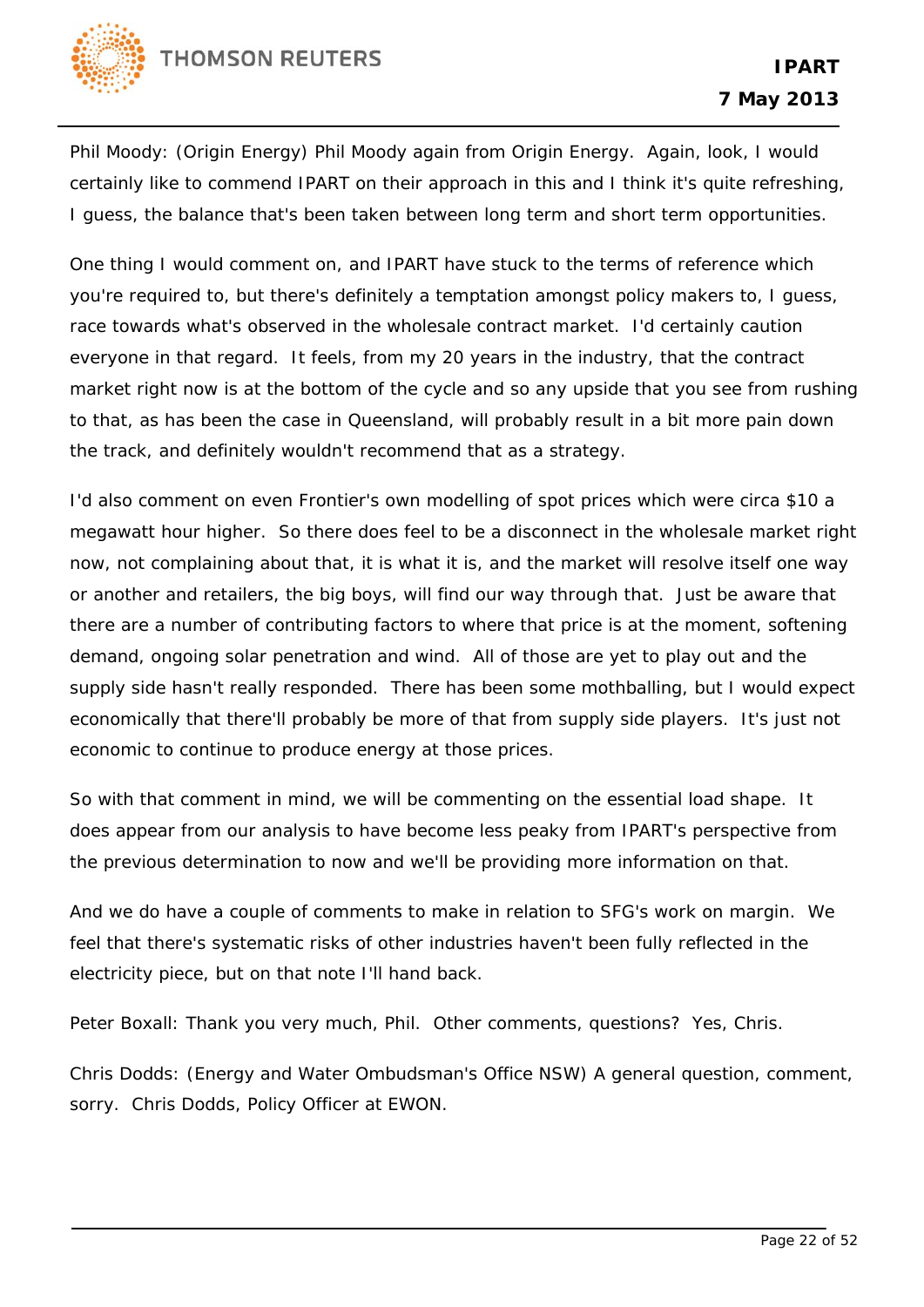

I just want to point out that while the price is good and the impact of this price rise on consumers is going to be relatively minimal, there are still significant customers in hardship and the affordability issue doesn't go away because one price rise stabilises because people are still living with the previous price rises. And, indeed, all the projections, as I understood the gas paper, and indeed, the AEMC's strategic direction paper pointing to gas is that we're going to now experience a number of years of gas price rises starting to do what electricity did two or three years ago with network costs and then the impact of world equity pricing, or whatever the appropriate term is there, for matching world price for gas.

So the issues of affordability haven't gone away and in having the discussion with the AEMC the other day in their strategic directions workshop, there was a tendency of some economists from some of the, particularly the distribution businesses saying well you shouldn't mix energy policy and pricing policy with social policy. But the reality is that the impact of affordability has an impact on energy prices. It was noted, as I understand it, in the IPART paper, the debt books, the debt levels that some of the energy companies are carrying, the cost of the hardship programs, which is a regulatory requirement, is an impost on all customers, quite rightly, but it is an impost. And as affordability increases and people run into problems with their accountability and the increased responsibilities under NECF to deal appropriately with hardship customers, then those costs become a burden that needs to be addressed and the response has to be one that is holistic.

It's not good enough just to say well that's a government social policy. Equally it's not good enough to say well it's the retailers, they should do something about it. It has to be a rounded response and EWON has been working with the Energy Retailers Association and cost in the community groups to try and develop a package of measures around affordability and one I think IPART has called for in the past, it would be good to repeat that call, and that is for an objective assessment about the most efficient use, the term we're using, way of delivering customer assistance both in terms of concession regimes but also in emergency assistance regimes so that there is a consistency across the country.

That reduces the cost on retailers who, at the moment, have to have a range of different concession and emergency assistance measures that they have to take into account and their call centres have to know this is a New South Wales one, or this is a Victorian one and that's something else, this is a Victorian customer, therefore, they're eligible for this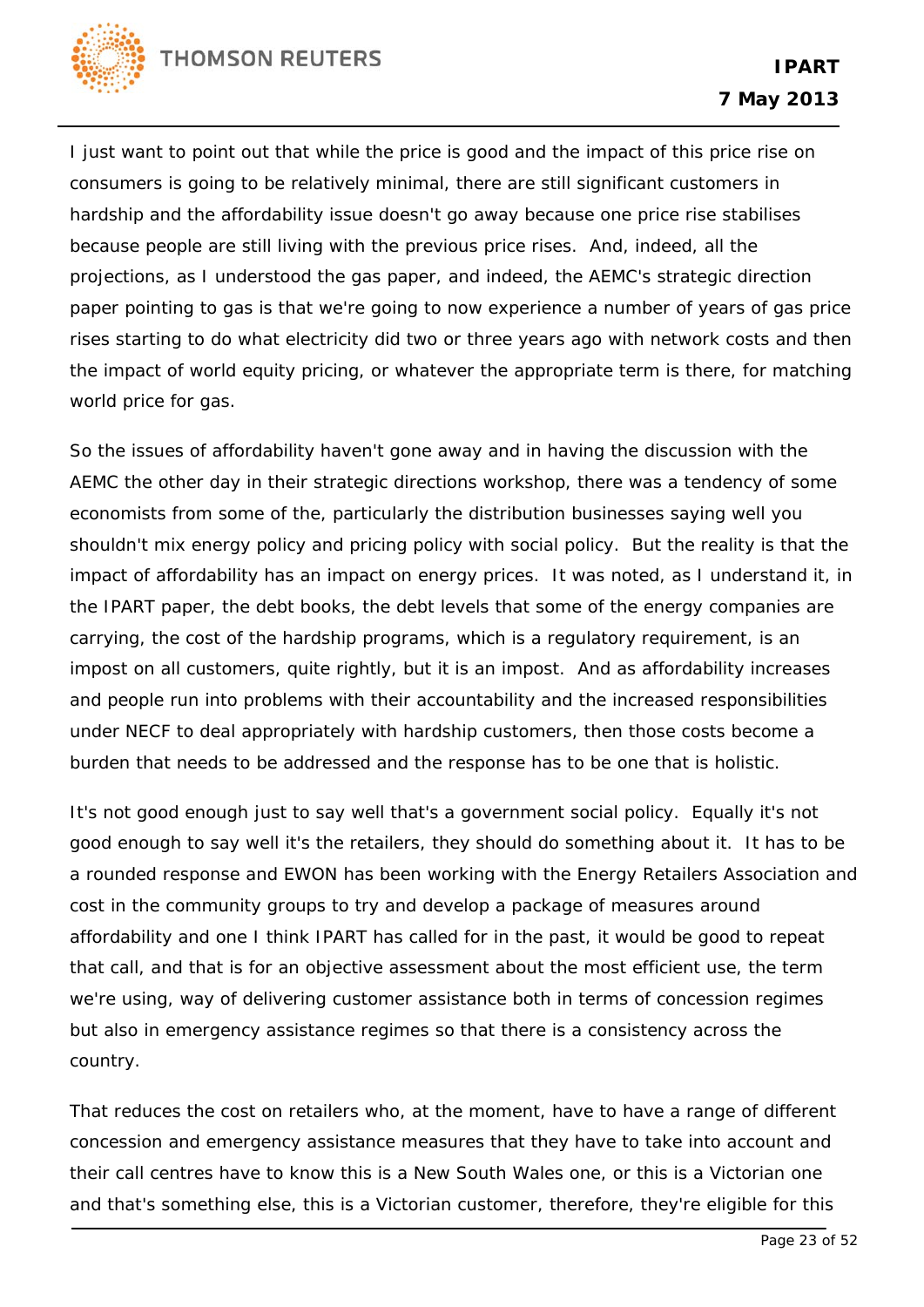

medical instrument, not that piece of medical equipment. If they're in Queensland and they're on Newstart, they're not eligible for a rebate, but if they're in New South Wales or Victoria they are.

So all of those things impact on the bottom line for the retailers, but also on the bottom line for customers. So it is an energy policy issue and it is a pricing issue and it is a social issue and those things all combine and the solutions come from all working together. So I'd encourage IPART to think about the sorts of things they called for in the past, like a review of the concessions regime, and to keep that pressure on so that the necessary reforms in our industry happen both in New South Wales but nationally as well.

Peter Boxall: Thank you very much, Chris.

Anna Brakey: You're right, we have made that recommendation in the past and we do support well targeted customer assistance measures. A point that was also made is that the regulated prices do not offer protection against price shocks, so with the large increases in previous years in network prices, for example, they have flowed through to retail prices and retail price regulation does not provide protection from price shocks.

Peter Boxall: Okay, thank you. Melinda.

Melinda Green: (Energy Australia) I just wanted to address Chris's point as well. I consider that although you're right, there is some link and I do support your comments around a national approach to concession, because you're right, that would make it easier for us and we're supportive of those programs, but I think the best thing that IPART can do is set a price that is efficient and does result in better competition. Because then you can better balance out the overall cost to the whole of society rather than considering an increase in the tariff may increase bad debts and that sort of impost.

It's got to be balanced up by what everyone else is paying as well, so I do believe that the approach IPART take is the best approach overall.

Peter Boxall: Thank you, Melinda. Any other questions or comments? We're sort of morphing into the second part of the agenda which is the general Q&A before we have morning tea. Then after morning tea we're planning a more technical session on the energy cost allowance, but any other questions or comments that people would like to raise now? Yes.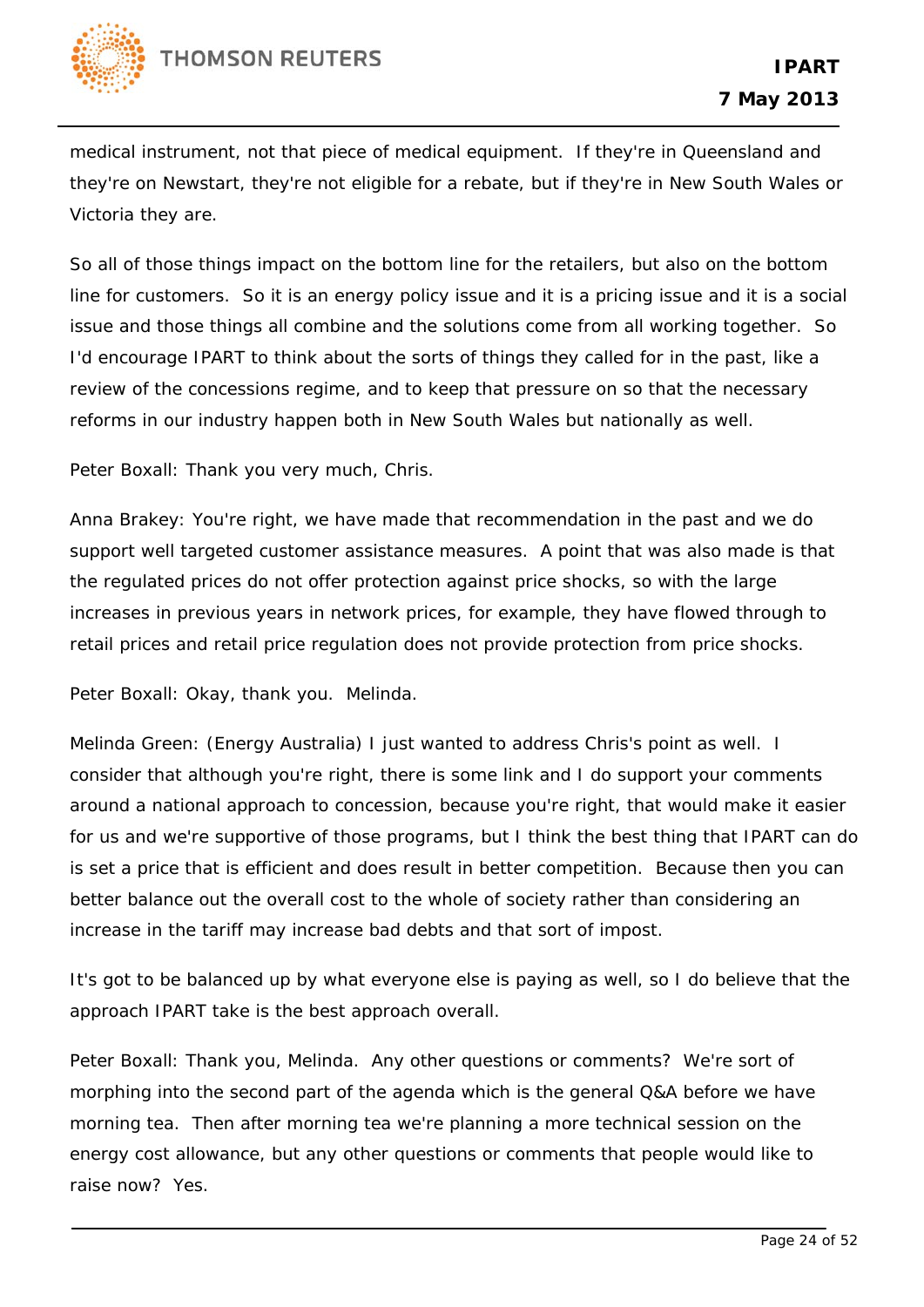

Meng Goh: (AGL) Meng Goh from AGL. I'd just like to briefly shift the focus to gas. I'd like to take this opportunity to clarify AGL's position on gas for next year.

First of all, the number of customers on regulated prices has been moving down quite rapidly over the last few months and our estimate is that there is currently less than one in four customers remaining on regulated prices in gas, and that compares with electricity which is at 40%.

In our view, the current review has been conducted in the proper spirit of a light handed approach whereby IPART have taken an independent view of retail costs, especially wholesale cost, and IPART has also taken a holistic view of the price change rather than a strict cost build up, and we agree with that approach.

Having said that, we know that IPART has to make a judgement on where the balance is between the various objectives of the review. From our point of view, we consider our original proposal to be reasonable, so we do have some difference in opinion on where that balance sits. Having said that as well, we have taken note of the draft decision and we will be revising our pricing proposal in line with the draft decision.

Thank you.

Peter Boxall: Thank you very much, Meng. Okay, anything else? A question from Alexus.

Alexus van der Weyden: (IPART Secretariat) Sorry to switch it away from gas again, Meng. It's more a general energy question I was going to have.

Some of the debate around competition and the role of the regulated price in competition I think is a welcome one, particularly with AEMC's report due to government very soon.

I guess the question I have was, is the view from stakeholders and some of the consumer groups that there are sections of the community that cannot access the competitive market? Because it seems there is a general view that we're concerned about the price impacts that the regulated price is having on a small section of the community, and I just wondered, what section of the community that is that you find are having difficulties accessing the competitive market. Because maybe there needs to be some sort of tailored policy solutions there rather than using the regulated price as the tool to address these customers' needs.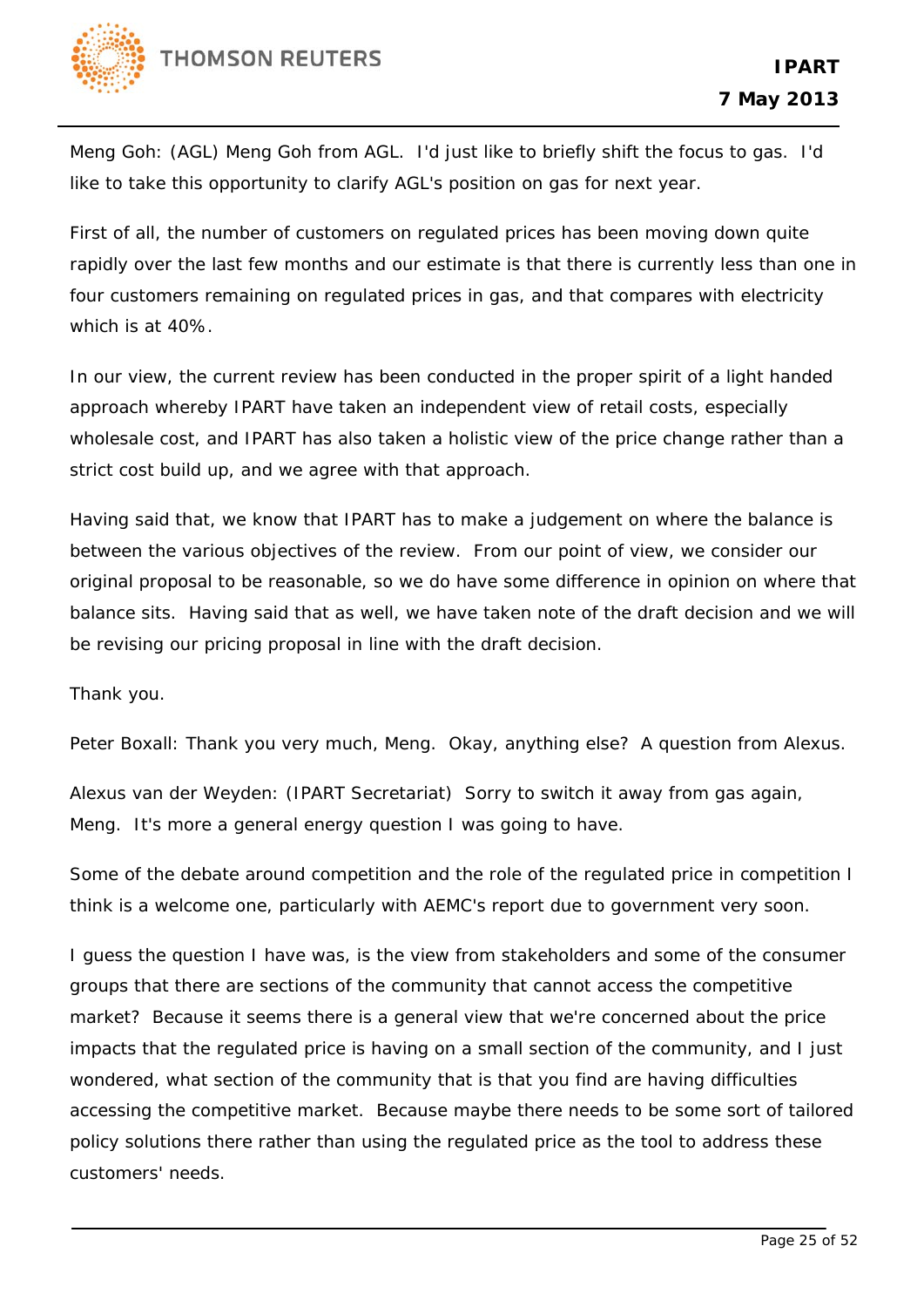

I guess that's an open question.

Amelia Christie: (Combined Pensioners and Superannuants Association) Amelia Christie from Combined Pensioners and Superannuants Association. One of those groups is definitely older people. They're also not able to access things like that really great website, the Energy Switch, and I know that they can call up as well, but a lot of people if they call up a retailer or they have the doorknockers come, they're really overwhelmed by the information they get and they also feel quite pressured to sign up to a particular offer. So that's a real issue there.

And also the implications about smart meters, there's a lot of fear around that and if they go unregulated do they have to get a smart meter, where do they stand on that, which is worrying for a lot of people, particularly given that older people and people who are at home during the day are less likely to benefit from the potential price gains that they can get from a smart meter.

Peter Boxall: Thanks, Amelia. Any other questions or comments? Oliver.

Oliver Derum: (Public Interest Advocacy Centre) Just to respond to Alexus and echo Amelia, certainly there are groups and it's not only older people, people with a disability, but more broadly obviously I don't disagree, it's impossible to disagree that by going into the market you can get a cheaper price, but at the same time participating in the market for consumers, particularly less savvy consumers, is not always a pleasant one. If you have a door to door seller come to your door who's all over it like a rash, how to get you to sign up to something, often, well I can't say often but there's been research in Victoria that shows that people sign up to offers that leave them worse off.

So it's all well and good to have the theory that you only go onto a new contract if that leaves you better off and people are perfectly capable of understanding what is and isn't better off, but in practice that isn't always the case. And that's one of the reasons why we'd like the regulated price, and why we are prone to referring to the regulated price as a safe haven, if you will, and I accept that maybe that's not the perfect term.

Peter Boxall: Thank you, Oliver. Any more questions or comments? Jim.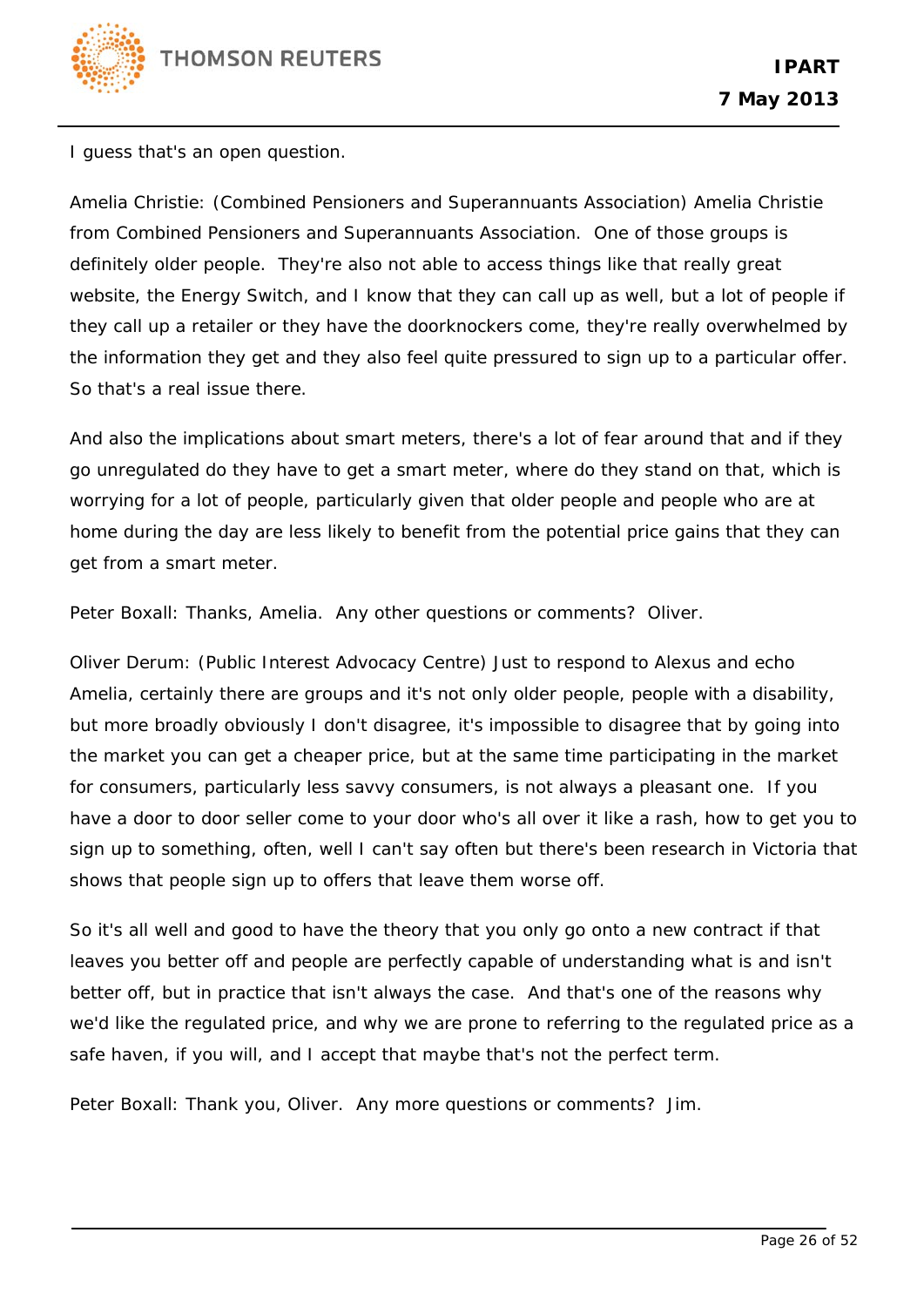

Jim Cox: One of the things that has impressed me listening to people this morning is just how difficult it is for consumers actually to process the information to decide to take up an offer. I'd be really interested in views from retailers in particular about what could be done to make that easier.

Peter Boxall: Phil?

Phil Moody: (Origin Energy) Well I'll start the conversation. Look, unfortunately the starting point is that it is quite complex. I won't go into that, I think most people here appreciate that. There's certainly examples of products where we've tried to, I think the industry's moved to improve that situation and probably the one that you saw in New South Wales specifically in the last few months was the two year fixed price offer where we could make that choice quite simple for customers and they would know that there was no price movement coming. That was effectively retailers willing to take a view on where the prices and other pieces were going. Within the risks that we could manage, we were happy to take that on and balance up, I guess, making the product more attractive and consumable for the customer.

It is something that we think quite a lot about because there are a lot of movements. As mentioned earlier, most of the price rises in recent years have been networks, carbon and green schemes, so trying to balance all of that. We offer other products to customers. We sell solar. We bundle those things up to make it easier for the customer to pay. I know our competitors also sell a range of other products and appliances as well, so we try to, I guess, assist the customer in as many ways as we can, but certainly open to more ideas on how we can develop that further.

Peter Boxall: Thanks, Phil. Cameron.

Cameron O'Reilly: (Energy Retailers Association) I just want to introduce a little bit of balance here to this conversation. Yes we can always do this industry better, and I certainly think making consumers aware of the comparator sites as a good reference point, operated transparently by regulators. Making consumers aware of their right to choice is always a good thing, but I think when you look at this industry there is a range of consumer protections through the national energy customer framework. On the marketing side there's a range of protections through the Australian consumer law, the marketing framework in the NECF. There's the energy assured scheme implemented by the industry if consumers want to get information about comparing offers.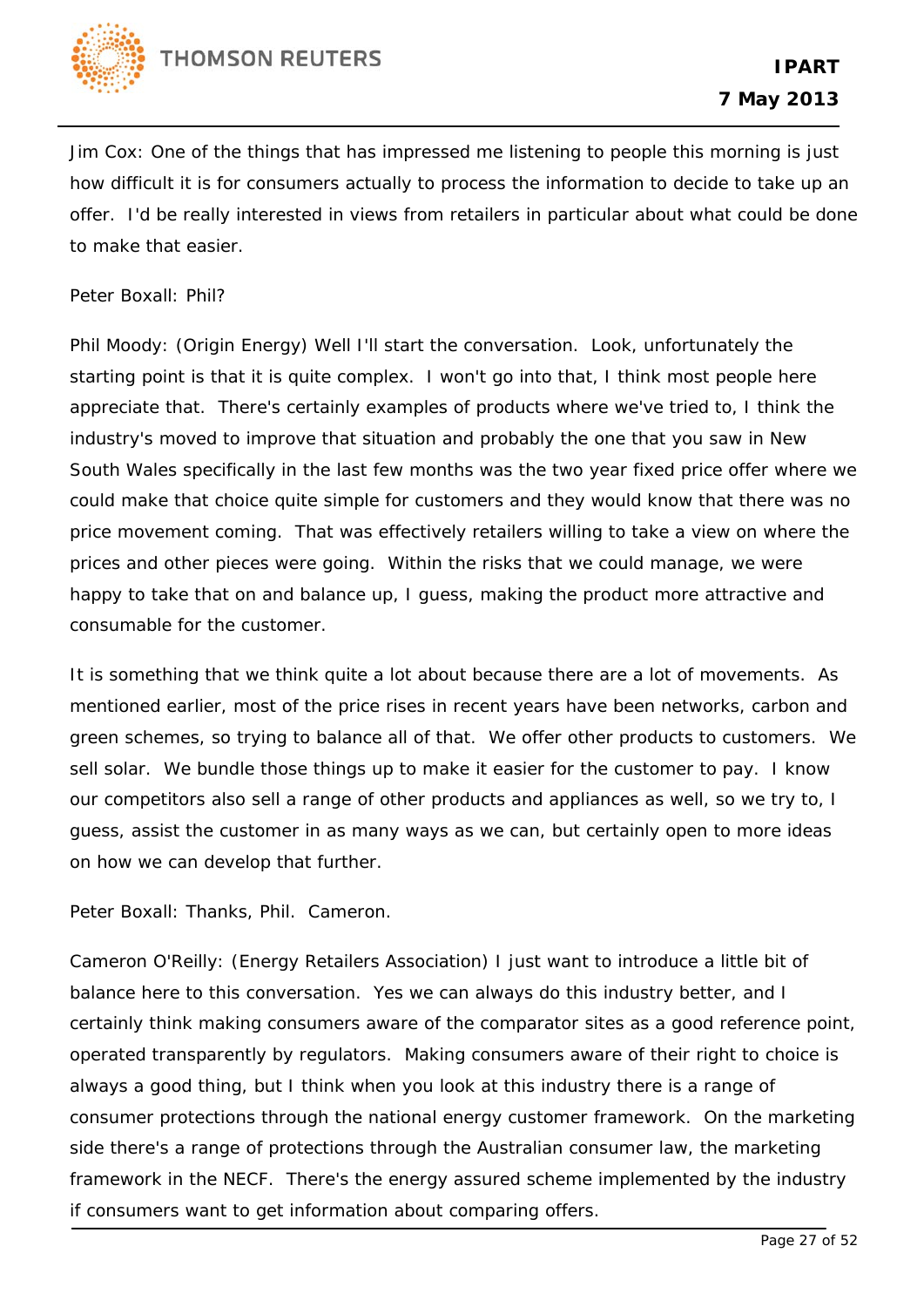

On petrol we saw that Fuel Watch fell over a few years ago. All of these were important things for the household budget. I think electricity in terms of having hardship schemes, consumer protection frameworks, reference points in terms of comparison, all those sorts of protection is as good as any industry and I challenge you, in some areas of telecommunications, more complex but just as essential for people and it's very difficult to understand their plans there.

So I think electricity's doing things as well as it can be done vis-a-vis a lot of industries but we can always get better, but also we're not also allowing things that could help consumers manage things like debt by allowing technology that allows for more potential regular bills. We've had bans in some states against prepayment meters, if we accept prepayment as an option for telecommunication. All sorts of things can be done to make this better and that's some of the areas that were discussed at the recent affordability summit involving the ACOSS and the Ombudsman, but I don't think we should be too hard.

There are a lot of areas we can do better and I think particularly, for instance, I understand there are a lot of people that comparisons on internet websites are fairly challenging which is why we perhaps need more mediums for people to help some of those groups get third parties to understand some of the ways you can use comparator sites. But I do think that we shouldn't be too hard on this industry as the way that we are helping consumers get the best deal by comparison and the comprehensive consumer framework that is used by comparison to a lot of other industries.

Peter Boxall: Thanks, Cameron. Anybody else? Melinda.

Melinda Green: (Energy Australia) I'd also like to add to the question from Jim that in addition to all the regulations that Cameron mentioned that we have to comply with, we have a vested interest in keeping customers happy and sometimes that does occur by partial trial and error. Phil talked about the fixed rate plans. If we see a niche there we can go out with those products. We also don't want customers to get into a position of hardship because then we don't get the money from that bill.

So if they don't understand the contract or if they think we've changed the discount on them when we shouldn't have, then that can end up in a complaint. It costs us money through the Ombudsman. So we have to definitely balance all these things and this can hurt us if we get it wrong. It hurts us in competition.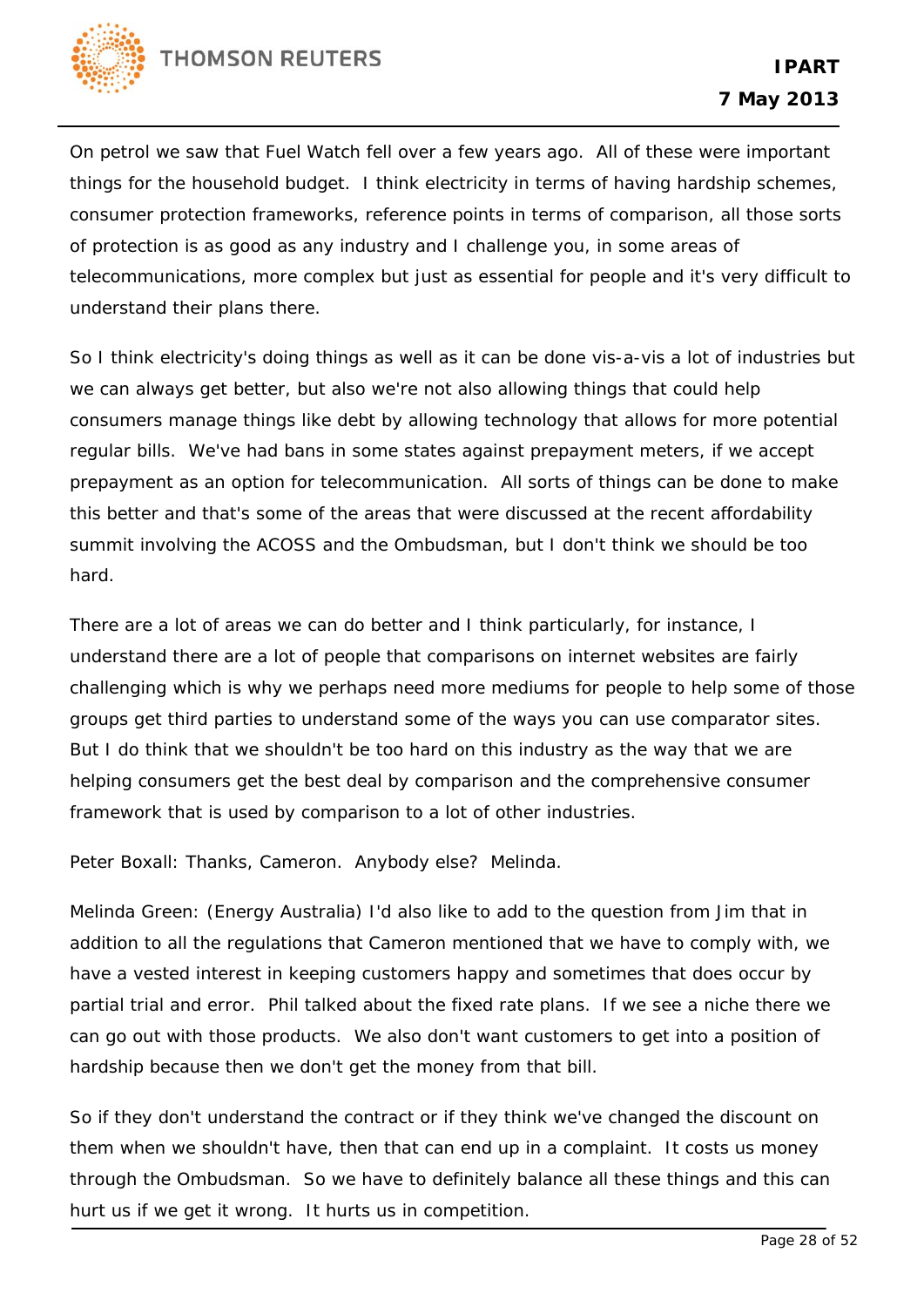

Also, a lot of the ways we do this may not be obvious like a plan or an offer or a channel that we use, all of which are evolving, it sometimes just happens at the front line. Everybody has an electricity account. If they're calling up or moving house or things like that, we try and make sure they're on a better offer then because if they're not then we consider that risk of being doorknocked or going with a competitor some other time.

So we need to keep them happy. If they're in hardship, we forward them through to people who can help them with their debt and things like that. So there's a number of different ways we help them try and understand this industry and how they can operate within it. So there's a number of guises that those sorts of things come in.

Peter Boxall: Thanks a lot, Melinda. Anything else before we wrap up for morning tea? No? Well I suggest that we take a 15 minute break now for morning tea, which means we would resume at 11:30 and that will be the third session and that's the technical session on energy costs. That does not mean to say that we will not engage in other discussion, but that's what it's primarily about. Thank you.

[Morning Tea Break Music 1:16:00.8 - 1:34:51.8]

Peter Boxall: Thank you for coming, for resuming after morning tea. We'll now move to the next session which covers the energy cost allowance. First John Smith from IPART Secretariat will provide an overview of key decisions in relation to the energy cost allowance. We will then open the floor to stakeholders to ask questions of IPART or Frontier Economics who are also at the table as they advised us on energy costs. Over to you, John.

John Smith: Thank you, Peter and thank you to everyone who's decided to stay on for surely the highlight of our public forum today.

In this session I will discuss our approach and draft findings on energy costs and the cost of complying with green schemes. I will cover our modelling framework, key inputs to this modelling framework, namely forecasts of regulated load and input costs for electricity generation and what this means for our draft decision on the energy purchase cost allowance. In estimating the costs of purchasing electricity and the costs of complying with green schemes we prefer to use a market-based approach. This means we prefer to rely on traded market price data - this means we prefer to rely on traded market prices over a modelled or cost-based approach. However this requires a well-functioning liquid market.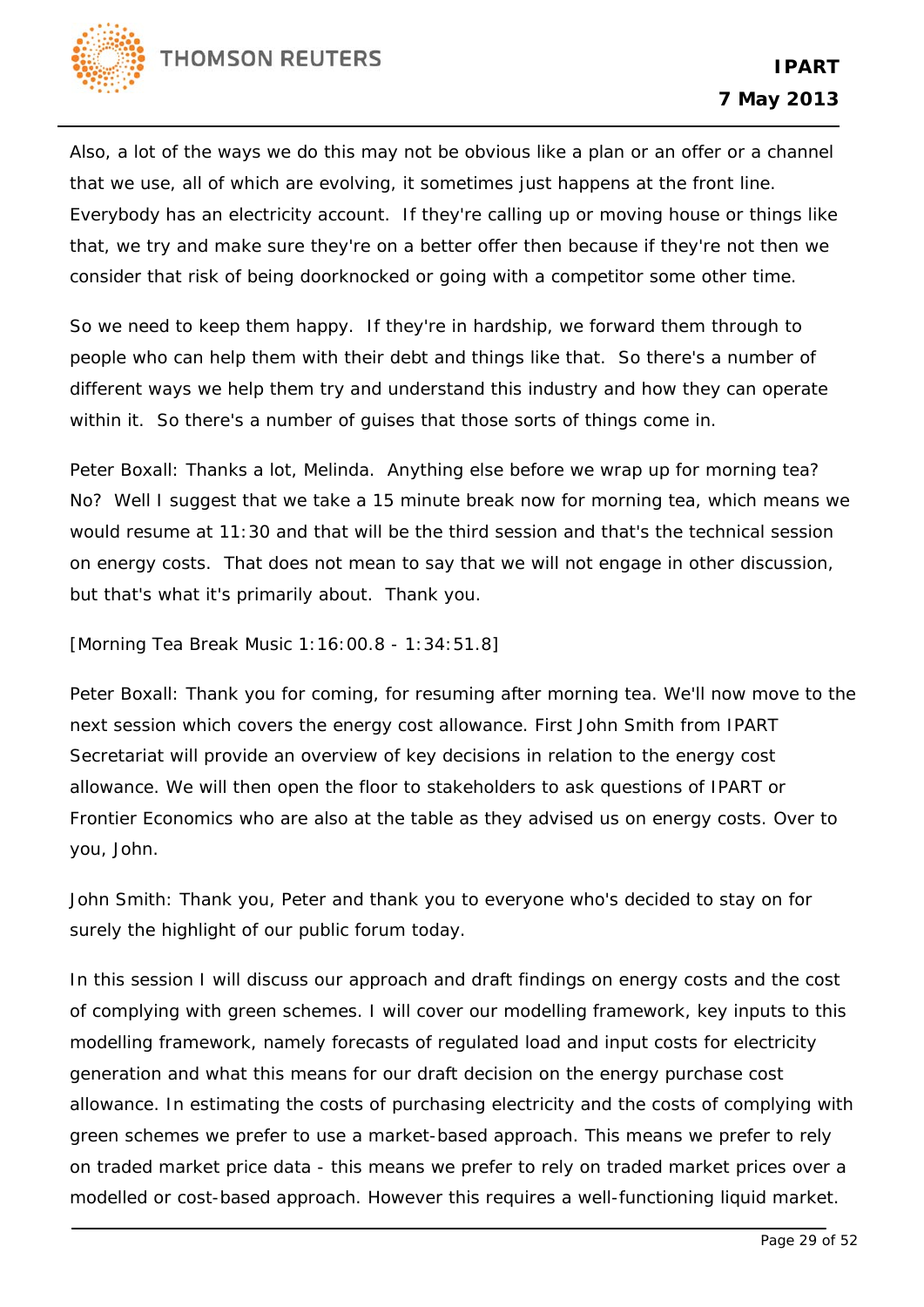

We consider that a market-based approach is more transparent and more likely to reflect a retailer's short term efficient costs. Our approach would also be to set the energy purchase cost allowance using a market-based approach as our framework for this determination considers both the short term efficient costs and the incentives needed in prices to promote competition. However, as I'll discuss later in the presentation we've set the energy purchase cost allowance in line with the floor in our terms of reference.

Many of you will already be familiar with the two approaches we use to estimate energy costs. The first of these is a long run marginal cost of electricity generation. Under this approach we effectively build a whole new least cost generation system designed to meet the regulated load. In our previous determination the energy purchase cost allowance was set in line with the LRMC estimate. The second approach is a market-based approach which considers the costs and risks of purchasing electricity in the wholesale market again to meet the regulated load. We commissioned Frontier Economics to provide advice on energy costs under both of these approaches.

Our approach for estimating the LRMC of electricity generation is essentially unchanged from our previous determinations. However, there is an important change in our methodology for estimating the market-based energy costs. Under our draft decision we've used market forward prices from d-cypha trade in 2013-14 instead of using modelled forward prices. This is consistent with our preference to use a market-based approach where there is a well-functioning and liquid market. In previous years we have presented results using both market and modelled forward prices and generally these results have been fairly similar.

However because d-cypha forward prices in 2013-14 are considerably lower than the modelled forward prices the market-based energy cost is also considerably lower than had we used modelled forward prices. Later in the presentation I'll talk some more about the difference in these results.

Forecasts of regulated load are a key input into both our approaches for estimated energy costs. The profile or shape or the load forecasts is an important driver of energy costs with peak year load shapes being more expensive to serve than flatter load shapes. In this determination our terms of reference requires two separate load forecasts for the standard retailer in each supply area.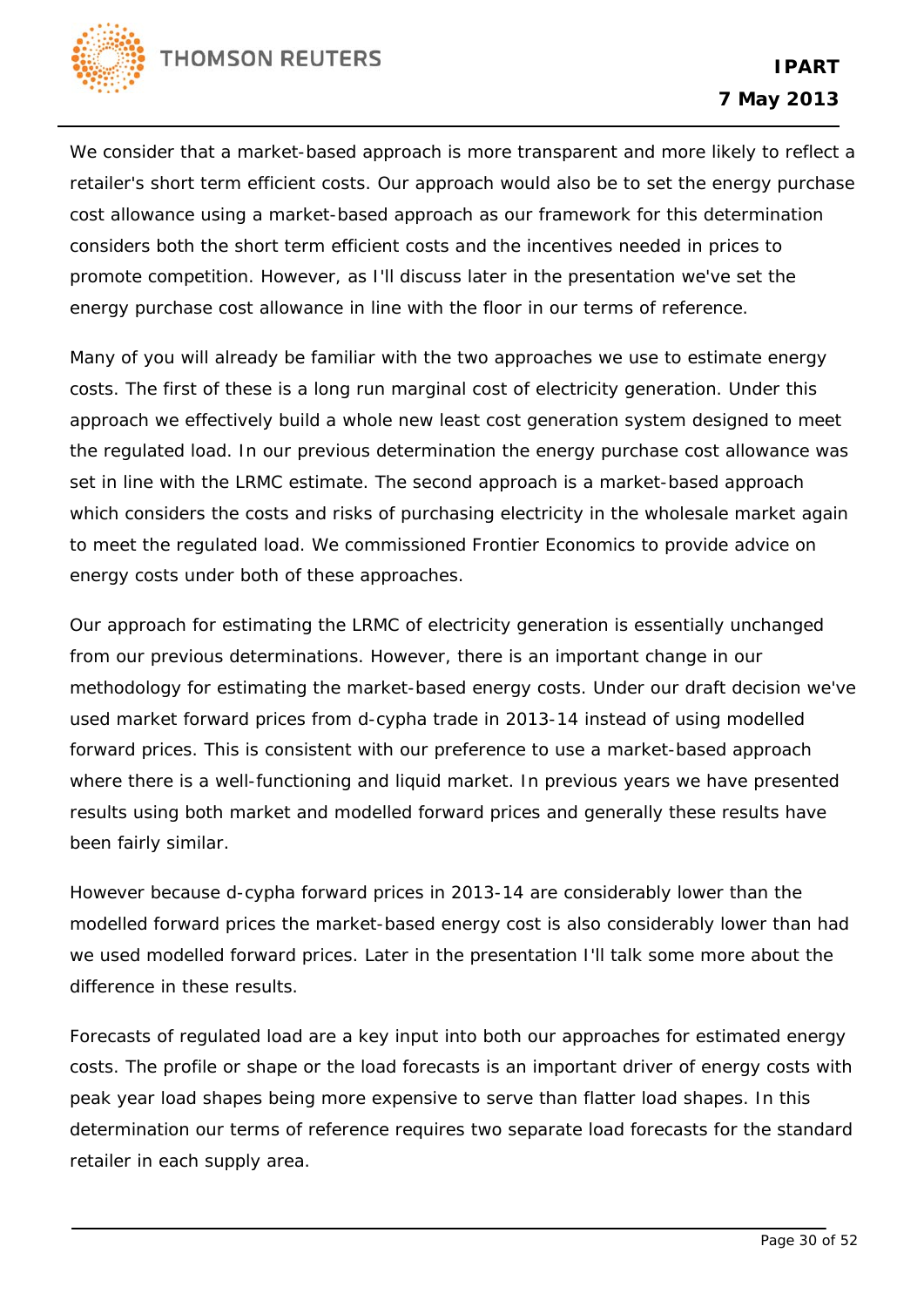

One for regulated customers who consume up to 40MWh per annum and another for all regulated customers who consume up to 100 MWh per annum. We have based our energy purchase cost estimates on the sub-100MWh load shape in line with the definition of a small retail customer in our terms of reference. However, we've also reported results using the sub-40MWh results. Our regulated load forecasts incorporate publicly available historical data including the net system load profile, controlled load profile and where available half-hourly interval metered load data for regulated customers. Importantly using publicly available information has a benefit of transparency. Frontier Economics provided advice on the regulated load forecasts which were also developed in consultation with standard retailers.

In our previous determination the regulated load shapes were developed by the standard retailers and were based on data from the Electricity Tariff Equalisation Fund. This data is different to the net system load profile, controlled load profile and interval data used in this determination. This has produced differences in the regulated load shapes across the two determinations. In summary Energy Australia's load shape is peakier than that in the 2010 determination. Origin Energy's Endeavour load shape is similar, slightly more peaky than in the previous determination and Origin Energy's Essential load shape is flatter than in the 2010 determination.

Frontier Economics also provided advice on a number of input assumptions for electricity generation. These include the capital costs of different electricity generation technologies, fuel costs and other operating costs. The most important of these in terms of our energy cost modelling are the capital costs and fuel being coal and gas costs. We have also provided Frontier with the weighted average cost of capital or WACC for a number of different energy-related businesses for use in their modelling.

In our previous determination we relied on third party consultant reports for our input assumptions. This makes it difficult to explain some of the changes in our input of costs from the last determination. However our forecasts of gas costs both capital and fuel costs are relatively lower than the forecasts we used in our 2010 determination. We used estimates of gas spot prices in our electricity modelling as opposed to long term contract prices. For 2013-14 these spot prices are relatively consistent with recent spot prices reflecting the expectation that there will not be a substantial change in supply and demand conditions by 2013-14.Gas prices increase over the remainder of the determination in large part due to LNG exports increasing demand for gas.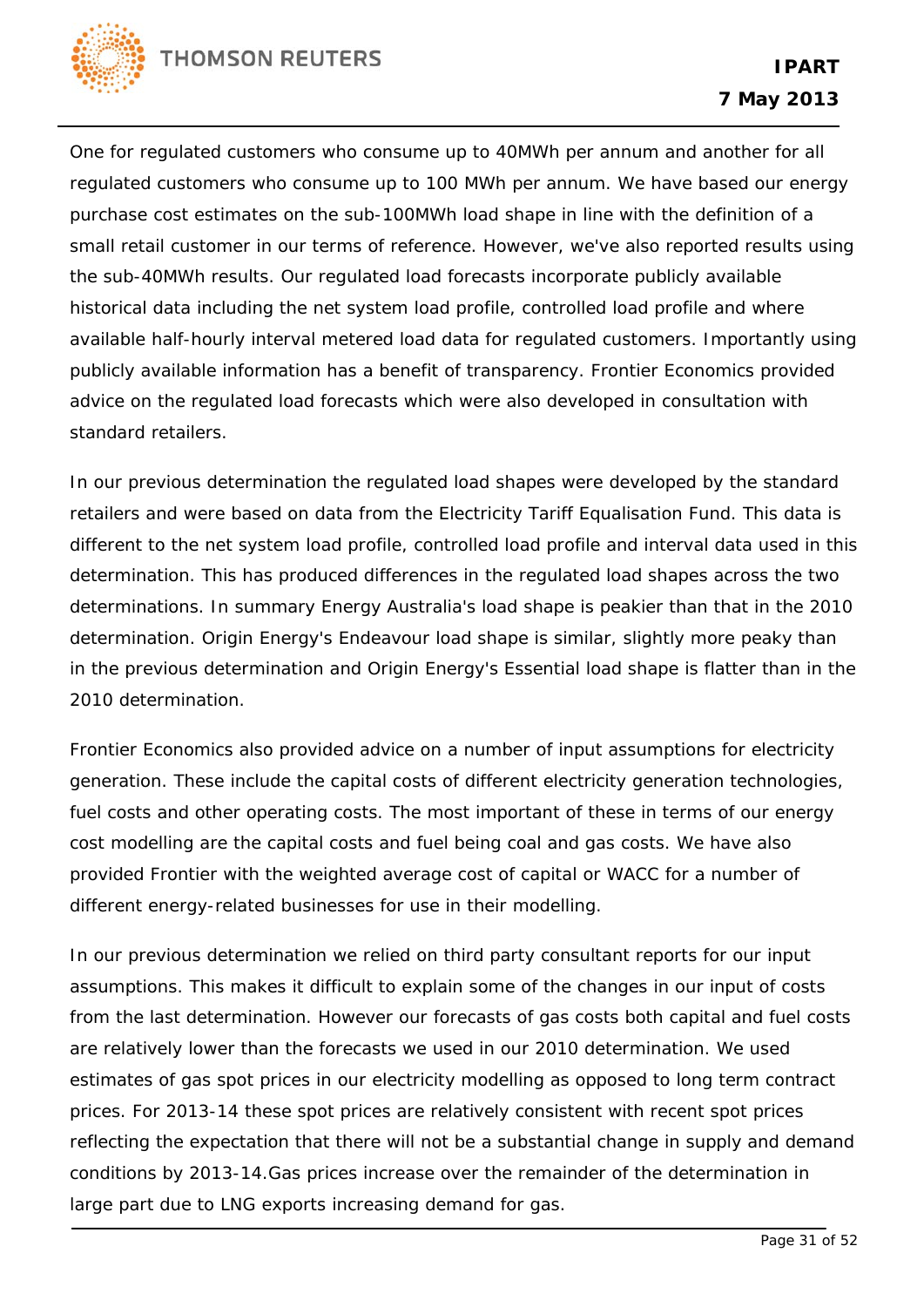

Our forecasts of coal costs both capital and fuel costs are relatively higher than the forecasts we used in our previous determination. Our coal spot prices are based on netback prices reflecting the fact that there is existing capacity to export additional coal.

Our WACC estimates are also higher than the previous determination and this reflects largely a change in our WACC methodology. Whereby we take into account WACCs using current market data and longer term averages.

Using our modelling frameworks and the input costs just described, I'll now talk about the draft results for the long run marginal cost, the market-based estimates and the energy purchase cost allowance. The results for the LRMC modelling are around \$1.50 to \$11 per MWh lower than in 2012-13. Although a number of factors have influenced this result there are two main drivers of this change. Firstly peakier load shapes for Energy Australia and Origin Endeavour put upward pressure on the LRMC. However this has been offset by lower gas costs with gas-fired generation dominating the investment mix under the LRMC modelling. In the case of Origin (Essential), the result is also driven by a relatively flatter load shape combined with the lower gas costs.

The results from the market-based energy cost modelling are between \$1 to \$5 per MWh lower than in 2012-13. The main reason for this is our decision to use d-cypha-forward prices for 2013-14. Had we used modelled forward prices in 2013-14 the market-based energy purchase costs would have been around \$9 to \$12 per MWh higher. Because there was considerably less trading in contracts beyond 2013-14 we did not use d-cypha-forward prices in the final two years of our determination. Instead for the purposes of presenting the market-based energy purchase costs in the final two years of the determination we have rolled forward the results from 2013-14 using the modelled change in outcomes. We will update the estimates in the final two years of the determination during our annual reviews.

As our draft decision we have set the energy purchase cost allowance at the floor described in our terms of reference. This is a weighted average of 75% of the LRMC and 25% of the market-based estimates. This is a change from our previous determination where we were required to set the energy purchase cost allowance at the higher of these two estimates. The resulting allowance is relatively lower to the result in 2012-13 given the lower LRMC estimates and the 25% weighting ascribed to the lower market-based estimate. We decided not to set the energy purchase cost allowance above the price floor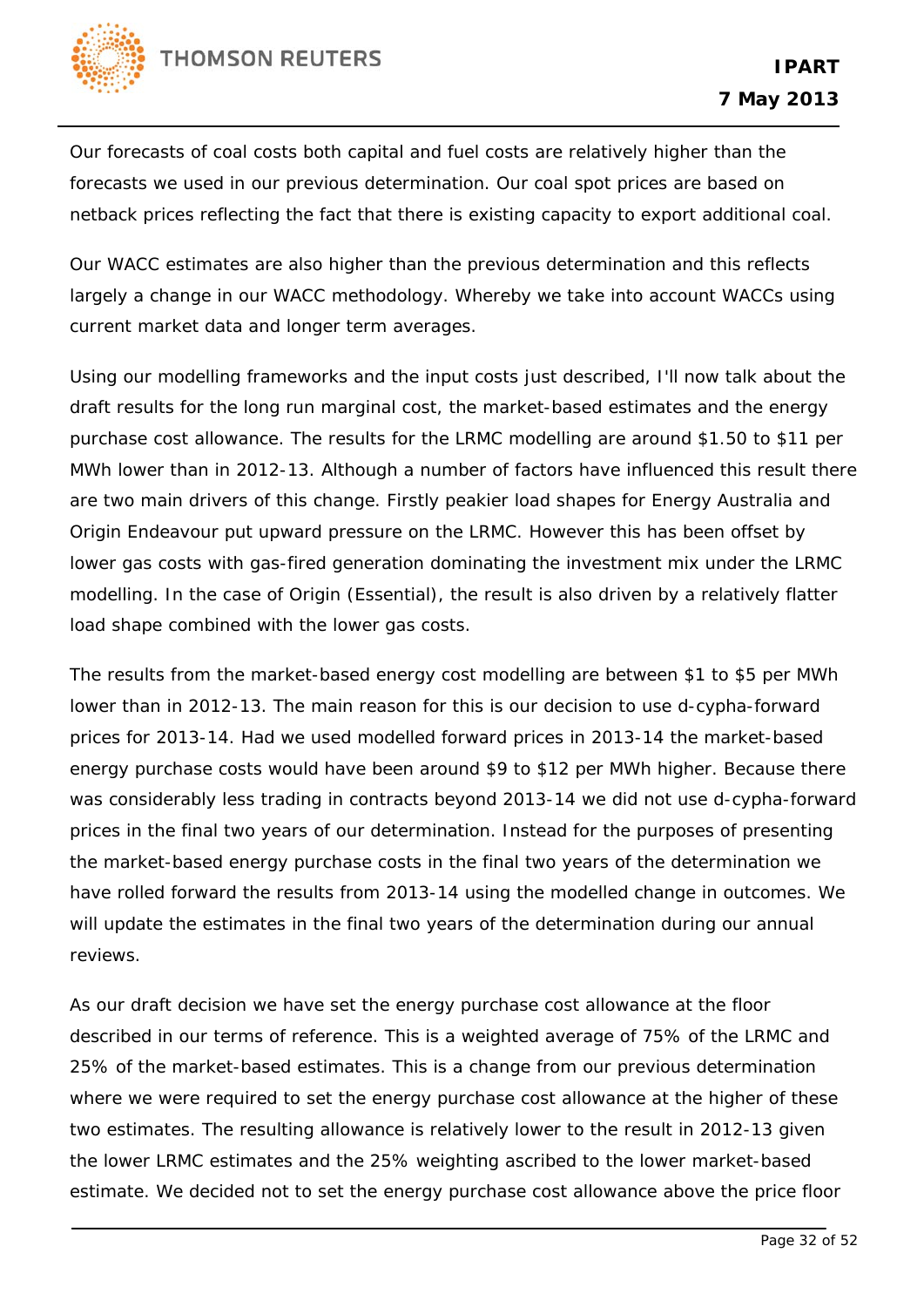

in line with our approach of using the CARC allowance as the mechanism to provide additional incentives in prices to promote competition.

It's also worth clarifying that in the situation where the market-based estimate is above the LRMC in practice we would set the energy purchase cost allowance at the marketbased estimate.

Our terms of reference also requires that we determine the efficient costs of complying with green schemes. These include the large scale renewable energy target, small scale renewable energy scheme and the energy savings scheme. As mentioned earlier our preference is to use a market-based approach for estimating the cost of complying with these schemes. We assessed that there was sufficient liquidity in the market for SRES certificates to use a market-based approach. This produced certificate prices of \$34.31 in 2013 and \$37.64 in 2014, down from the \$40 nominal clearing house price we used in our previous determination.

In the case of the LRET and the ESS we considered there was insufficient liquidity in the market-based approach for these schemes. We've instead continued using a cost-based approach for the LRET and an after-tax penalty price for the ESS. During our annual reviews we'll re-assess our approach for each of these schemes.

In terms of the results for the green costs, the LRET costs are higher in2013-14 relative to 2012-13 due to both higher targets and higher certificate prices. For the SRES the fall in the projected costs over the termination period relates to the lower projected rate of liability in these later years. Note also that the cost past through amounts for 2013-14 relates to a catch-up component for the SRES costs in 2012-13. For the ESS the projected increase in the final two years relates to an increased rate of liability.

That's the end of my presentation. Does anyone have any questions?

Peter Boxall: Thank you very much, John, questions? Yes.

Keith Robertson: (Origin Energy) Keith Robertson from Origin Energy. I've got a couple of areas we'd like to cover but would like to start with one of the key inputs which is the regulated load shape for each of the network areas. As you pointed out the load shape for residential is quite a bit flatter than the other two distribution areas and also quite a bit flatter than has been used in the previous determination. That's really a key area of concern for us, is to try and better understand why, when we think market developments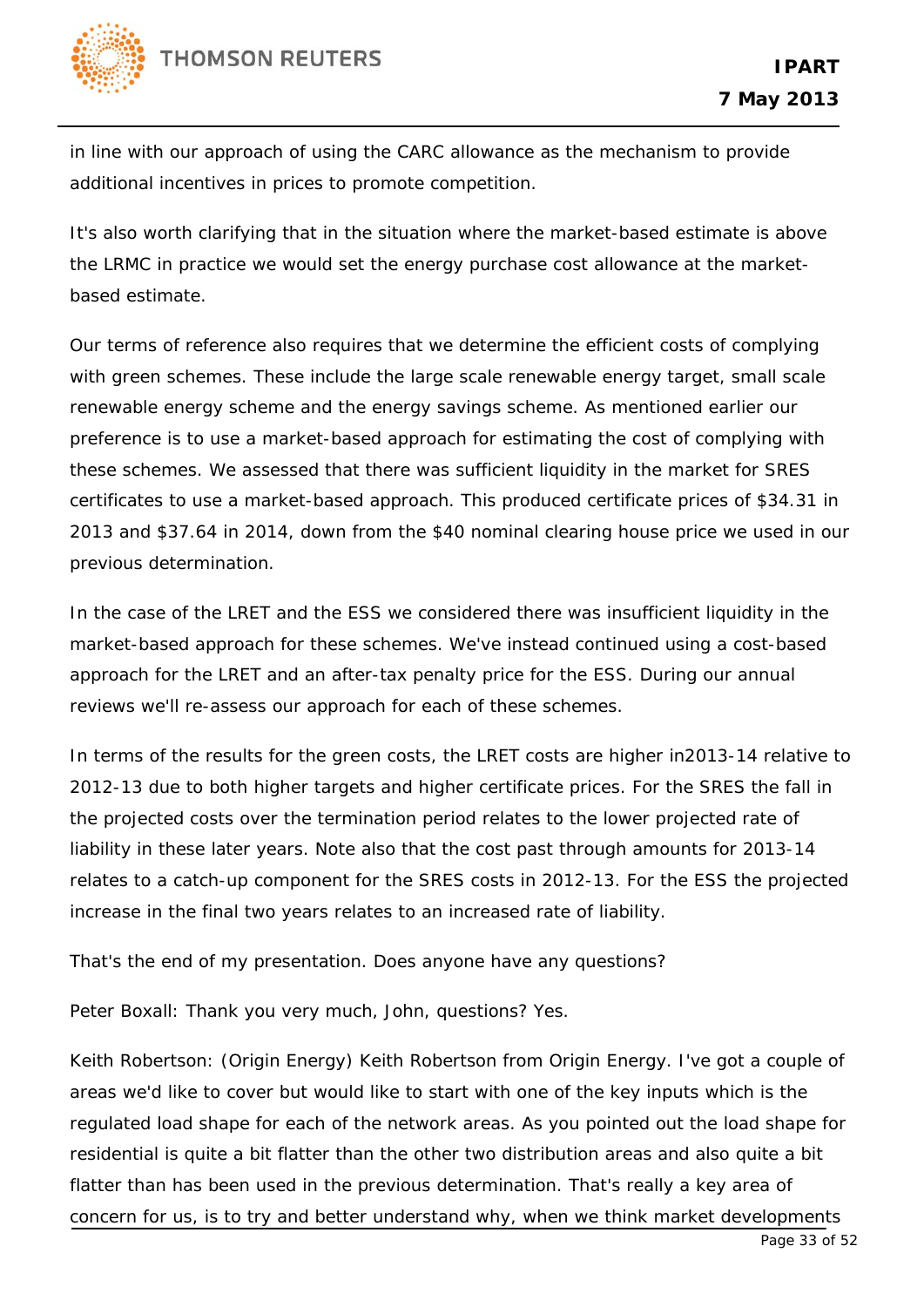would tend to lead to peakier load shapes over time, we've had PV installations, energy efficiency measures, again moving more energy rather than peak demand.

When we compare it with historic data and with our own data, some of which we've shared and can make more available to you shortly. It just seems too flat and there's very little difference between your P50 or your normal or average shape from what you would expect to be a more extreme or P10 shape. We wondered if you had any more insights? We thought there may be differences but were either inherent in some things that you can't observe. So the data you've used is fine and the methodology seems sound but nonetheless the results don't align with our own data and this could perhaps be due to loss factors. Loss factors or indeed the calculation of the controlled load shape perhaps not being true to the sample any more.

Alexus van der Weyden: (IPART Secretariat) Thanks Keith, Alexus van der Weyden from the IPART Secretariat. I'll just provide I guess a bit of an overview and Andrew can dive into some of the detail. Our preference has been to rely on publicly available data, in this case, data from AEMO. The reason we've done that is because obviously it's more transparent. That's something the stakeholders including Origin have asked for in the past. One of the challenges in relying on market data is that it's difficult to investigate what's causing changes through time in terms of the NSLP. It sounds like you have some concerns around how AEMO have derived the net system load profile. I guess just from an overall level it's difficult for us to understand what may be driving it. That's part of the challenge of relying on some of the market data. Andrew, did you have anything else you wanted to…

Andrew Harpham: (Frontier Economics ) Yes I guess I would just…

Peter Boxall: Andrew can you just…

Andrew Harpham: (Frontier Economics ) Oh yes sorry, Andrew Harpham from Frontier Economics. I guess I would just reiterate that as far as our analysis is concerned, ultimately for essential areas load shape we use three key pieces of input to develop the load shapes. That is the half-hourly NSLP from AEMO. The half hourly CLP from AEMO and an estimate of the relative size of those two shapes. So unless we change the methodology - if there is a difference between the load shapes we're seeing and the load shapes you're seeing, it ultimately has to come down to one of those three things. Either the half-hourly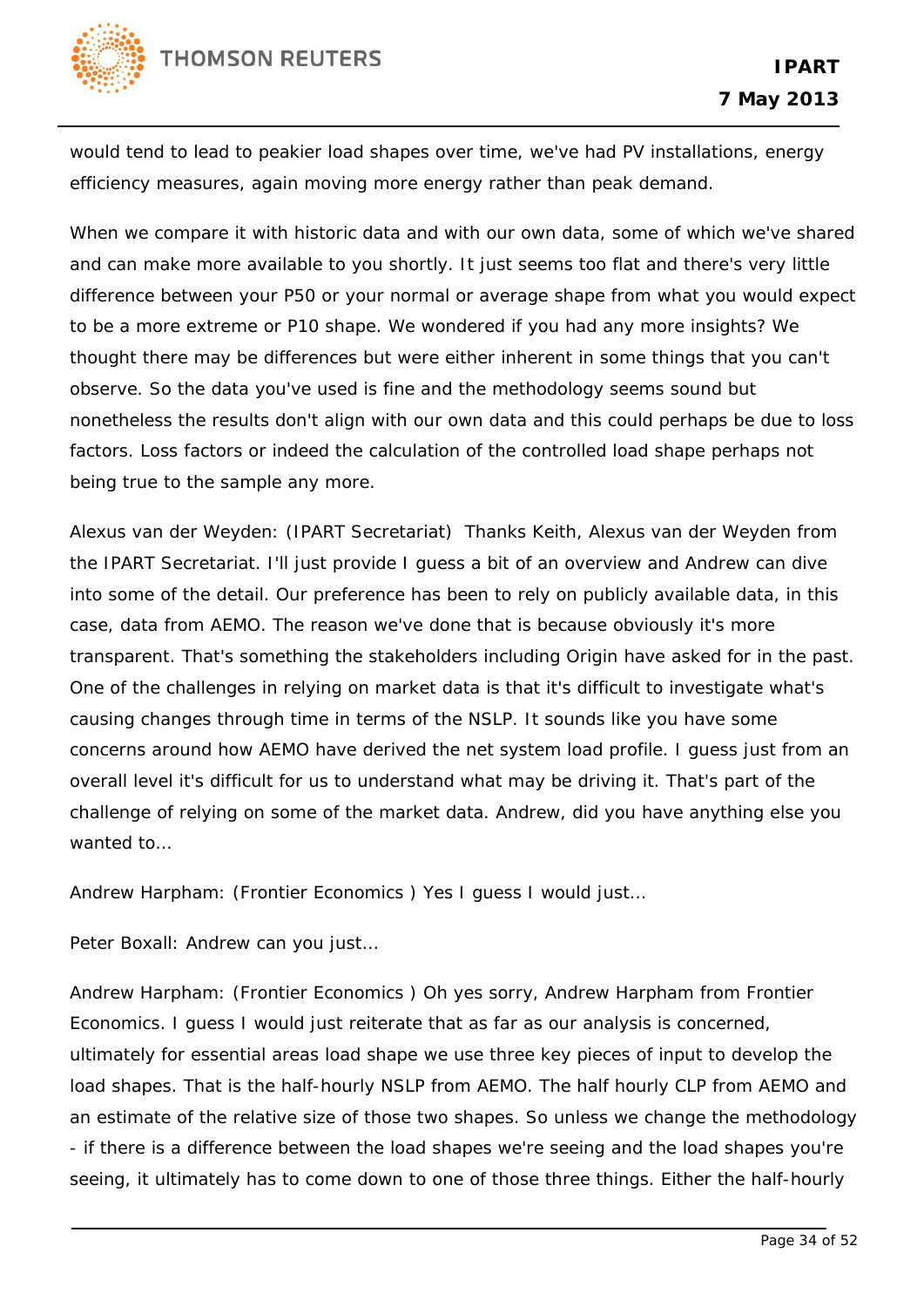

NSLP or CLP that we're getting from AEMO to not line up with what you expect. Or the relative share of CLP and NSLP don't line up with what you'd expect.

Now we're more than happy to look at any data that you'd like to provide on what your expectations is, what your expectations are. Perhaps once you've done that we can have a chat about you know where we think the gap might be.

Peter Boxall: Okay, thanks, Keith, anything else?

Keith Robertson: (Origin Energy) Yes there were a couple of others. The LRMC as I understand it has been based on a modelled gas portfolio, OCGT and CCGT and the key input to that as you noted was the gas fuel cost. When we look through the report we see that - and it's a little bit difficult to break it down and get sort of a benchmark gas cost. But when we try and strip out what we think we've used for transport costs and we think some of the transport costs appear to be a bit understated as well. We come down to a commodity cost that seems quite a bit below the other sort of reference points that we've got. Either in terms of our own gas costs, the costs we see in the market or indeed the costs that were explained and modelled through ACIL Tasman's earlier work for IPART on the gas wholesale side.

So it would help to get a bit more of an explanation as to why you think there is such a disconnect? In ACIL's work they looked at a high, a medium and a low scenario. Even if I turn to the low scenario and within which they express things as range and terms of the bottom of the range within the low scenario. That's still sitting above the assumed gas input price as I can sort of decipher it from the Frontier report. So I think it would be helpful, firstly if we had just a little bit more information about the gas cost in terms of just which supply sources are driving that selected marginal cost? What load factor has been assumed for the plant and a split out of the key components? Perhaps in the same way that ACIL did the commodity component, the transport component and deliverability? Then we can get a sort of like-for-like comparison.

Andrew Harpham: (Frontier Economics ) So I guess there's a lot of questions in that. Just starting at a very high level I guess our view on gas costs is that, and I think this is something that IPART have formed a view in their gas review is as well. Is that there is a lot of uncertainty about where gas costs or gas prices are going to be heading over the next five years. In our view that uncertainty really is driven by what's going on in Queensland with LNG developments and with the development of CSM. It seems to us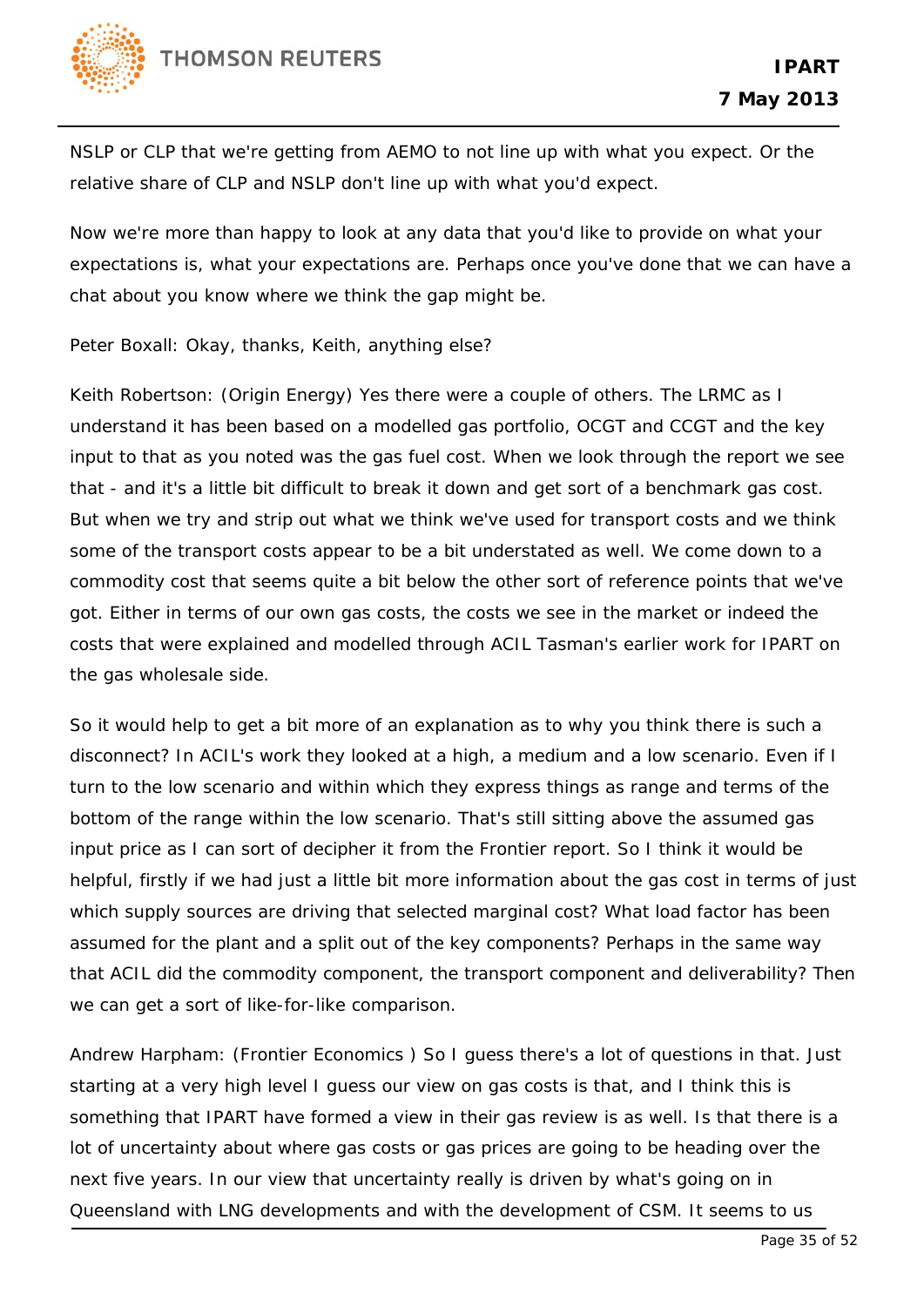

logical and it certainly flows through into our modelling that that uncertainty really comes in play once you start to see LNG exports commence. So in our view yes there is a lot of uncertainty about where gas prices or costs are going to head. But in a regulatory framework in which we have annual reviews, I guess our view is that that's less of a concern. Because we don't think that's going to be as big a force in 2013-14.

So trying to address some of your more specific questions, one of them was about splitting out transportation and commodity costs effectively. So the way we do our modelling and I think this reflects the way gas markets work, is that often what our model is optimising is the combined commodity costs and the transport costs. So we don't work out a commodity cost say in Moomba and a commodity cost in Longford and then take an average of that and add on transport in any sense. What we do is, what our model does effectively is work out for each demand centre, so for New South Wales for instance or for Sydney for instance. Work out where the marginal gas supply is going to come from and what is the combined commodity cost and transport cost for that - you know meeting that marginal increase in demand.

In doing that and I guess this gets to one of your other questions we use the system shape. So the demand shape for New South Wales as a whole rather than for instance you know a small customer load shape. We use the system as a whole, that shape. So initially in New South Wales the marginal supply in our modelling is coming from Moomba, so the price we're seeing is a combination of commodity cost and transport cost from Moomba to Sydney. Now I can't quite remember if that answered all of the various questions or if you have some other questions?

Keith Robertson: (Origin Energy) I quite understand and agree entirely with the uncertainty in the latter years that you're trying to model through. But that's much less the case for the coming financial year. There still seems to be quite a disconnect between the view that ACIL landed upon and IPART ultimately accepted or took into account when forming its view of wholesale gas prices and the modelling input we've got for gas-fired electricity in next financial year.

Andrew Harpham: (Frontier Economics ) Sure, maybe I'll just say one more thing that I should have said originally. So I guess the starting point for our gas modelling and this was something John referred to is, we're interested in the spot or the current price of gas. I sort of use 'price' a bit loosely here. Of course we're talking about an LRMC in our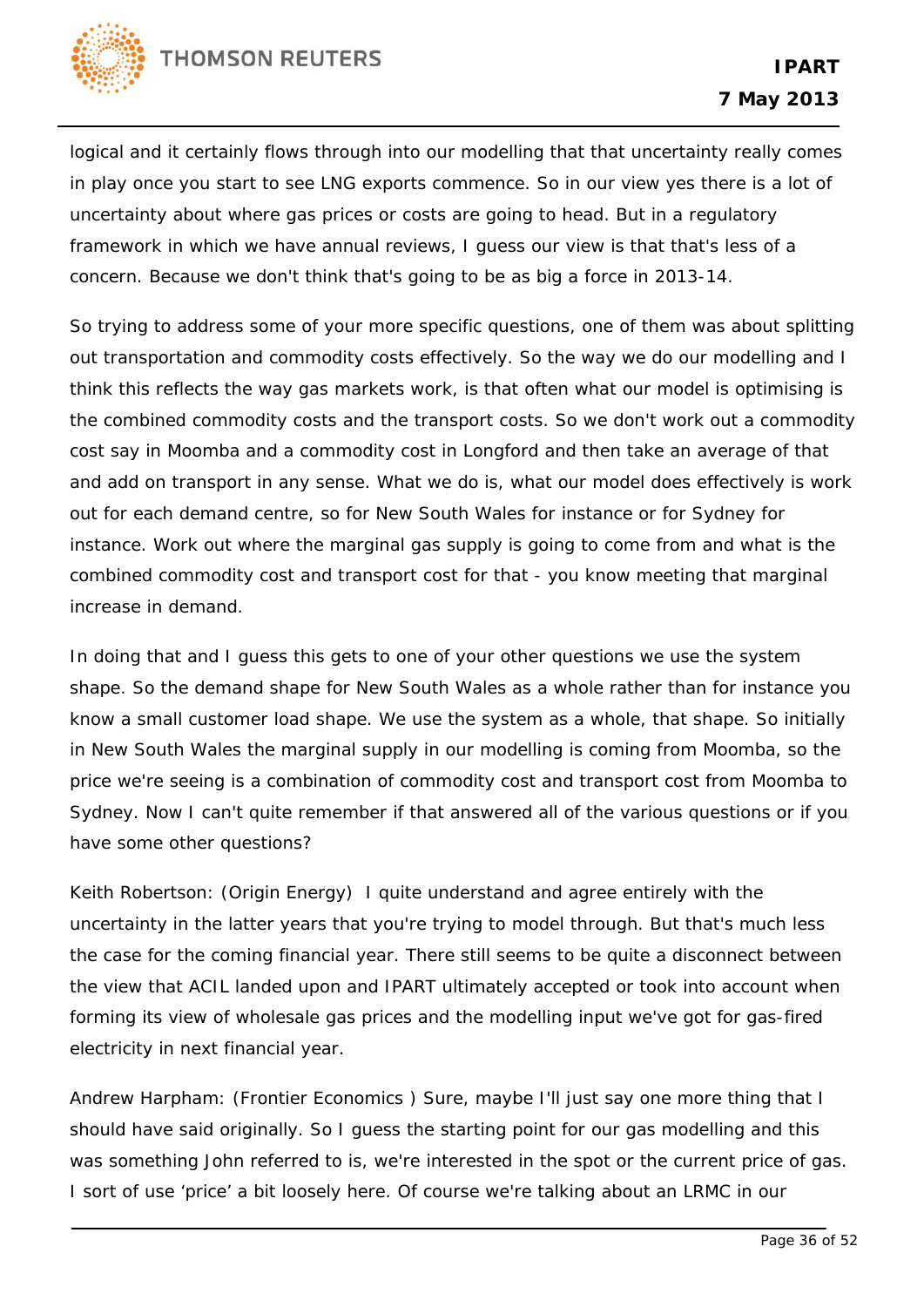

modelling. But we're interested in the cost of gas for next year as opposed to the cost of gas that you might see under a long term contract. So if you understand that in an environment where costs and prices are going up you would expect to see, if you enter into a long term contract for 10 years say at a flat real price or a relatively flat price that the starting point for that contract is going to be higher than the price that you currently see or the price that we're forecasting.

With that in mind, it seems to us - I mean it's unclear to us what the substantial change in those supply demand dynamics for next year would be that would give rise to a substantial change in the gas price for next year. Yes there are a lot of changes coming in gas markets in Eastern Australia. But it's not clear you know where you have relatively flat forecasts of domestic gas demand. In particular it's not really clear to me where the impetus is for a substantial shift from this year and the last few years to next year. Certainly after that I can understand it. But I'm not sure why you expect to see it next year.

Peter Boxall: Okay, thank you, Keith. Melinda?

Melinda Green: (Energy Australia) I've got some questions on gas as well. It's Melinda Green from Energy Australia. I just wondered, Andrew, if you could comment a bit about the - if there's any relationship between the gas costs and the quantity of gas required? Is - and the link between the states and you know to the degree to which Queensland gas prices are affecting the prices you're calculating for New South Wales gas?

Andrew Harpham: (Frontier Economics ) When you say link between prices and quantities are you referring to sort of quantities for the system as a whole?

Melinda Green: (Energy Australia) Yes the LRMC you calculate is basically a gas world, it's all OCGT and CCGT so it's all gas. So you know is that much gas available and what would the price of that gas be if - is there a link there between…

Andrew Harpham: (Frontier Economics ) Sorry, I think I was talking at the same time.

Melinda Green: (Energy Australia) Yes.

Andrew Harpham: (Frontier Economics ) So the gas demand forecast that we use to come up with the LRMC of gas the gas demand forecasts from AEMO's GSOO. So as you will have seen if you have looked at those, those are relatively flat for most of Eastern Australia. The exception is Brisbane where there is a bit of increase in gas demand.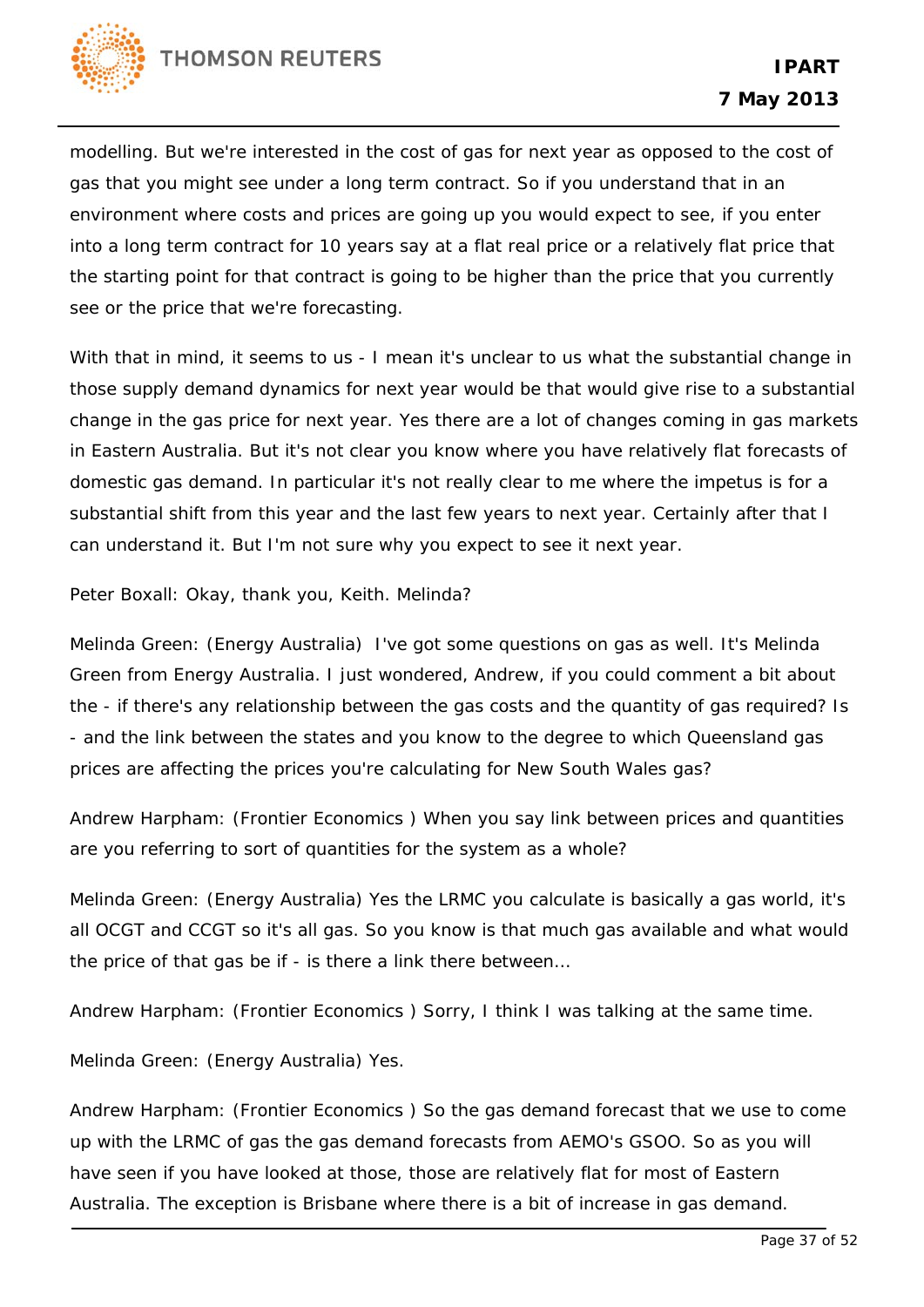

Certainly they're seeing less increase in demand by gas-fired generators than they were the year before. In terms of the question I guess about the link between the standalone LRMC modelling we do for our - I guess the energy purchase cost and the gas price. I mean effectively what we're assuming is that that gas will be available to meet the regulated load shape.

Recognising that the standalone LRMC is - you know you are in a fairly hypothetical world there. We think it's a useful way of thinking about what the costs would be of you know building and generating to meet the regulated load shape. But you know it does necessarily involve some stepping away from the reality of the market. But you know having said that, I don't think there's reason to think that necessarily just because you're building you know CCGT and OCGT to meet this sort of hypothetical standalone regulated retail shape that you'd see a substantial difference in the gas price. That was the first question.

Melinda Green: (Energy Australia) [Inaudible microphone inaccessible]

Andrew Harpham: (Frontier Economics ) Oh yes so a link between, yes. So yes certainly our model does have a representation of the interconnectedness of the gas market. Both our electricity and our gas markets have all of the sort of you know interstate or interregional gas connectors. So we do see in our modelling, in our WHIRLYGAS modelling we do see links between the gas price or the LRMC in various regions. You can see that in particular in the modelling we have done for IPART. You can see that particularly in the southern states, so Victoria and New South Wales, South Australia or Tasmania all - those prices are all relatively closely linked.

In the modelling we've done for IPART we've just gone out to 2020. There's not a strong link between Queensland prices and New South Wales prices in particular in the first few years. Essentially that's because, among other things, in that modelling we have the existing 6 committed LNG trains coming online in Gladstone. Obviously that's a big increase in demand, but on our view it will take a further commitment to LNG exports before you're starting to see sufficiently large demand for LNG to create a stronger link between Queensland and New South Wales' prices. Or you'd have to, you do start to see that if you look out further, so beyond 2020 we start to see a stronger link between Queensland and New South Wales' prices.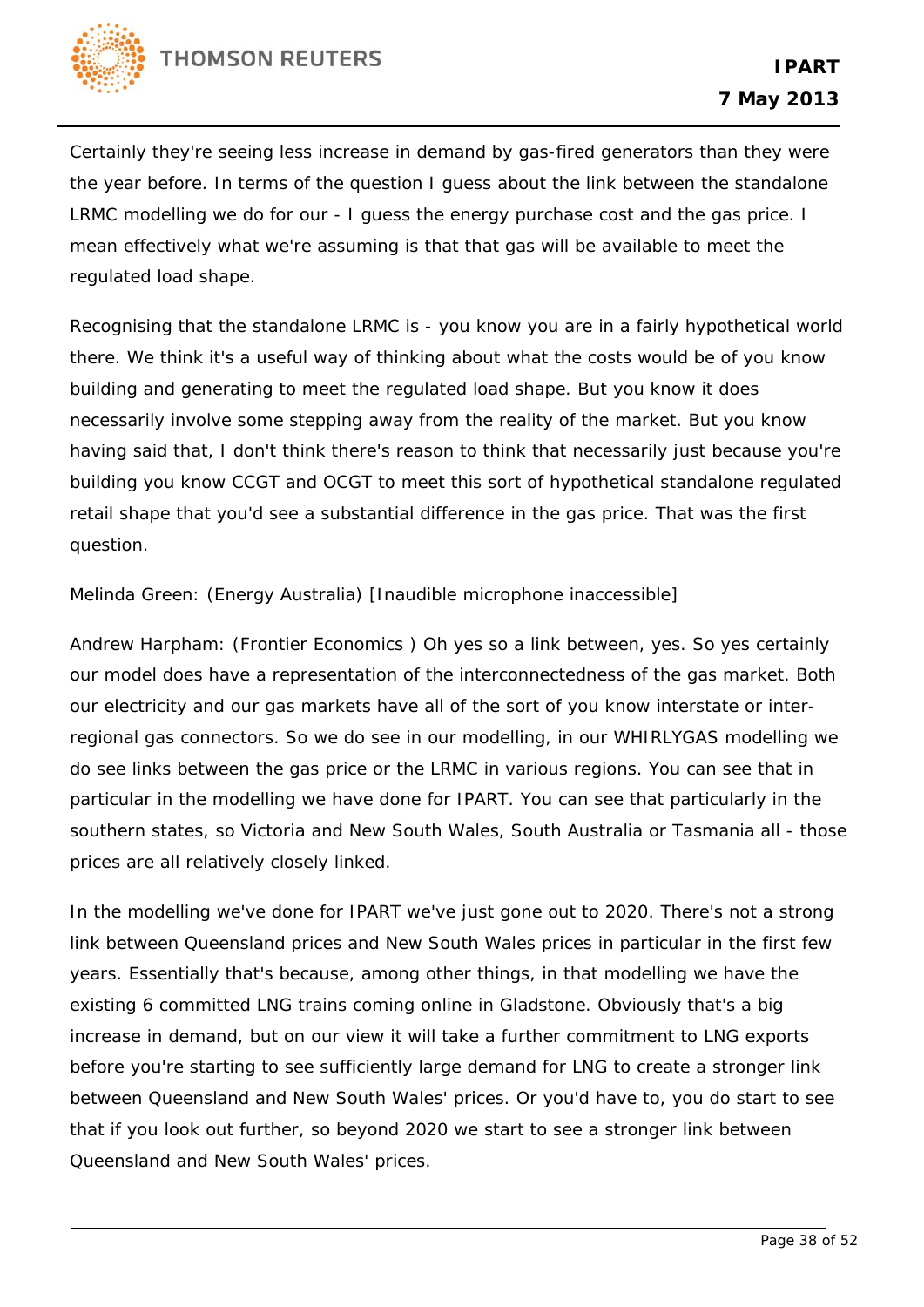

But essentially on our view there's you know sufficient gas in Queensland to supply those 6 LNG trains without sort of resulting in shortages which start to flow south. But that is obviously one of the things we'll need to keep an eye on when we do the modelling for the annual reviews. Alexus?

Alexus van der Weyden: (IPART Secretariat) I just want to follow up from Andrew's comment. He partially stole my thunder there. So I guess just to emphasise some of the points that Keith brought up. Both Frontier and ACIL's work demonstrated that in the short term the prices were more likely to reflect the cost of supply. So more likely to reflect an LRMC world. We sort of have a divergence in views about what happens over the medium term and Andrew has commented about some of that. Some of the views around how those dynamics may play out and they will affect prices in Queensland and New South Wales has been discussed.

So whilst that's demonstrated some of the uncertainty around longer term price forecasts and I guess it's one of the reasons we were happy to agree to have an annual review. Hoping that this time next year there may be a little bit more certainty about what's happening for the next year ahead.

Melinda Green: (Energy Australia) I'd just like to say that the gas price for the '13-'14 year was quite low in our mind. We'll comment further on that in our submission. But I guess for us, we understand it'll be recalculated every year. But it's about making sure the methodology is right. I mean we feel that this is our chance to talk about that now. So we just want to make sure that you know valid gas prices are coming out of that model before we sort of live with it for potentially another few years.

Peter Boxall: Thanks, Melinda, any…

Keith Robertson: (Origin Energy) My comments were in terms of the actual number constraint, where Melinda was saying from year '14. There still seems to be that price that's below the expected range that other consultant's report.

Peter Boxall: Thanks, Keith. Other questions, comments. Andrew?

Andrew Dudgeon: (AGL) Andrew Dudgeon from AGL. I think we'd just echo the concerns from EA and Origin in terms of that 2013/14 gas price assumption. That it is at that lower end of the range in other reports that we'd see and that cost base approach probably isn't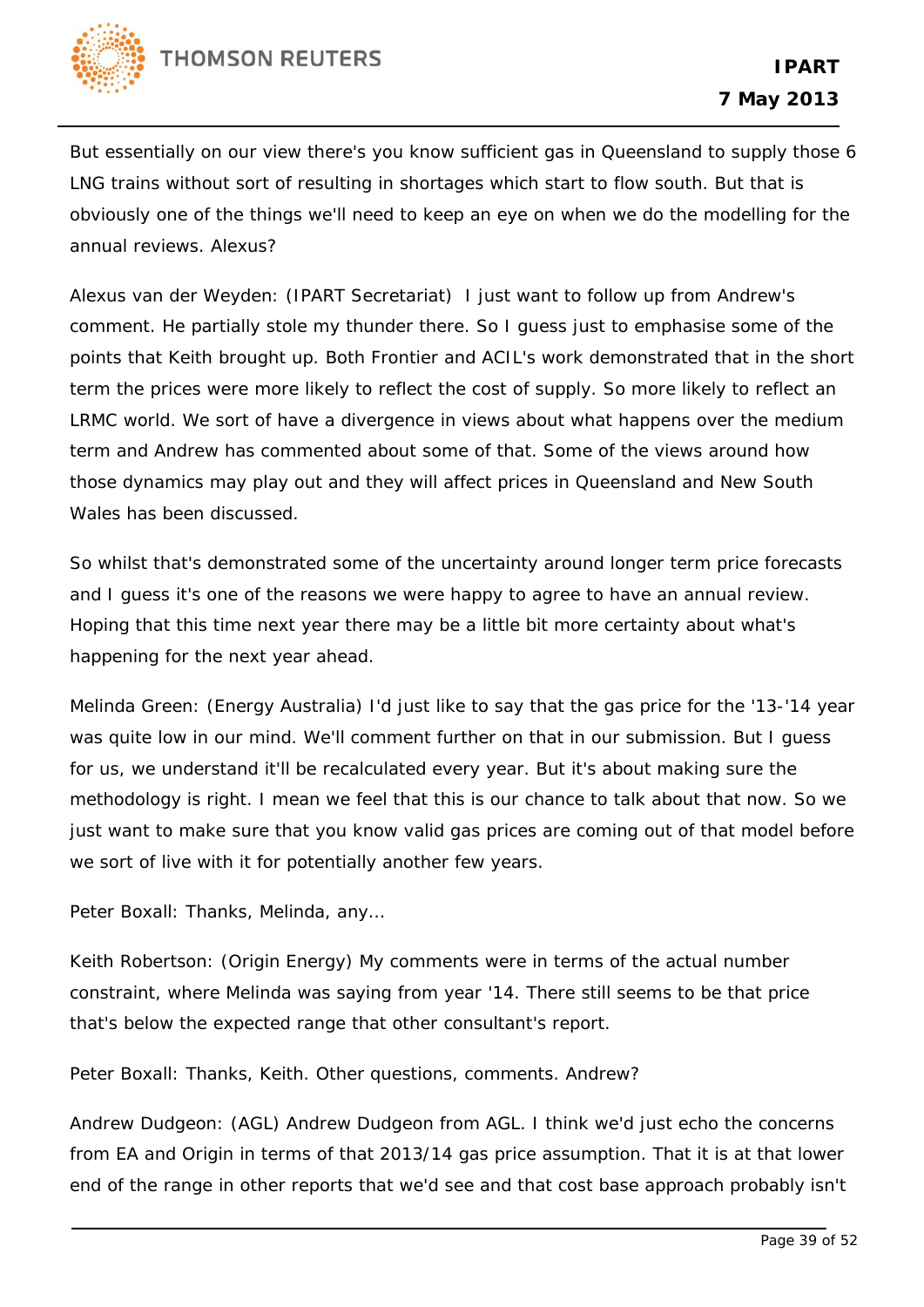reflecting again. I think you've talked about that in your report what these generators might see in terms of entering contracts.

A second question just in terms of spot price modelling and the model contract prices that you have as a reference in the report. I'd just be interested to hear a little bit more around- from Frontier around how carbon is modelled through the spot prices and then into the contract prices? The sort of general trend of the level of pass through within those contract prices? Because we'd be interested to know obviously using d-cypha prices to calculate the EPC. At this stage if we get to a stage where we're looking at model prices, we'd be interested to understand a bit better what sort of level of pass through and what's driving that within those contract prices? Potentially if Frontier could provide those model contract prices on a carbon-exclusive basis as well as part of further data?

Peter Boxall: Thanks, Andrew.

Andrew Harpham: (Frontier Economics ) Thanks, so taking them in order and you'll remind me if I leave any of them out.

Andrew Dudgeon: (AGL) Sure.

Andrew Harpham: (Frontier Economics ) So how we model carbon. I mean it's essentially the same methodology we've used as long as there's been modelling a carbon price. So when it comes to our spot price modelling, what we do is for the short run marginal cost of each generator that we include in our market model, we have an emission's intensity for that generator. Of course we have a sort of a global carbon price, or sort of I should say national carbon price I guess to avoid confusion. We have a carbon price for that year. So \$23 odd multiplied by whatever your emission's intensity is for each plant goes onto the model for that plant. Effectively we model the carbon price when we do our spot prices in the same way that you know generators should be thinking about the carbon prices. Effectively a cost they face for every MWh or electricity that they generate.

So when it comes to the contract prices, I guess there's two separate sets of contract prices that we use in our reports. I'll just be clear when we're talking about the contract prices we derive from our spot prices, effectively the carbon price feeds through in the same way. So consistent with the way we've always done this for IPART. We assume that contracts trade at a 5% premium to the spot price. So to the extent that carbon price is reflected in the spot price it then flows through to our estimates of contract prices.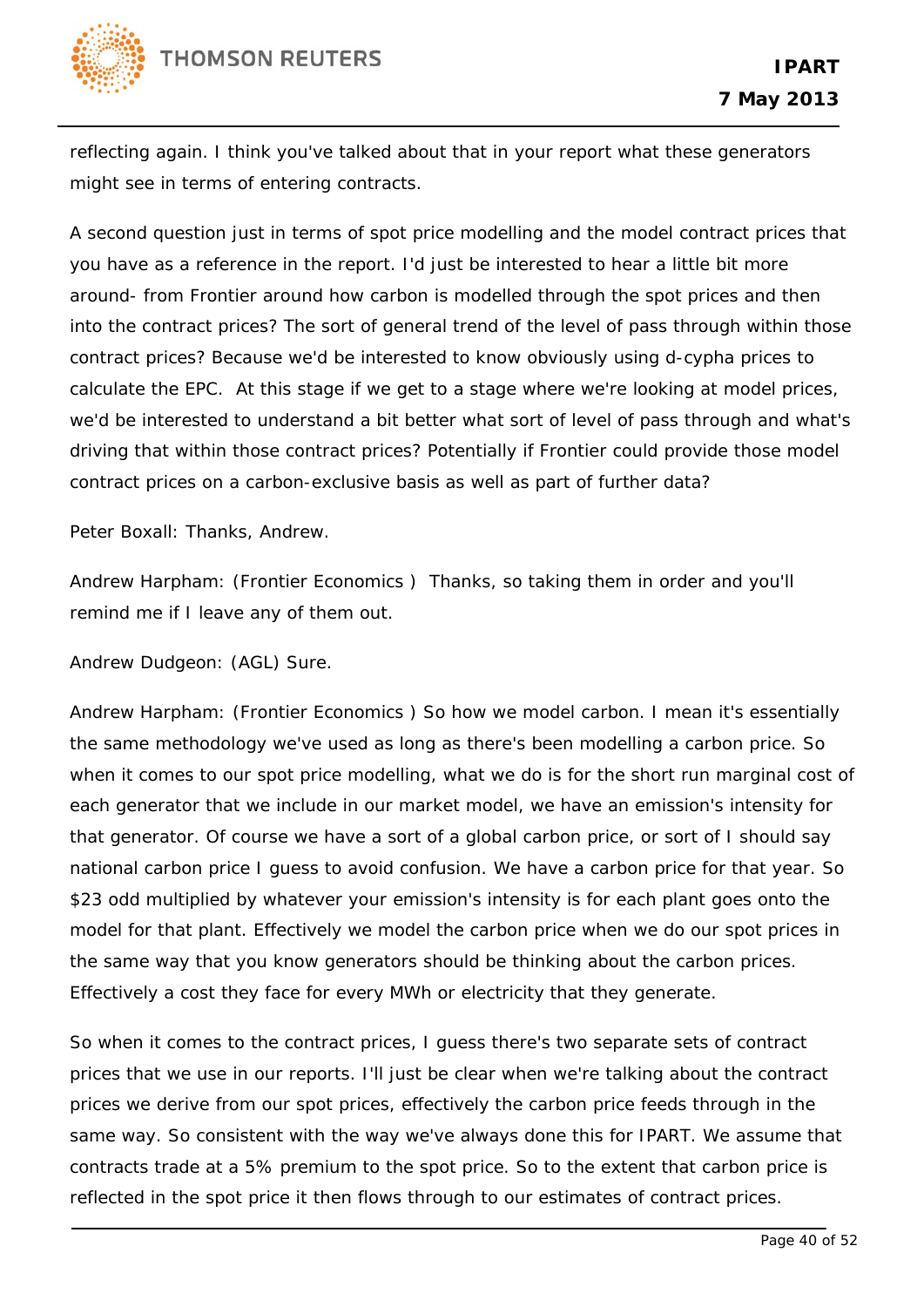

The second set of contract prices that we use in our report and you know typically always have, are the d-cypha contract prices. So d-cypha contracts are a carbon inclusive contract. So the expectation of next year's carbon price will be reflected in the contract prices for 2013-14. Now there is an issue with d-cypha which you're obviously aware of in that if there's uncertainty about either what the carbon price will be or whether the carbon price will be around then that will be reflected in the contract price. Which is something we've grappled with for the previous determination when there was some uncertainty about carbon.

Now I mean we've looked at this and we're reasonably confident that for 2013-14 the d-cypha price is effectively fully passing through the carbon price. But clearly once you get beyond 2013-14 financial year there is less certainty about carbon still being around. It looks like d-cypha is not fully passing through the carbon price for that year. So that'll have to be something that is dealt with through the annual reviews. Hopefully when we get more certainty about you know the carbon position for 2014-15 and beyond. So, but 2013- 14, at least our view is that both estimates of the energy purchase cost that are - marketbased energy purchase cost reflect - you know fully reflect the carbon price. I've forgotten, you had one more question at least but I've forgotten it I'm afraid I think.

Andrew Dudgeon: (AGL) That was about it. I suppose is there any - there's some commentary about the level of pass through within those model prices?

Andrew Harpham: (Frontier Economics ) Ah right.

Andrew Dudgeon: (AGL) But in terms of the contract prices?

Andrew Harpham: (Frontier Economics ) Yes can we get back to you about that? I'd have to double check. But yes so I remember you want to see the - without carbon contract prices. I'll - we'll check on that. Do you want to say anything?

Doug Telford: (Energy Australia) Yes sorry, just Doug Telford here from Energy Australia. Just on that last point with the level of carbon that's being currently reflected in the '13-'14 d-cypha prices. We'd probably disagree with it that it's reflecting 100% certainty that carbon will be there, particularly in the Q1, Q2 '14 flat prices. So there is - we believe there's still a discount sitting in there. So the prices being used aren't fully reflecting the existence of carbon.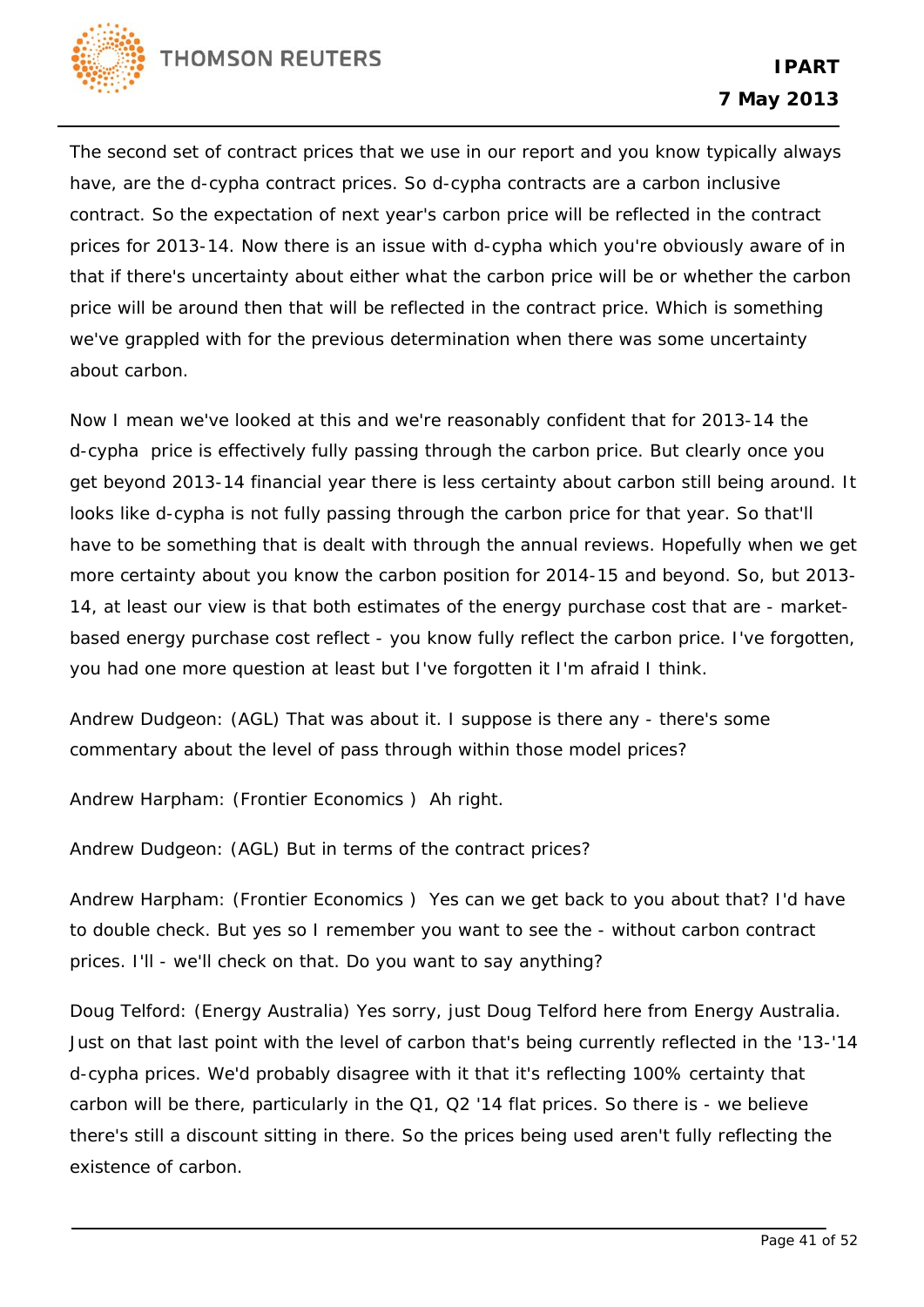

Which is also flows through to then if there is a repeal and carbon is to be removed then if it's not put there in the first place, it probably shouldn't be taken out as if it was 100% either. So I think there just needs to be consistency (a) in getting it right to go in and then(b) when you know if it's to come out then that needs to be reflected accurately as well.

Peter Boxall: Thanks, Doug. Do you have any comment?

Andrew Harpham: (Frontier Economics ) Other than you know we're happy to see any data even if it's supplied confidentially that you have.

Doug Telford: (Energy Australia) Well the best way to do it is compare the [AFMA] pass through with the futures. It's a very simple process.

Andrew Harpham: (Frontier Economics ) They're pretty consistent.

Doug Telford: (Energy Australia) So did - I guess it depends on what you assume the intensity of the NEM is and yes.

Andrew Harpham: (Frontier Economics ) It's not - you know you can't say with perfect certainty how that's going to play out but on our numbers that looks pretty consistent.

Doug Telford: (Energy Australia) So do you think the NEM intensity is the same was - is being observed and the discount? Do you think they're the same number?

Andrew Harpham: (Frontier Economics ) We'd need to check. So it's the difference between d-cypha and AFMA comparing that to the NEM intensity. Yes so that's - I mean that's how we checked and on our numbers they looked pretty consistent.

Doug Telford: (Energy Australia) Okay well look - yes that's where I guess we have a point of disagree, you know we have a different view on that.

Peter Boxall: Alexus?

Alexus van der Weyden: (IPART Secretariat) I'll let John answer that.

John Smith: Something on oy part. John Smith. Just to add to that, there was a bit of analysis done by our counterparts in the ACT on this very issue. Looking at in 2013-14 was there a difference between you know ASX traded d-cypha contracts and the AFMA in terms of what the carbon was. Whether there was any discount on carbon between those two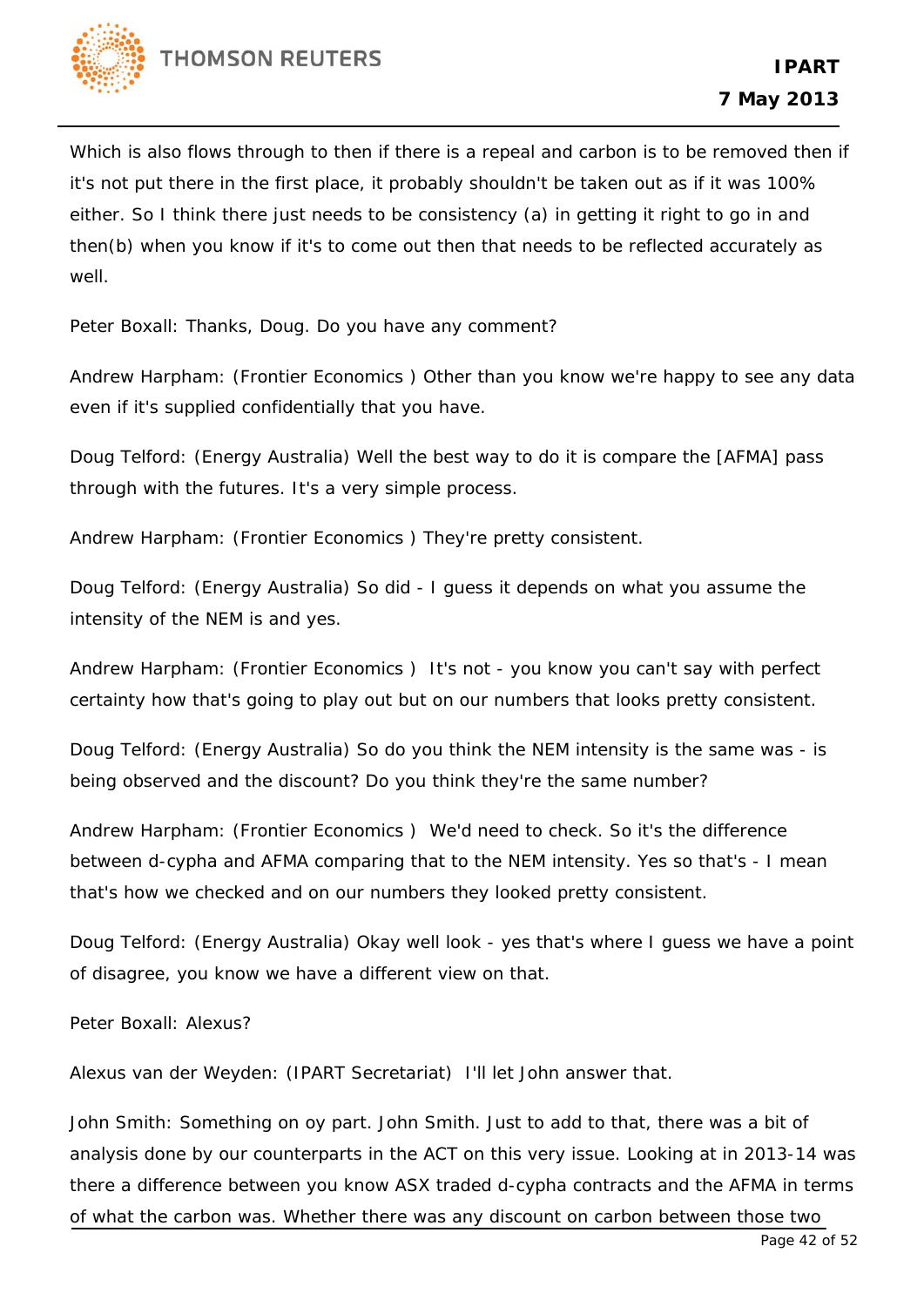

contracts. They found that there was no discount for carbon in 2013-14. However post that period there was a difference.

Peter Boxall: Maybe this is an area for your submission, Doug, yes.

Doug Telford: (Energy Australia) Yes.

Peter Boxall: Other questions or comments? Yes.

Martin Exelby: (Red Energy) Martin Exelby from Red Energy. This may seem like a bit of a second order issue. But on the SRES costs that you're assuming you can pass through. My understanding is that the scheme is intended to create a balance every year between the liability and what is created. Which means that the price should be \$40 per certificate as that will be the clearing price. Currently you've got a forecast there which is quite a bit below even the current spot price today. So I think that looks like it needs revisiting.

Peter Boxall: Thanks, Martin.

Alexus Van der Weyden: (IPART Secretariat) Alexus van der Weyden from IPART you're exactly right that is the intention. But it's proved to be far more difficult to execute. As you can see the market price has consistently traded, apart from the first six months of the scheme at well below \$40. Because there has been an excess of supply relative to what the liabilities have been set at. We've decided to use a market-based approach this time around. The reason you've observed that the number is low compared to current spot prices is because the prices are generally on the way up and we observed them six weeks ago, so.

Martin Exelby: (Red Energy) Just going back on that, I think that just in itself highlights the risks that the retailers have to take in sourcing these certificates at these sorts of prices. It's not actually possible in our experience to actually just to and hedge your requirements for the year and lock them all in like that. You end up basically purchasing at the spot price through the period of time. So I think there needs to be some recognition of that risk premium as well.

Alexus van der Weyden: (IPART Secretariat) Sure, we've considered that issue at length in regards to the sort of broader operating costs in the NEM and the cost of black energy. We've taken the view that the regulated price should reflect current market prices rather than historic prices.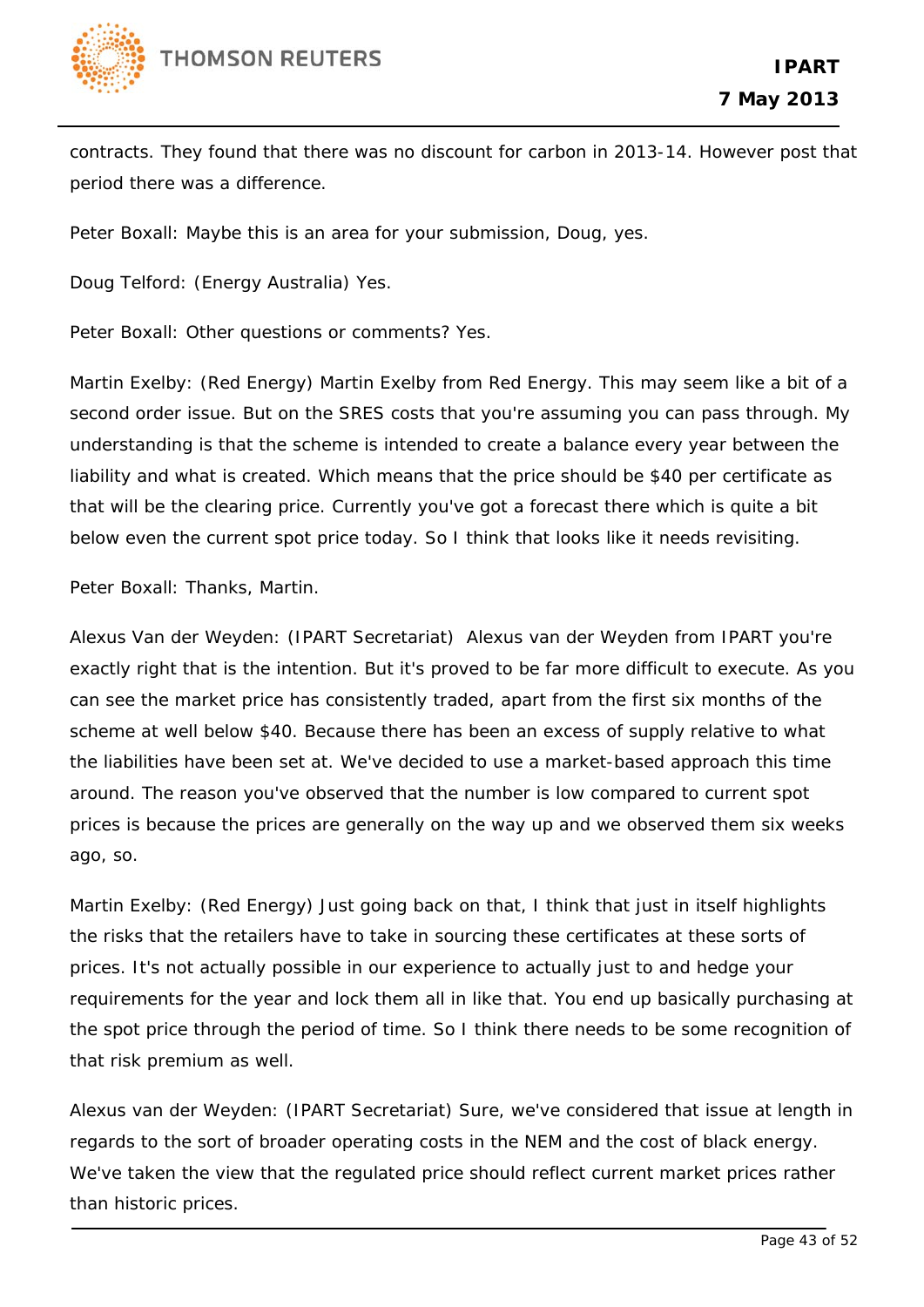

Peter Boxall: Thank you very much, Martin. Any other questions or comments?

Doug Telford: (Energy Australia): Just a question this time on the carbon repeal. There was a comment in the report, the Frontier report that talked about a \$30MWh that would be a reduction in the case of a carbon repeal. I was just looking for a little bit more explanation about that number and where it came from?

Andrew Harpham: (Frontier Economics ) I'm not sure what number you're referring to. So we did in the report present estimates of the market-based energy purchase cost with and without carbon. Are you talking about that difference?

Doug Telford: (Energy Australia): Yes so it's in section 6.2 page 61.

Andrew Harpham: (Frontier Economics ) Which report? Ah you're talking about - oh sorry, 6.2. Yes so that's the difference between our estimates, sorry I guess it's clearer in - by comparing table 8 to the equivalent carbon inclusive table. But sorry, that's the LRMC we should be looking at the market-based ones. But essentially that's our estimate of if we estimate the market-based energy purchase cost using our methodology not using d-cypha because currently this was d-cypha. But if we estimate it using the carbon price and then we do exactly the same thing without the carbon price then the difference in the marketbased energy purchase costs and not the spot price, but the actual you know cost of contracting et cetera is around \$30MWh.

Doug Telford: (Energy Australia): Yes I guess that to me that seems a very large difference that \$30 implies at a \$24.15 a tonne. That's a very high marginal intensity which is way higher than sort of the marginal intensity of the NEM. Can you explain why that would be?

Andrew Harpham: (Frontier Economics ) Yes so this is not a difference in spot prices. So we modelled spot prices and we find sort of a pass through on spot prices. But this then includes the additional costs of you know we add a 5% premium to those spot prices to get contract prices. Then the energy purchase costs reflects the particular mix of those contracts that retailers have to buy to hedge their loads for the mix of sloughs and caps. So we're not surprised that it's higher than the sort of pass through that typically gets reported for the spot pricing. In fact as long as we've been calculating that pass through for the energy - market-based energy purchase cost we've consistently found that it is you know it's materially higher than the pass you'd expect on the spot prices. For those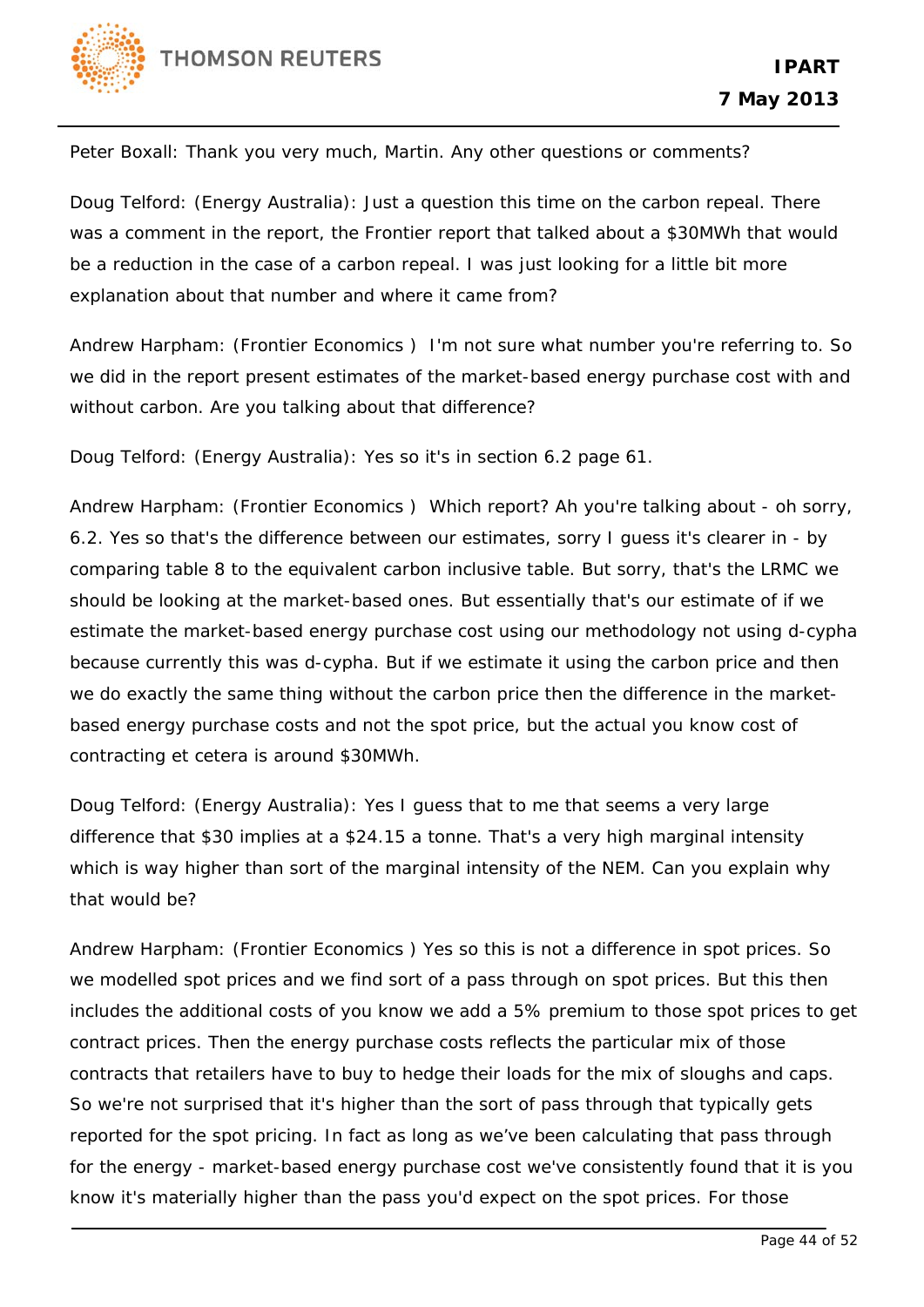

reasons basically they're sort of additional costs to contracting that are not reflected in those spot prices effectively.

Peter Boxall: Thank you, Andrew. Any other questions or comments? Yes, Keith.

Keith Robertson: (Origin Energy) Could I turn a little bit to the modelled spot prices and how they interact with the assumed contract portfolio that's been set up as well? Sort of the two observations come together, one is that there is a relatively high level of contract cover that's been assumed in typically lower demand periods. For example quarter 2 relative to quarters 1 and 4. So a high level of contract cover. That's coincident with a high number of extreme or high pool prices. The upshot of which is positive payouts that you wouldn't normally expect a retailer to set up their hedge portfolio to have such a high level of cover in quarter 2. Nor indeed for there to be those higher extreme pool prices giving a very positive calc payout which of course leads to a lower market cost estimate.

Can you explain a little bit, Andrew or IPART why those assumptions have been made?

Andrew Harpham: (Frontier Economics ) Well so they're not assumptions. The contract positions that we present I guess from in our report from figure 2 onwards, sorry figure 22 onwards, and the contract positions that ultimately feed into the market-based energy purchase costs are not assumptions that we make about what kind of contract cover makes sense for a retailer. They're in fact outputs from our modelling and from our portfolio optimisation model. What our model does is try and you know effectively minimise risk for a given return or vice versa.

So, you know in effect it's given the half-hourly load and half-hourly prices and the contract prices. It's looking for you know the mix of contracts that reduce the risk to the greatest extent it can. So I guess to be clear they're not assumptions we make. They're actually outputs from the modelling assumptions we make are, what are - well not the assumptions I wouldn't say. But the inputs into the model are half-hourly prices, halfhourly load and contract prices.

Keith Robertson: (Origin Energy) So does that mean that the way the modelling works you generate the pool prices and then - so we seem to have a lot of high pool prices in for example quarter 2. The model then selects a high level of cap contract cover which are purchased at deeper prices and you then get a positive payoff. You know it's almost like having perfect foresight in a modelling sense to be able to say well, I see I'm going to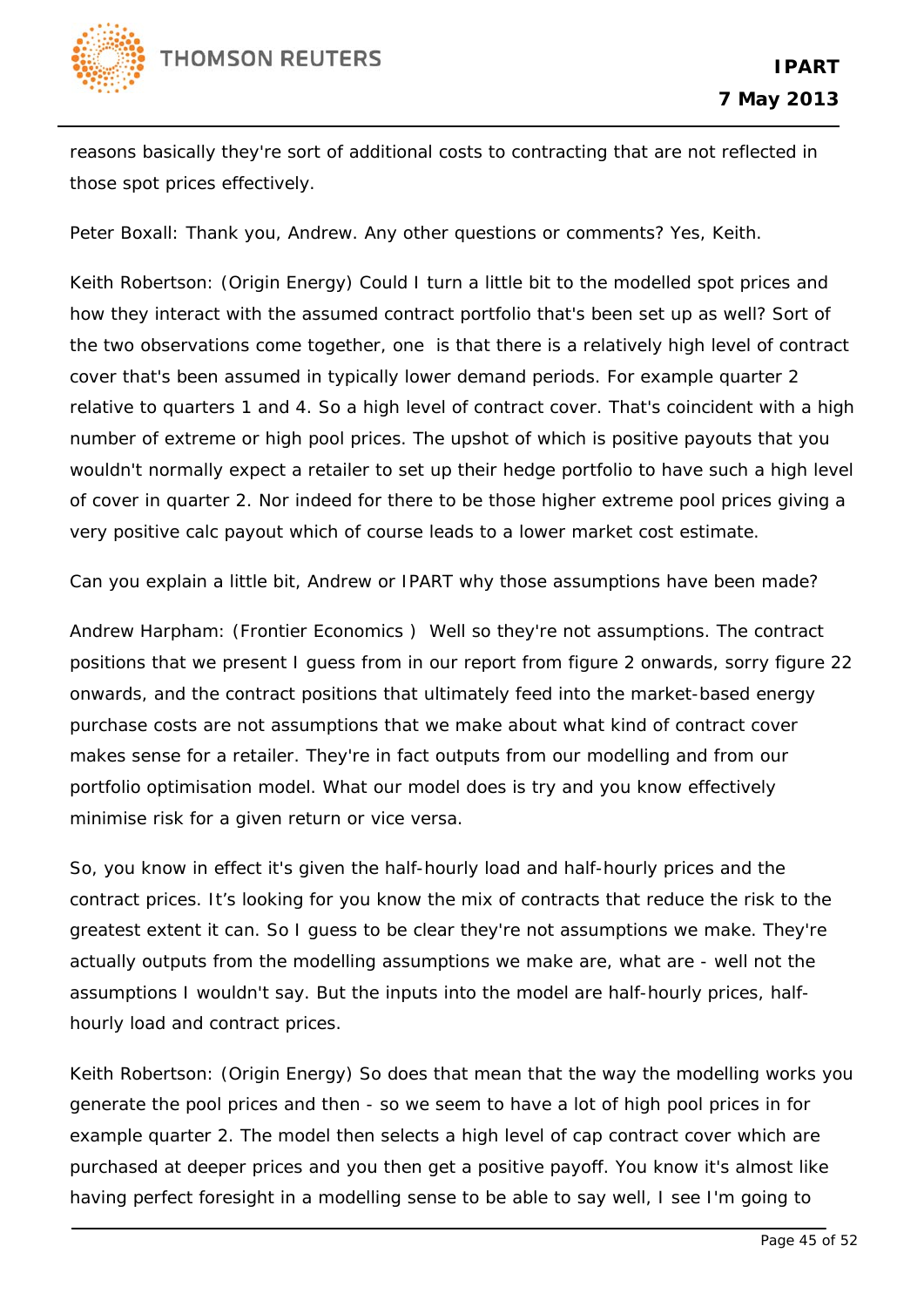

have some volatile periods so I take a long from a retailer's point of view position with caps and generate a positive payout?

Andrew Harpham: (Frontier Economics ) So yes, obviously the model works out the contract position based on the inputs we give it. So we give it - and recognising you know the issue you raise about the model having perfect foresight. What we do is put in you know three possible future states of the world. So we have in the model we have a set of correlated prices and loads for a POE10 a POE50 and a POE 90, because we recognise that you know a retailer doesn't have perfect foresight about what next year is going to look like. But in the end you need to come up with a contract position based on some expectation about what next year is going to look like. We do it on those three future states of the world, because we think they sort of you know fairly recognise the range of risks which - or the range of outcomes to which retailers are exposed. But I mean we certainly can't come up with the contract position in a vacuum.

Keith Robertson: (Origin Energy) So perhaps that's being compounded by the earlier comments on essentials load shape where there's very little variation between those P10, P50, 90. So we've got a sort of modelled outcome that generates high pool prices. Then hedges up to those and then there's little difference?

Andrew Harpham: (Frontier Economics ) So certainly the Origin (Essential) load shape is important to this market-based energy purchase cost. If we had a different load shape we'd have a different outcome. There's no doubt about that. I guess I disagree with the proposition that the POE 10, 50 and 90 load shapes look the same. I mean certainly they are less, I guess diverse than for the other retailers that we've looked at, there's no doubt about that. That ultimately comes down to the same issue that the historic data we have, the combination of NSLP and CLP is itself less diverse. So I guess just to follow through, if we had a set of loads that was both peakier and historically more volatile for Origin (Essential) as a starting point, then no doubt we'd come up with peakier load shapes and more diversity across the POE 10, 50 and 90.

But with you know with the NLSP and the CLP and the combination of the two that we're using, that's where we end up.

Peter Boxall: Okay, thank you, Keith, thank you, Andrew. Any other questions or comments, Phil.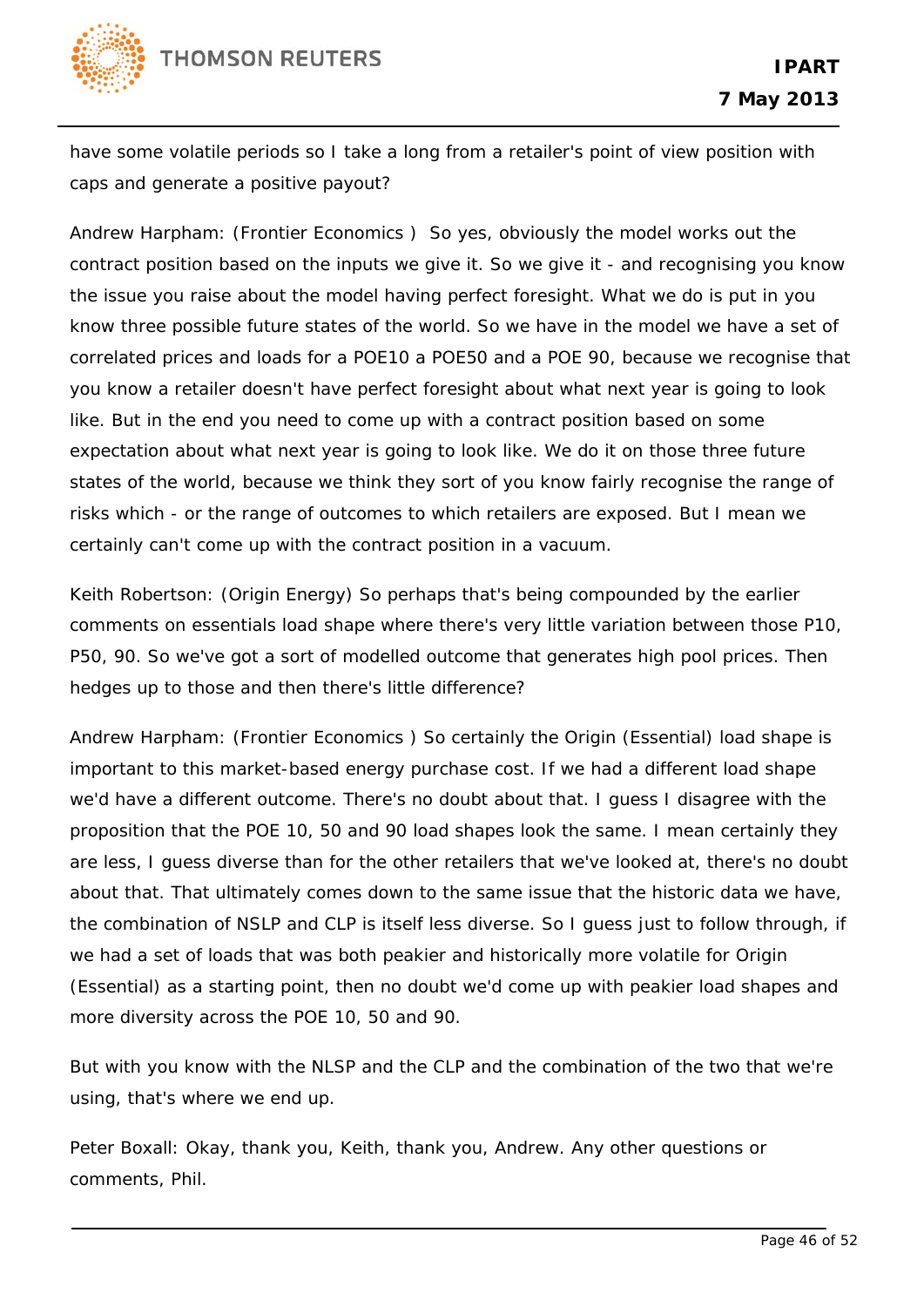

Phil Moody: (Origin Energy) Just to follow that line a little bit further, Andrew. One of the and I'm not quite sure how to solve this. But one of the oddities seems to be that the cap payout is - so that the caps are costing circa \$5MWh but they're paying out about \$7.50 based on the modelled spot prices. Which I mean if I stand back far enough Frontier's report is saying that the contracts are a buy at this price, which we'd probably agree with. But it does have the odd effect of actually lowering the cost outcome by virtue of that that the contract premium for the cap is relatively low anyway, which is the market is pricing it, around about \$5.

Then we're actually getting another \$2.50 effective discount off that by virtue of paying off against the modelled spot prices. So those two things just feel like they're compounding - I guess inappropriately compounding or bringing down the contracted, the apparent contracted price.

Andrew Harpham: (Frontier Economics ) So I'm not sure - are you suggesting that we don't - I mean so yes there are settlement payments. There are difference payments as a result of our contract position. You know inevitably there are a few blocky contracts to cover you know a variable load at a variable price. There are going to be difference payments either way.

Phil Moody: (Origin Energy) I think the issue if you look back over time, you know there are periods definitely when contracts - the cap products pay out. But you would expect those generally to be in much more volatile conditions than what us and the market are expecting in the next year or so. But in Frontier's modelling, there is a lot of volatility, much more than is effectively priced into that cap. By virtue of that you're sort of getting, or in my opinion, you're getting a double - I guess two compounding issues are pressing the price. Which is (1) is the lower cap price and then again they're paying out. Based on the model spot prices that Frontier have you would obviously expect a much higher cap price in the market. That would, you know presumably be roughly square. It might be \$10 I don't know actually it's \$7.50. So therefore you would expect \$7.50 to be the cap price in fair value terms which would then appear in the contract cost for the energy price assessment.

Andrew Harpham: (Frontier Economics ) [Inaudible - microphone inaccessible]

Phil Moody: (Origin Energy) Whereas at the moment it's \$2.50 is what effectively ends up in the cost of energy.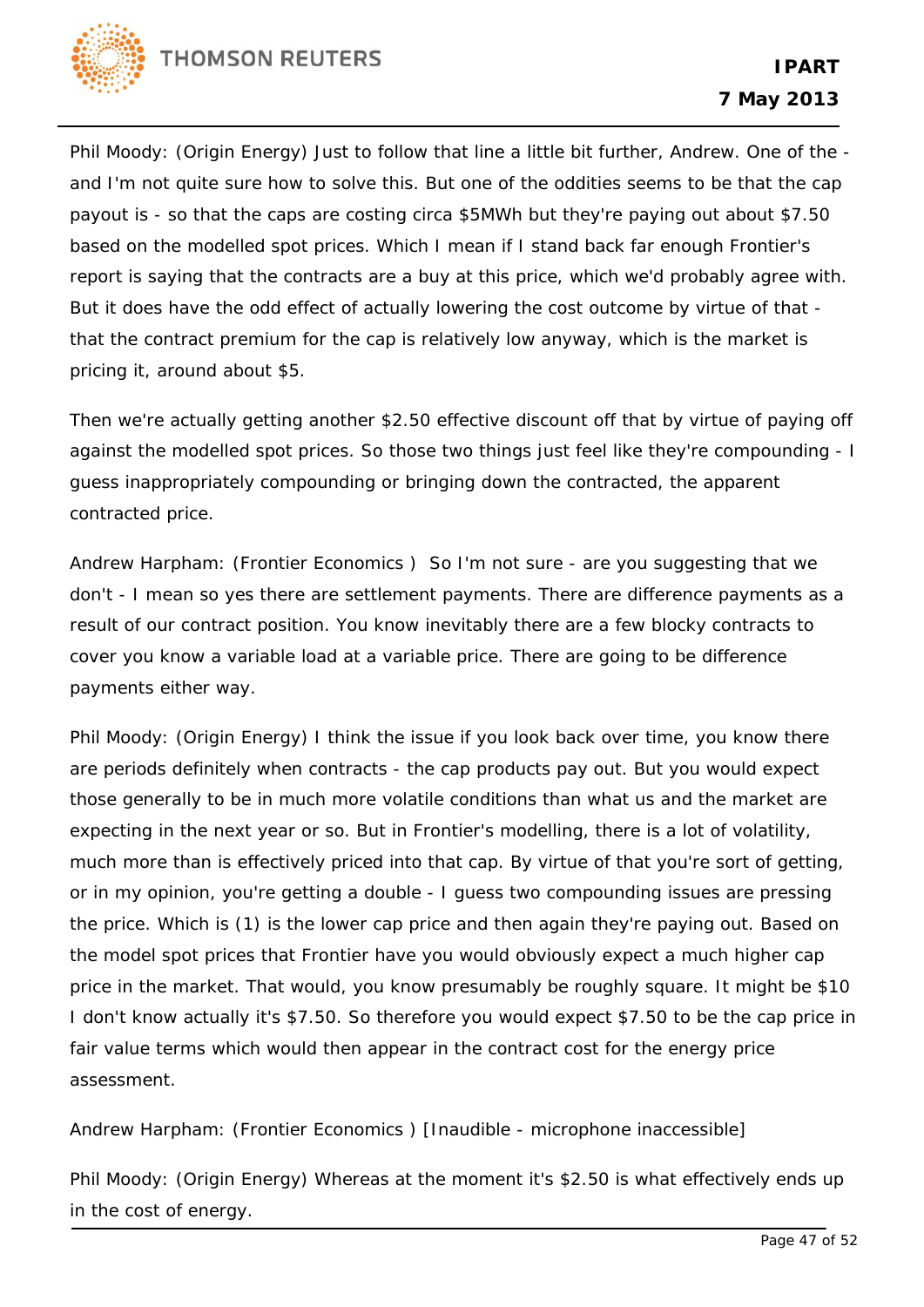

Andrew Harpham: (Frontier Economics ) So there is undoubtedly - so perhaps I can just step back a bit and talk about where the half-hourly prices come from that we're using here and the half-hourly loads as well. I mean essentially what we do and probably you've all heard this a million times, but I'll just briefly go through it once more. You know essentially what we do is we take the six years of half-hourly data that we use for regulated load for system items for prices and we run a Monte Carlo simulation on that. Then we choose you know load outcomes and combined with price outcomes that we think represent a POE 10, 50 and 90.

Now under the current circumstances that does present some challenges because I think it's no secret to say that the market and ourselves are both expecting that particularly next year but even beyond that the market is going to be fairly subdued. So there are going to be, we would expect, lower prices on average and you know what that ultimately means is there's going to be, we would expect fewer high price events than we've seen over - for most of those previous six years.

Now the issue is I guess what we're trying to do is I guess balance two objectives. We don't want to come up with a set of half-hourly prices which don't have a number of higher price events. Because that is the risk that you guys face as retailers. It may turn out for whatever reason that next year even though prices are on average subdued, there are you know particular issues, generator issues, network issues or whatever that result in a reasonable number of high price events. Now if we - and we could have done this. If we ignore that and try and come up with a half-hourly shape that has much fewer of those, which is probably more consistent with the d-cypha prices and our own spot price forecasts. The issue is are we truly reflecting the risk that you guys face in the event that there is, you know one of those events or some of those events that lead to higher price events.

So it is - I mean it is a balancing act and it is difficult in current circumstances. Because there is a noticeable difference between how the market has operated over the last six years and how it looks like it's going to be, you know particularly over the next year or two. I guess we've taken the approach of incorporating in our price duration curve a number of high price events on the basis that they may still occur next year. But certainly if we did not do that I suspect some of the effects that you're pointing out would be - well less pronounced.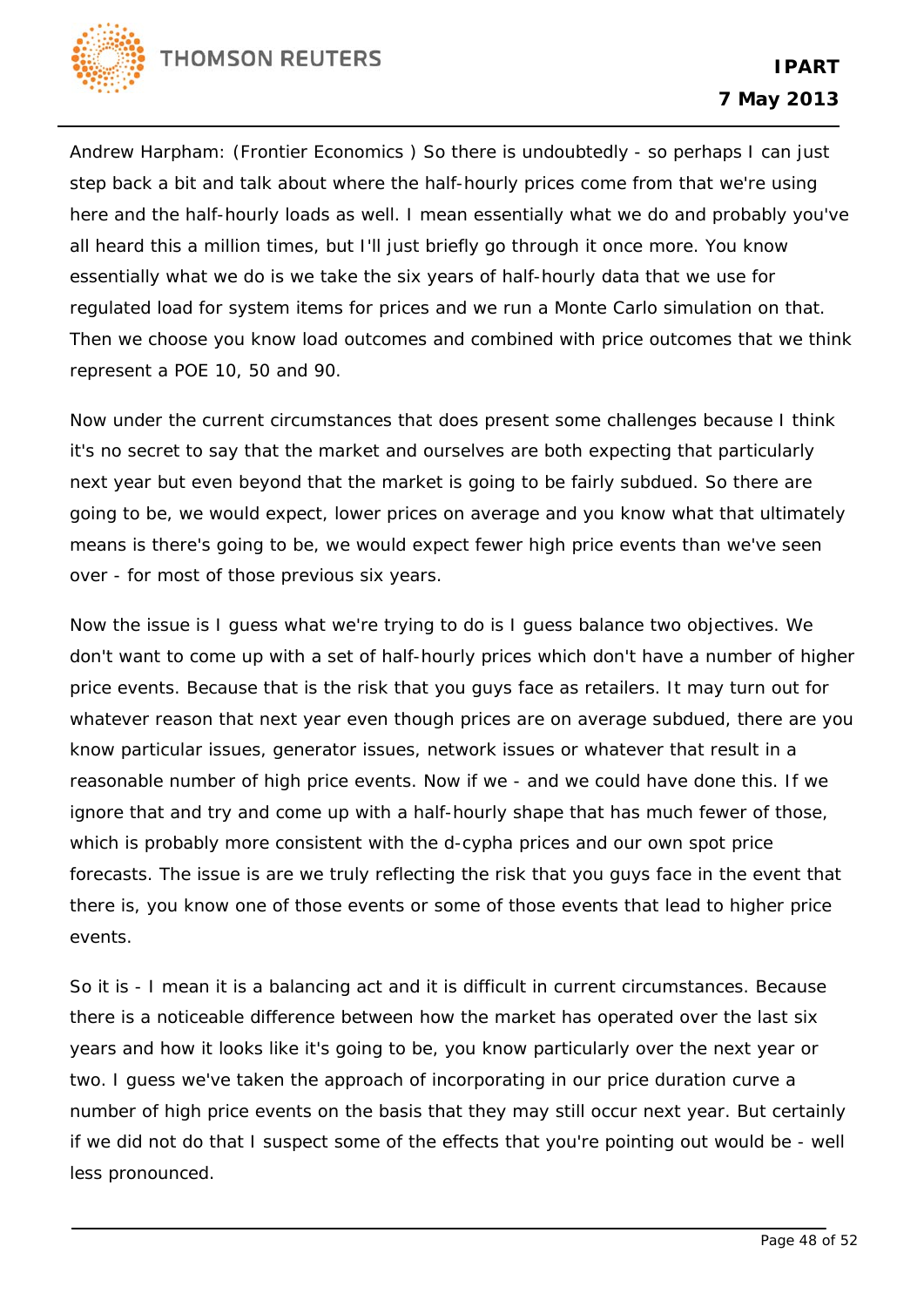

Phil Moody: (Origin Energy) I won't labour the point but I think - if I think about previous periods, you know there was the Frontier spot price modelling connected quite nicely with the d-cypha prices and that helped close the loop quite nicely. I'm - I don't disagree with your comments about volatility and risk, although the consequence of the combination of things that we have here being the low d-cypha cap price and the high volatility conditions actually have the consequence of removing - or lowering the cost of energy rather than what you might expect would increase it for that risk.

Andrew Harpham: (Frontier Economics ) Yes so I guess it's all interrelated. I mean if we change the shape of prices the contract position is going to change as well. So it's not simply that we could come up with a difference price shape and sensibly hold these contract positions the same if that's what you're suggesting? I think Liam wants to say something?

Liam Blanckenberg: Yes I think, Liam Blanckenberg from Frontier. The other thing to bear in mind, Phil, is that by virtue of those caps being effectively in the money at the moment, that's a function of these half-hourly prices. If the half-hourly prices reflect the cap premiums that we're using from d-cypha then you may not get those difference payments on the caps. But the cost of serving the load just from a pool exposure point of view would be lower as well. So there would be an offset. You would get a reduction in effectively the difference payments on the caps. But you would also get a reduction in the cost of selling the load, because the prices would be less volatile.

Phil Moody: (Origin Energy) Yes that would be volatility reflective of a \$2.50 premium for the cap which is kind of what you're describing. So anyway, we won't solve it here. But I just - I do observe that it feels that there's two things combining to inadvertently suppress the price rather than reflect the risk it was probably intended to. It is you know a combination of circumstances where the contract prices does seem abnormally low.

Peter Boxall: I thank you, Phil. Keith, one more? Yes, anybody?

Keith Robertson: (Origin Energy) One more if I may? The retail margin and I understand there were three approaches that were adopted by SFG to calculate suitable ranges for the margin. If we look at the expected returns approach, one of the key drivers of the risk and hence the appropriate margin is the proportion of fixed to variable costs that SFG have calculated. My read of it was that there'd been an assumption that they'd pretty much used the IPART view of operating costs, which seemed reasonable, a 75/25 split. But that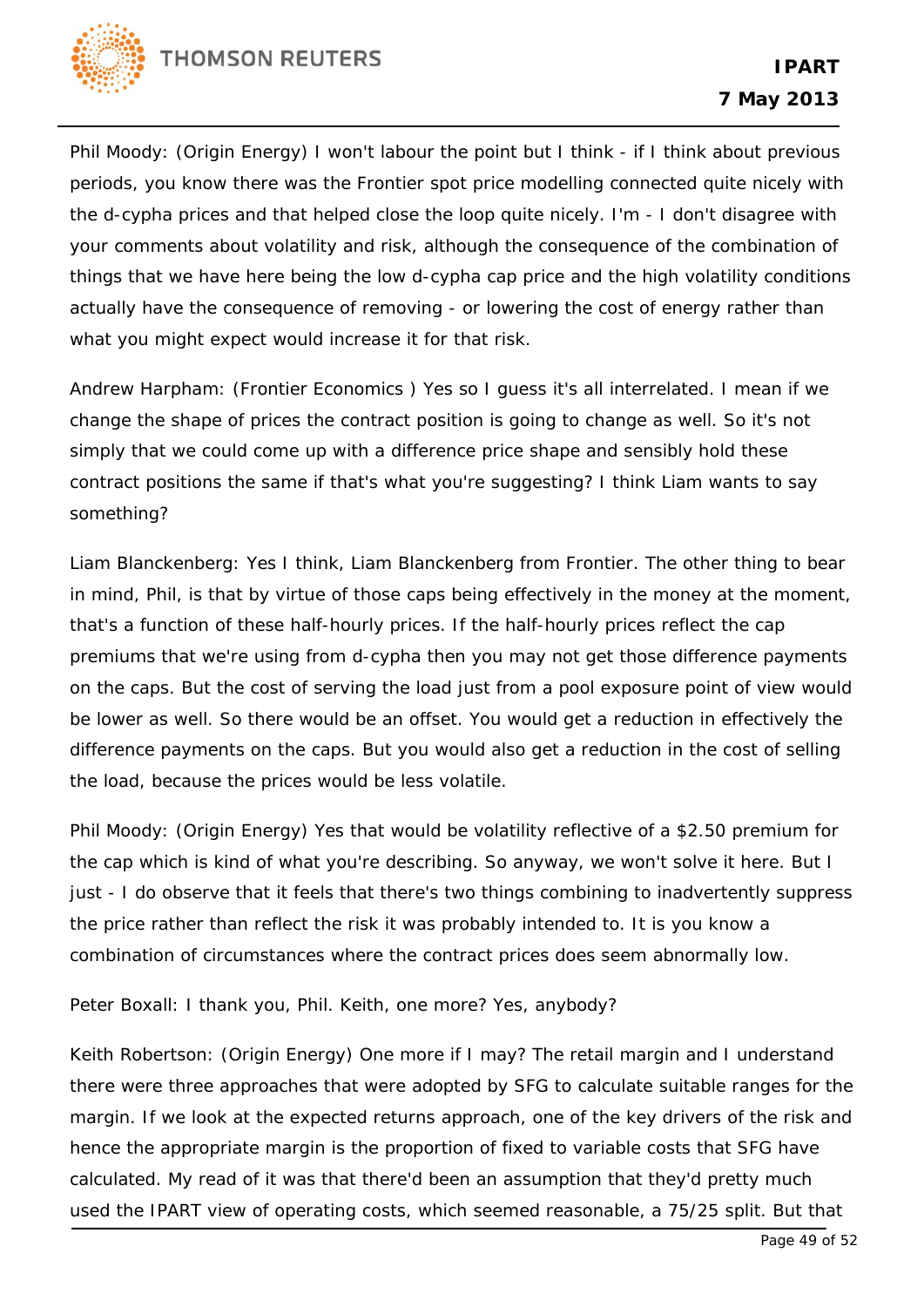

there hadn't been any fixed energy purchase costs. I didn't feel that that reflected the way retailers purchased their energy. Where we just had a discussion around cap premiums which of course are fixed costs.

Indeed Origin is a party to one of the gentailer agreements, as you'd expect has a high fixed capacity related payments for the use or access to that tolling arrangement. Was consideration given to looking at the energy purchase costs and what proportion might reasonably be assumed to be fixed?

Alexus van der Weyden: (IPART Secretariat) Alexus van der Weyden from IPART. Yes it was and we asked for that information as part of the information requests back in November. We asked for your views on the proportion of fixed and variable for the different cost components. Because that is an important driver in the methodology. We've had to use some judgement to provide that overall number, because we had quite some differences in views on different elements. I don't know if Jason is still on the line and wanted to provide any further comments on that?

Jason Hall: Yes so I was going to say the same thing, Alexus. I mean we've asked for information about fixed and variable costs under all components. And we've done the best with the information that we received on those things. So if there's any more, if there's any more information that's forthcoming on that we're more than happy to review it.

Keith Robertson: (Origin Energy) Perhaps that's something we can do.

Peter Boxall: Okay thank you. Okay any other questions or comments? Yes, Doug.

Doug Telford: (Energy Australia) Yes, sorry I just wanted to raise a couple of other - just on the hedge levels that Frontier have assumed the efficient Frontier of the hedging of the load shape. Our risk group wouldn't let us do this type of hedges. There's a little bit basically there's a lot of dots there that aren't hedged. I guess we don't hedge to - we don't hedge with foreknowledge, we don't know what the future holds. So hedging is really, as you say, don't buy too much, but don't buy too little and you do explain that in your report. But there is a lot of red dots there that are unhedged which would lead to some pretty negative payments. How do you - I mean how do you go about deciding where to - the right level of hedge if you don't know the future?

Andrew Harpham: (Frontier Economics ) Well so there's two questions there. I guess how do we decide or how does a retailer decide? We don't decide it, we model it so what this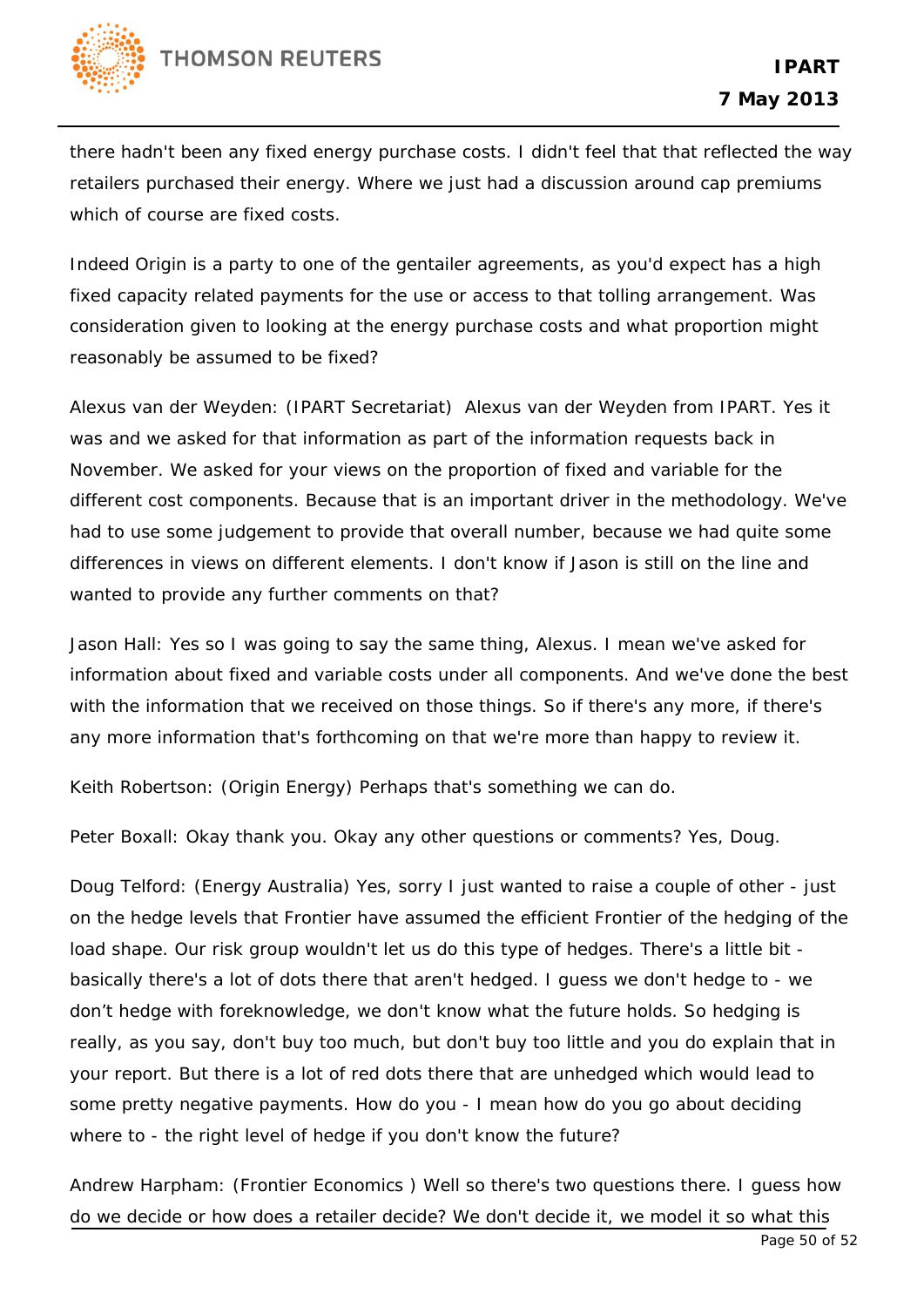

hedge position reflects is the least risk you can achieve with these, you know blocky contracts, swaps and caps. Now how retailers may go about it, you know I'm sure every retailer has a different approach. You now obviously we understand that some retailers would indeed be concerned about seeing those red dots are basically the high price events that occur in the POE 10 year and you may well decide that if you think that the POE 10 year is going to result in outcomes like this you want to have a higher degree of contract cover. That's fine. I guess one of the ways that that is accounted for in the determination is through the volatility allowance.

So we recognise that even for this contract position you can't have perfectly hedged your load. But one option is you know you can spend that volatility allowance on more contract cover to more cap cover print for instance to cover those few high price events in Q1.

Doug Telford: (Energy Australia) But do you think that volatility allowance fully pays for that?

Andrew Harpham: (Frontier Economics ) Well I mean it depends on the - which cap price you're using. But it's certainly you know in the ballpark.

Doug Telford: (Energy Australia) Just one last one as well, just on the price duration curve. I notice the P50 versus the was it the P90 and the very high prices. There was the P90 exhibited more high prices than the P50. Can you explain about that?

Andrew Harpham: (Frontier Economics ) It does, that's right. So I guess at the very top end of the price duration curves P90 has fewer higher prices than P50. But you know if you look over the next sort of number of half hours, the P50 is generally higher than the POE 90. So as you can imagine, Liam's job is not easy in choosing these shapes. Ultimately what each of these lines represents is a combination of historic outcomes. You know it's difficult to, from the historic data come up with three price duration curves combined with a whole bunch of low duration curves which look perfect and smooth and well related to one another. But you know we think that these price duration curves are clearly going to be resulting in relatively more sort of risk if we can call it that, of high events for the POE 50 than for the POE 90.

Doug Telford: (Energy Australia) But there is a lot of value at the very top end of the price events, right, is that fair to say?